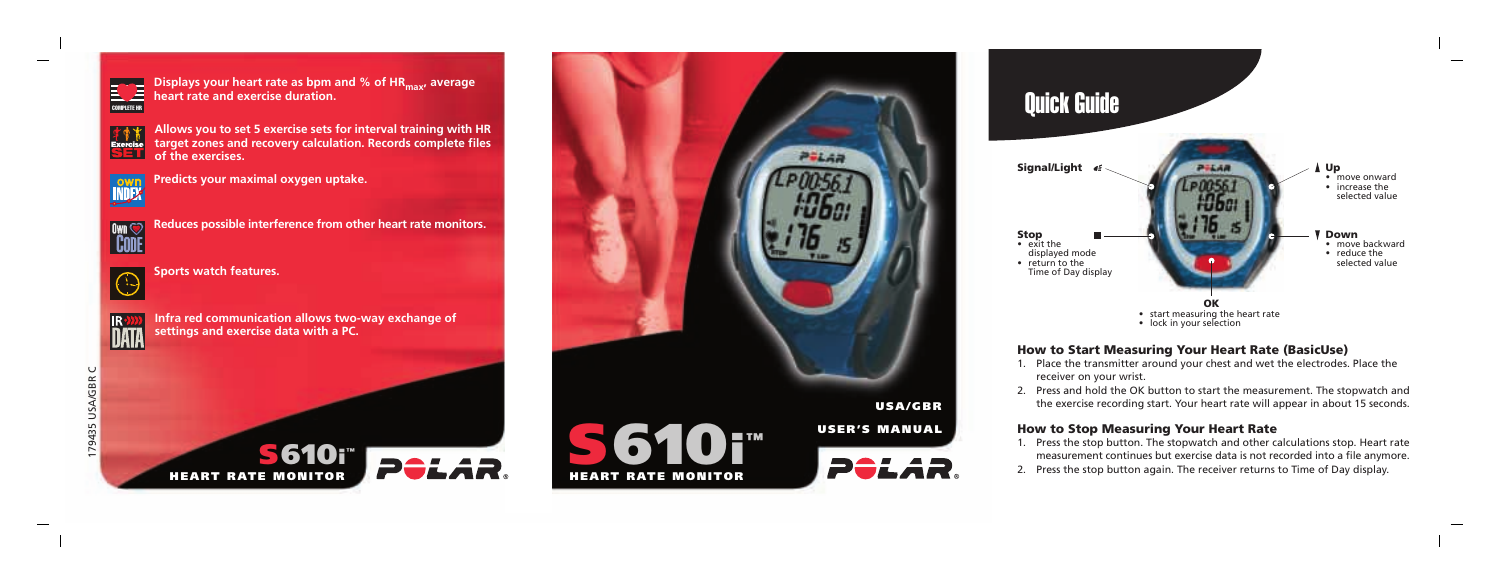

Road Map

## Dear Customer

**Congratulations on purchasing a Polar Heart Rate Monitor! We are proud to assist you in achieving personal fitness and performance goals. If you want to get even more out of your Polar heart rate monitor during training, check our web sites for the best product and training tips, software updates and other value added services: USA and Canada: www.polarusa.com Other countries: www.polar.fi**



Manufactured by: Polar Electro Oy Professorintie 5 FIN-90440 KEMPELE Tel. +358-8-520 2100 Fax +358-8-520 2300 www.polar.fi

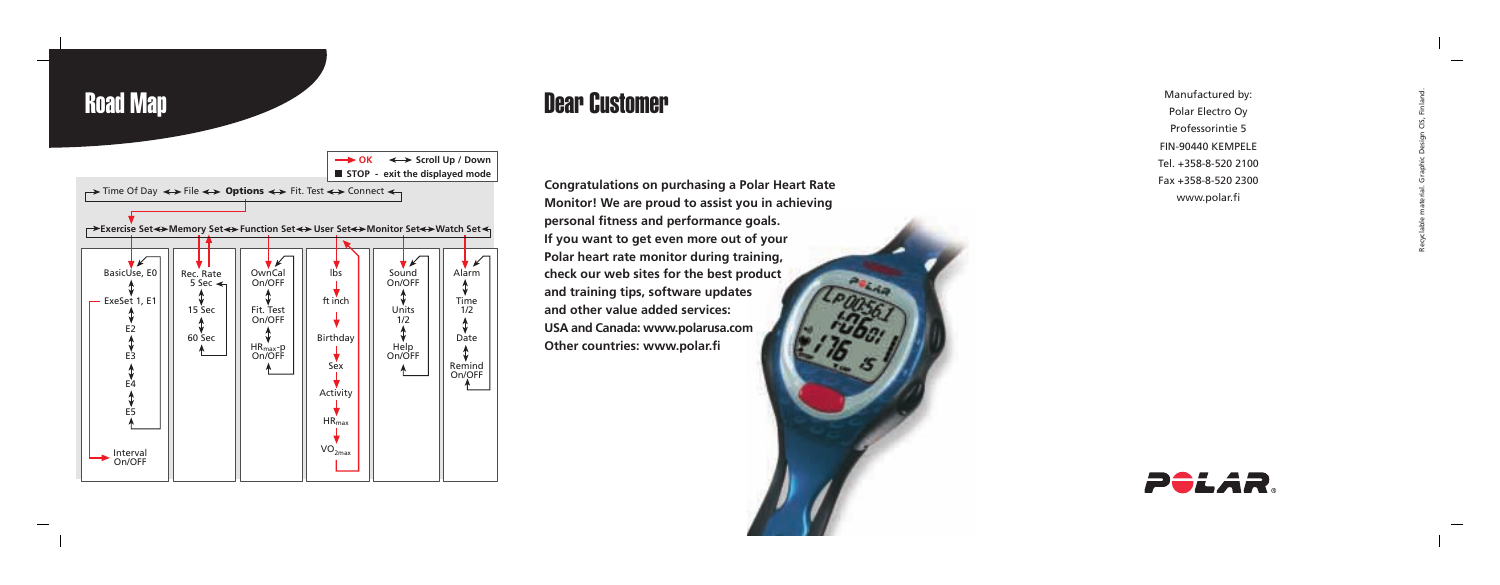The Polar heart rate monitor offers you various ways to customize your exercise sessions so they meet your personal needs.

For example, use the Interval Trainer™ function to guide you through a complete interval training session. Or, you can choose the functions that suit you best: OwnCal® calorie calculation, timers, recovery calculation, etc. After training, you can review your exercise file and transfer it to your computer for analysis with Polar Precision Performance™ software. Monitor your fitness level, and any long-term changes in it, by performing the quick and easy Polar Fitness Test™.

Please read this manual carefully to familiarize yourself with the Polar heart rate monitor. This is where you can find the information you need to use and maintain your equipment. The function road map on the front cover is a quick guide to the versatile features of the Polar heart rate monitor. Please tear it off and save it for your reference.

Please refer to the glossary for special terms, display symbols and text explanations. The alphabetical index will help you quickly find answers to any questions that you might encounter while using your Polar heart rate monitor.

Thank you for choosing Polar!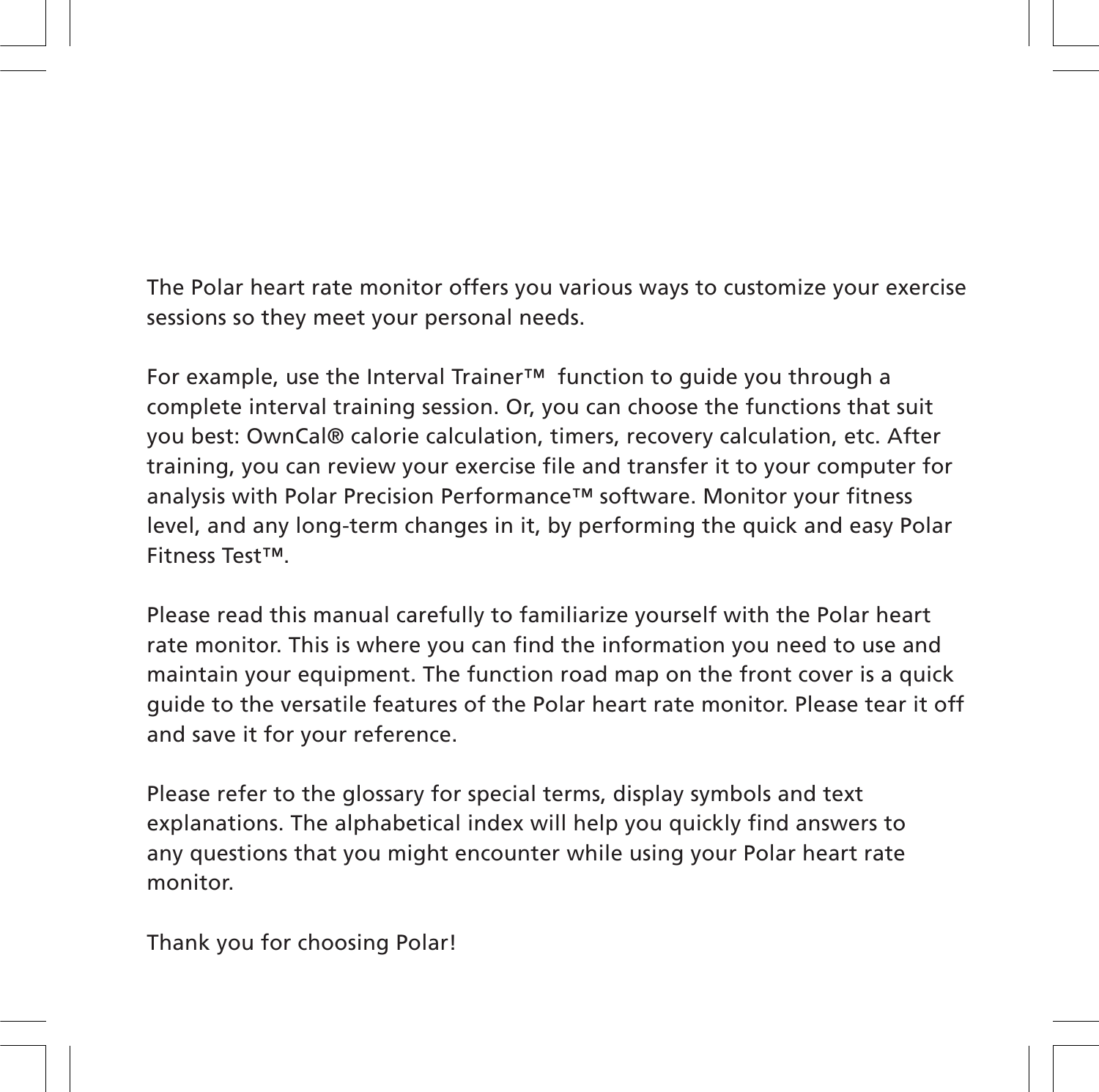## **CONTENTS**

| How to Prepare the Wrist Receiver  8 |  |
|--------------------------------------|--|
| How to Put the Transmitter On  9     |  |
| How to Start Measuring               |  |
|                                      |  |
| How to Stop Measuring                |  |
| Your Heart Rate  10                  |  |
|                                      |  |
| Modes and Their Functions  11        |  |
|                                      |  |

## **B. How to Enter Settings ........ 16**

| User Information Settings  18        |  |
|--------------------------------------|--|
|                                      |  |
| Selecting Exercise Type 21           |  |
| Setting Exercise Sets  22            |  |
| Setting Timers  24                   |  |
| Setting Heart Rate Limits  24        |  |
| Turning Heart Rate Limits on/off  24 |  |
| Setting Interval Type 25             |  |
| Setting Number of Intervals and      |  |
|                                      |  |
|                                      |  |

| <b>Setting Recovery Calculation  26</b> |  |
|-----------------------------------------|--|
| Naming Exercise Sets  27                |  |
| Setting Recording Rate  28              |  |
| Turning Functions on/off  29            |  |
| OwnCal Calorie Counter on/off  29       |  |
|                                         |  |
| <b>Predicted Maximum</b>                |  |
|                                         |  |
|                                         |  |
| <b>Turning Activity/Button</b>          |  |
|                                         |  |
| Selecting Measuring Units  31           |  |
| Turning Help on/off  31                 |  |
|                                         |  |
|                                         |  |
| Setting Time of Day  32                 |  |
|                                         |  |
| Turning Reminders on/off  33            |  |
|                                         |  |
| Swap Time 1 or Time 2  34               |  |
| Shortcut to Watch Settings  34          |  |
| Swap Measuring Units  34                |  |
| Swap Date, User ID number,              |  |
| User Name and Logo  34                  |  |
|                                         |  |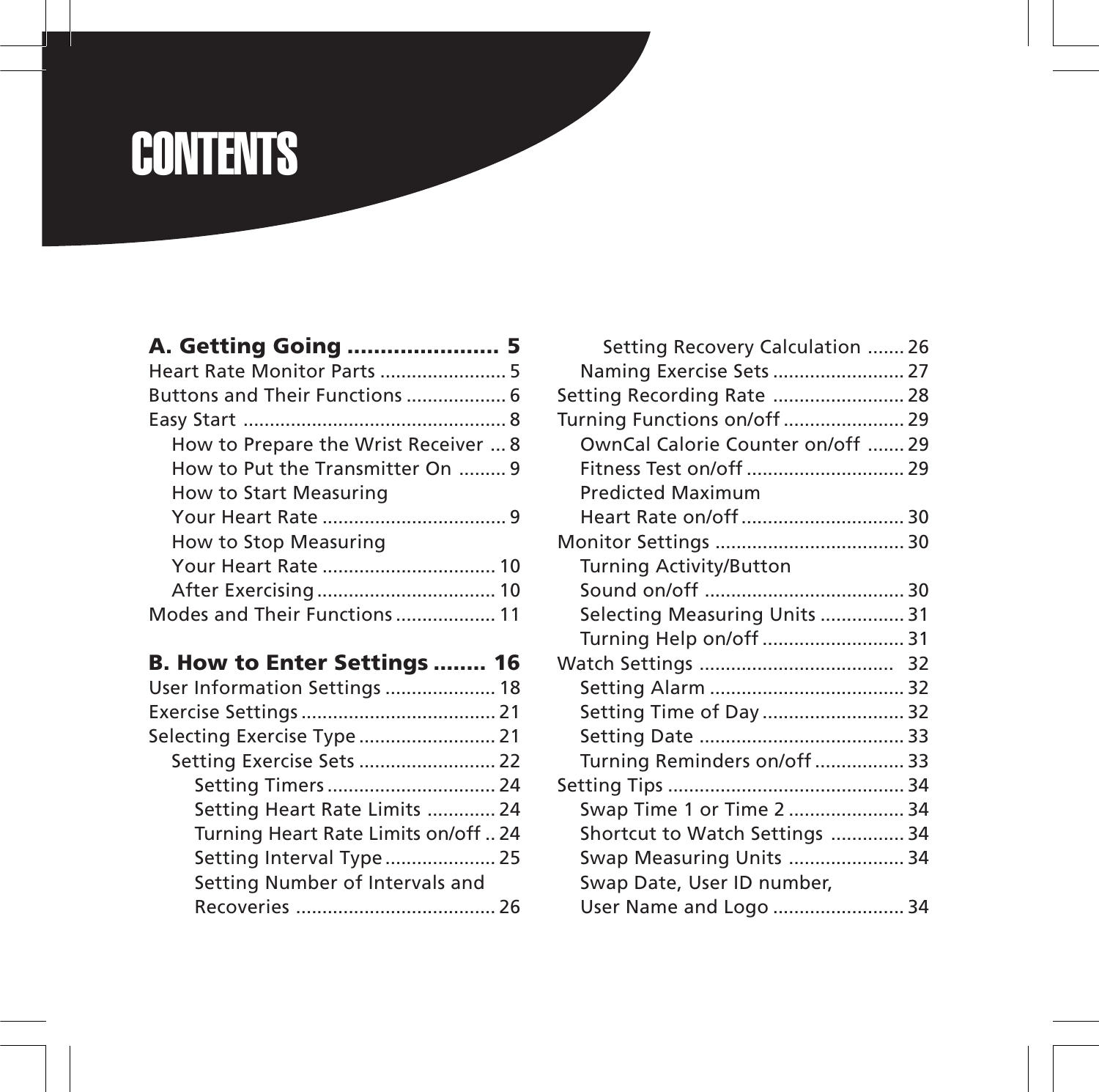| C. Exercise  35                           |  |
|-------------------------------------------|--|
| Heart Rate Measure Mode  35               |  |
| Exercise Recording Mode  37               |  |
| <b>Turning Heart Rate</b>                 |  |
| Zone Alarm on/off  37                     |  |
| Swapping the Heart Rate Limits 38         |  |
| Illuminating the Display 38               |  |
| Storing Lap and Split Time  39            |  |
| Pausing the Exercise  39                  |  |
| Swapping the Displayed                    |  |
| Exercise Information  40                  |  |
| Resetting the Stopwatch to Zero  41       |  |
| Starting an Exercise Set  42              |  |
| Exercising with Interval Training Set  42 |  |
| Warm-up Phase  43                         |  |
|                                           |  |
| Cool-down Phase  46                       |  |
| Interrupting an Interval                  |  |
| Training Exercise  47                     |  |
| Exercising with BasicSet  47              |  |
| Starting the Timers  47                   |  |
| Starting Recovery Calculation  48         |  |
| Stopping the Exercise  48                 |  |
|                                           |  |

| Tips During the Exercise  48    |  |
|---------------------------------|--|
| Swapping the Recording Rate  48 |  |
| Swapping the Exercise Type  48  |  |
| Restarting the Interval or      |  |
| Recovery Calculation  49        |  |
| Interrupting an Interval or     |  |
| Recovery Calculation  49        |  |
| Interrupting a Phase of         |  |
| Interval Training Exercise  49  |  |
|                                 |  |
|                                 |  |

## **D.How to Recall**

| <b>Training Information  50</b>       |  |
|---------------------------------------|--|
|                                       |  |
| Recovery Information of BasicSet  53  |  |
|                                       |  |
| Exercise Time within, above and below |  |
| the Heart Rate Zones  54              |  |
|                                       |  |
| Cumulative Calorie Count  54          |  |
| Cumulative Exercise Time Count  54    |  |
| Interval Training Information  55     |  |
|                                       |  |
|                                       |  |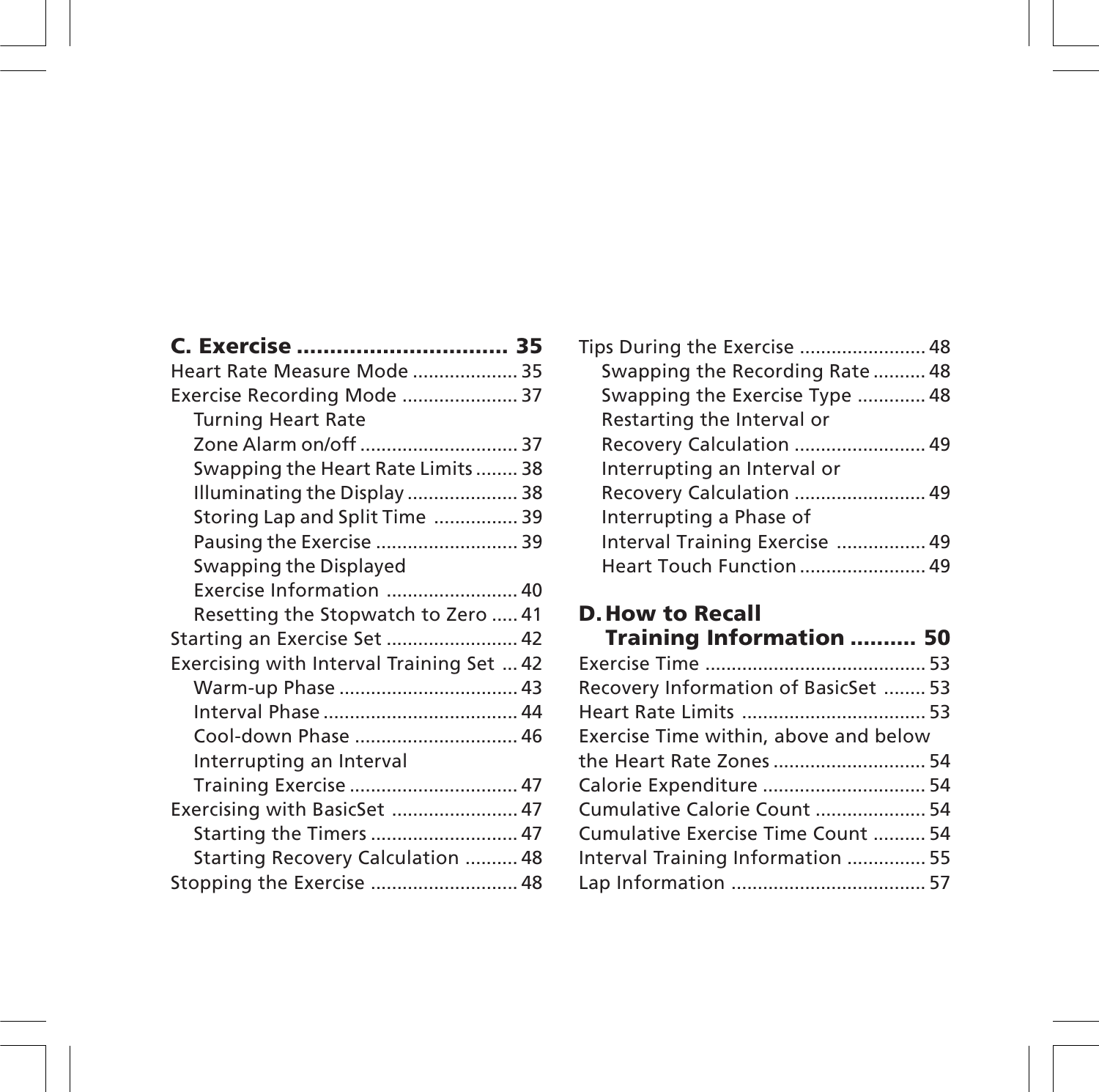| Recorded Heart Rate Samples 58          |  |
|-----------------------------------------|--|
|                                         |  |
| Resetting Cumulative Counts to Zero  58 |  |
|                                         |  |
|                                         |  |

#### **E. Connection to Computer .... 60**

| Downloading Training Data to        |  |
|-------------------------------------|--|
|                                     |  |
| Uploading Settings from Computer 61 |  |

## **F. Polar Fitness Test ................. 63**

| Predicted Maximum Heart Rate  65             |  |
|----------------------------------------------|--|
| Fitness Test Settings  66                    |  |
| Carrying Out the Test  66                    |  |
| Update OwnIndex and HR <sub>max</sub> -p  68 |  |
|                                              |  |

| G. Care and Maintenance  71                            |  |
|--------------------------------------------------------|--|
| <b>H. Precautions  73</b>                              |  |
| I. Frequently Asked<br><b>Ouestions  77</b>            |  |
| J. Technical Specifications  81                        |  |
|                                                        |  |
| <b>K. Limited Polar International</b><br>Guarantee  84 |  |
| L. Disclaimer  85                                      |  |
|                                                        |  |
| M. Polar Glossary  86                                  |  |
|                                                        |  |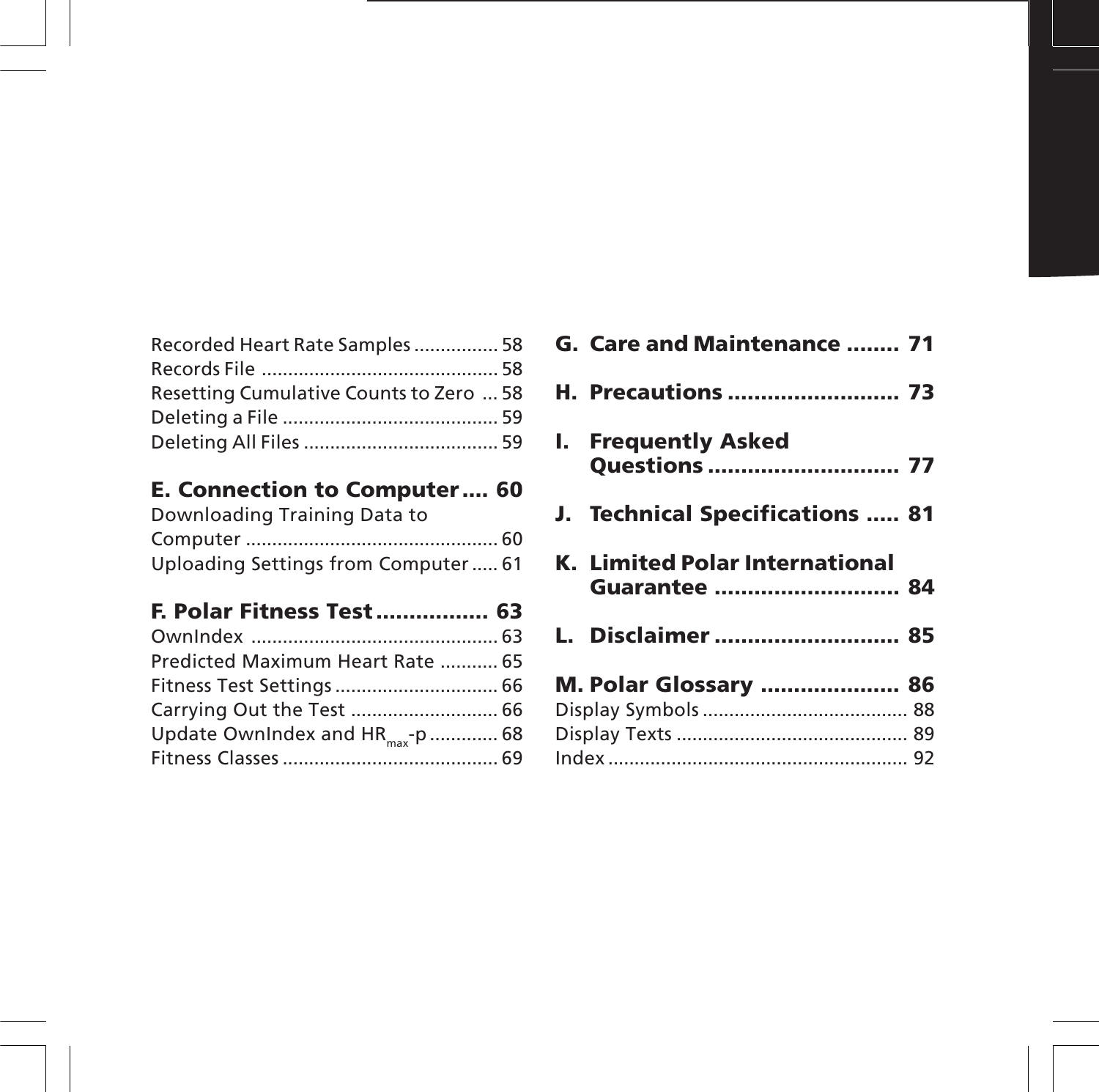## A. GETTING GOING

#### **Heart Rate Monitor Parts and Their Functions**

The elastic strap holds the transmitter comfortably, yet firmly, in the correct position.

The transmitter detects your heart rate and transmits it to the wrist receiver.

The wrist receiver displays your heart rate and other data during exercise. Enter your personal settings into the receiver and analyze the exercise files after you're done.



**A 5**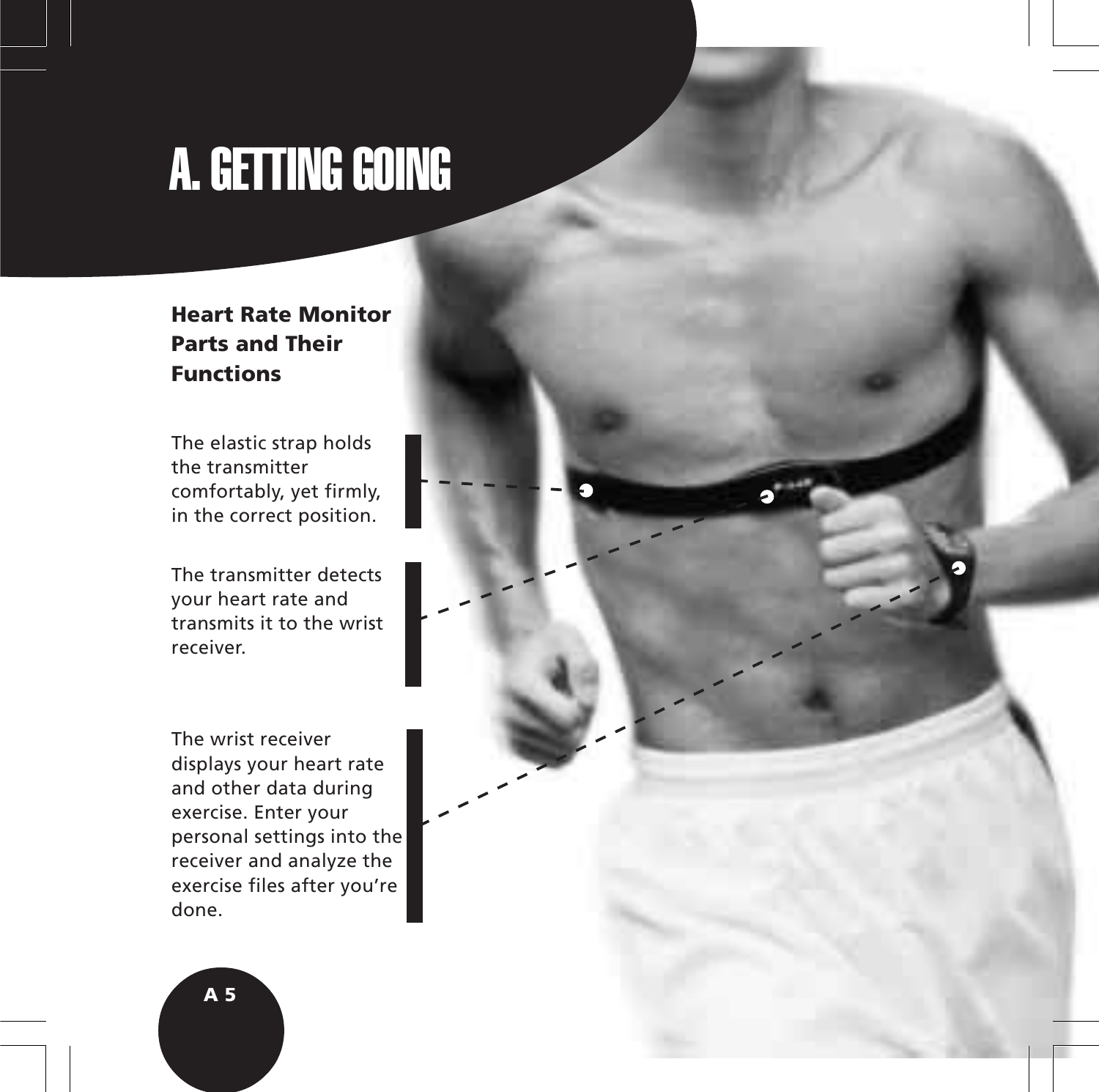## **Buttons and Their Functions**

| Signal/Light | Turns the beep on or off.<br>Turns the backlight on.                                                                                                                                                                                                                                                 | $I^{\leq}$ SIGNAL<br>LIGH <sub>1</sub> |  |
|--------------|------------------------------------------------------------------------------------------------------------------------------------------------------------------------------------------------------------------------------------------------------------------------------------------------------|----------------------------------------|--|
| <b>Reset</b> | Resets the heart rate monitor.                                                                                                                                                                                                                                                                       | <b>RESET</b>                           |  |
| Stop         | <b>Return</b> - Stops measuring the heart rate.<br>Exits the displayed mode and returns to<br>the previous mode level.<br>Returns to the Time of Day display<br>from any mode by pressing and<br>holding the stop button.                                                                            | <b>STOP</b>                            |  |
| OК           | <b>Accept</b> - Starts measuring the heart rate (start).<br>Enters the displayed mode shown on<br>the lower level (start). Locks in your<br>selection (ok). Records lap information<br>(lap). The Help text (start, ok or lap)<br>that appears on the display above the<br>button indicates its use. | OK                                     |  |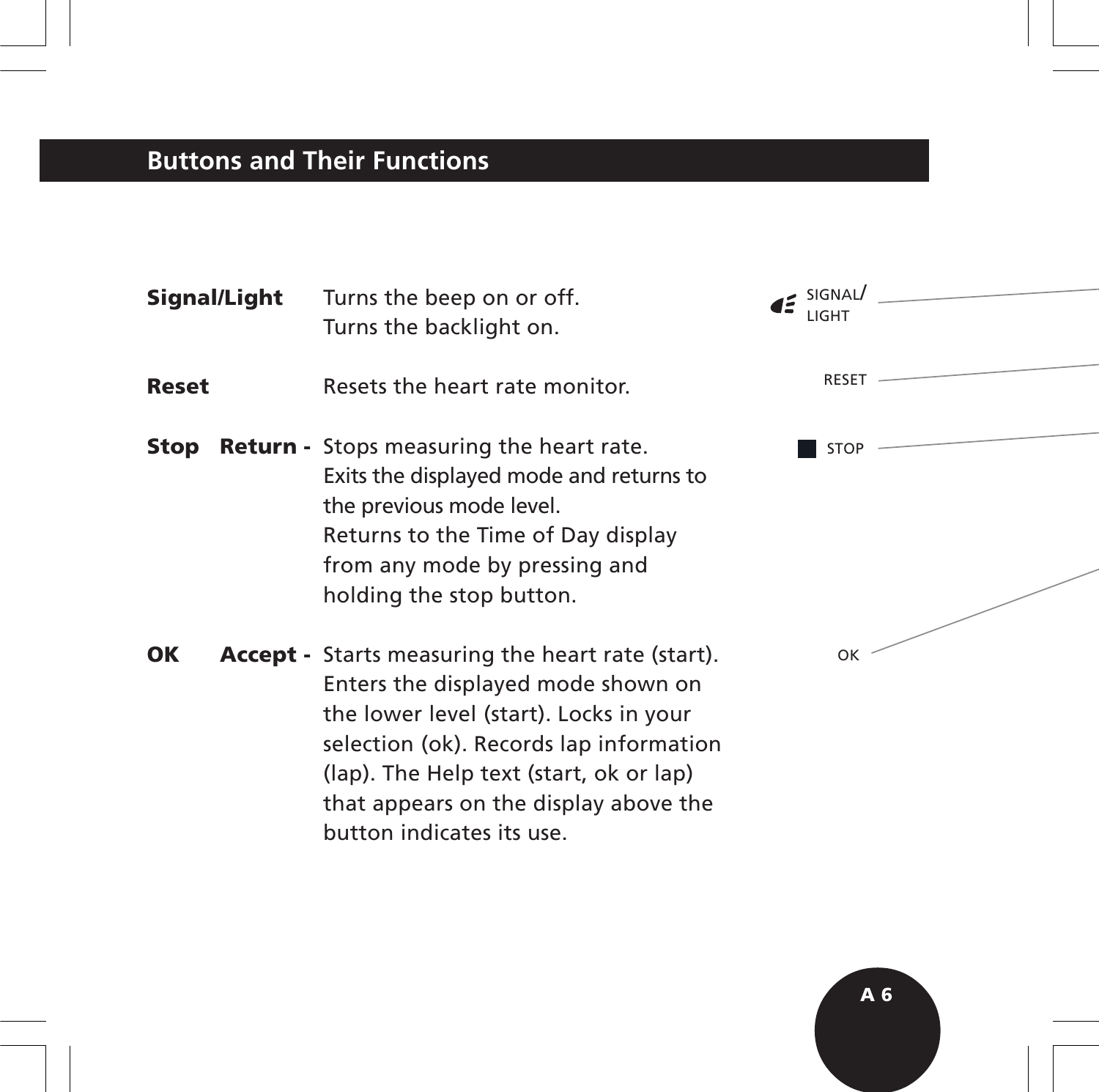

**Up** Moves to the following mode. Increases the selected value.

**Down** Returns to the previous mode. Decreases the selected value.



## **Useful Tips**

- Briefly pressing a button (approximately 1 second) will do different things than pressing and holding the button for a longer period of time (approximately 2 to 5 seconds). If your press the button for a longer period of time, you can use shortcuts.
- The buttons are slightly stiffer than those of an ordinary watch to prevent them from being pressed accidentally.
- You can always return to the Time of Day display from the Options setting or File recalling loops by pressing and holding the stop button.
- See the glossary for display symbols and text interpretation.

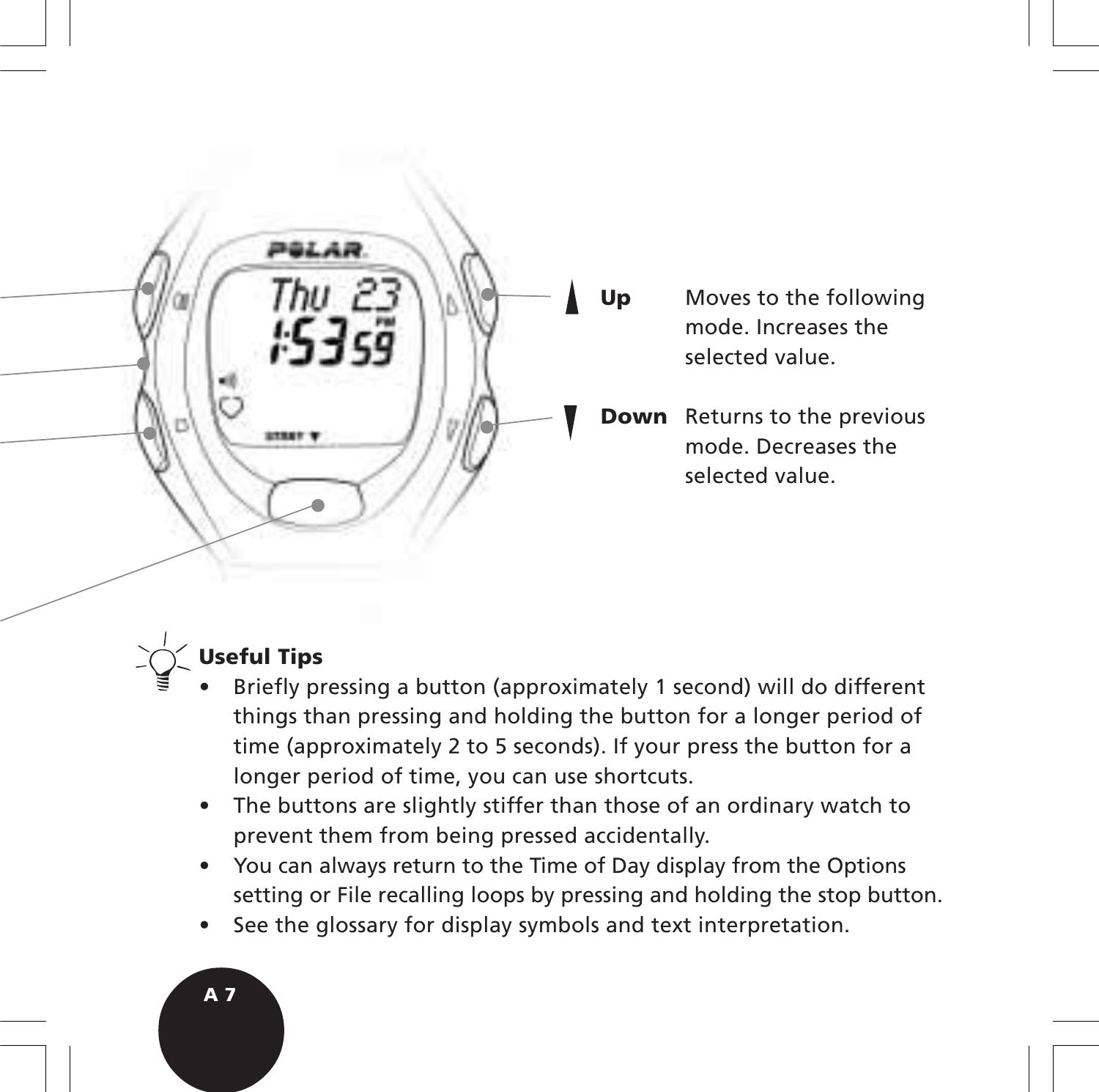## **Easy Start**

#### **How to Prepare the Wrist Receiver**

- 1. Since the display is blank when the receiver leaves the factory, you have to activate the wrist receiver by pressing the OK button twice, after which the Time of Day display appears. This is a one-off procedure; once you have turned on your receiver you can not turn it off anymore.
- 2. You may start measuring your heart rate right away using the default settings. However, the following settings are ones that it would be useful to change as soon as possible: Time of Day (see section Watch Settings) and personal user settings (see section User information settings).
- 3. Polar heart rate monitor has various functions that you can use according to your personal training needs. For more information, see section Modes and their functions. You can either manually enter the settings by pressing the receiver buttons or you can define your settings using Polar Precision Performance software, after which the data should be transferred from your computer to the wrist receiver.
- 4. Wear the wrist receiver as you would wear an ordinary watch. If you go biking, we recommend attaching the wrist receiver to a Polar Bike Mount™.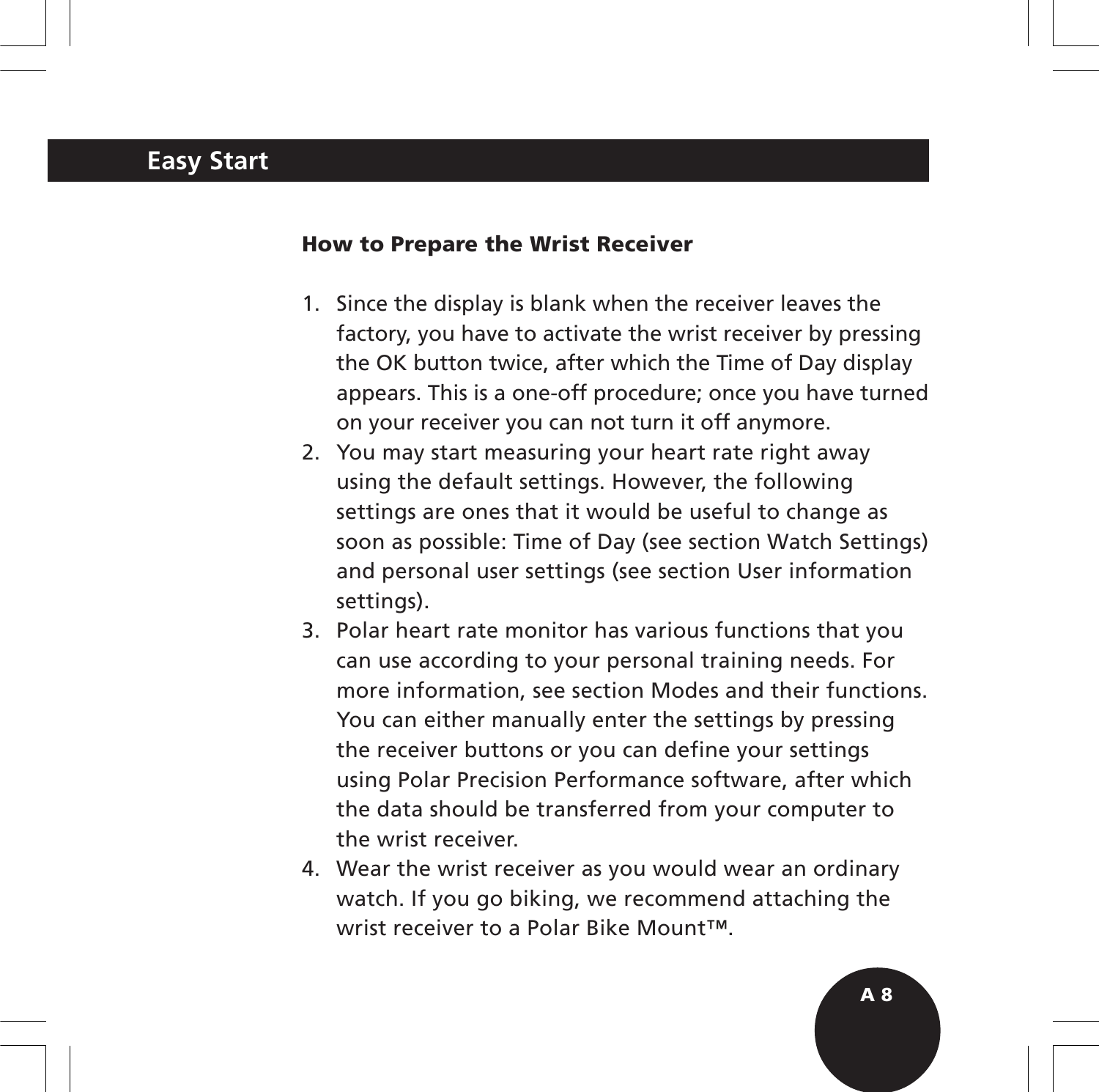#### **How to Put the Transmitter On**

- 1. Attach the transmitter to the elastic strap.
- 2. Adjust the strap length to fit snugly and comfortably. Secure the strap around your chest, just below the chest muscles, and buckle it.
- 3. Lift the transmitter off your chest and **moisten the grooved electrode areas** on the back.
- 4. Check that the wet electrode areas are firmly against your skin and the Polar logo is in a central, upright position.

#### **How to Start Measuring Your Heart Rate**

- 1. Begin with the display that shows the time of day.
- 2. Keep the wrist receiver within 3 feet/ 1 meter of your transmitter.
- 3. Check that you are not near people that have heart rate monitors, high voltage power lines, televisions, mobile phones or other sources of electromagnetic disturbance.



**A 9**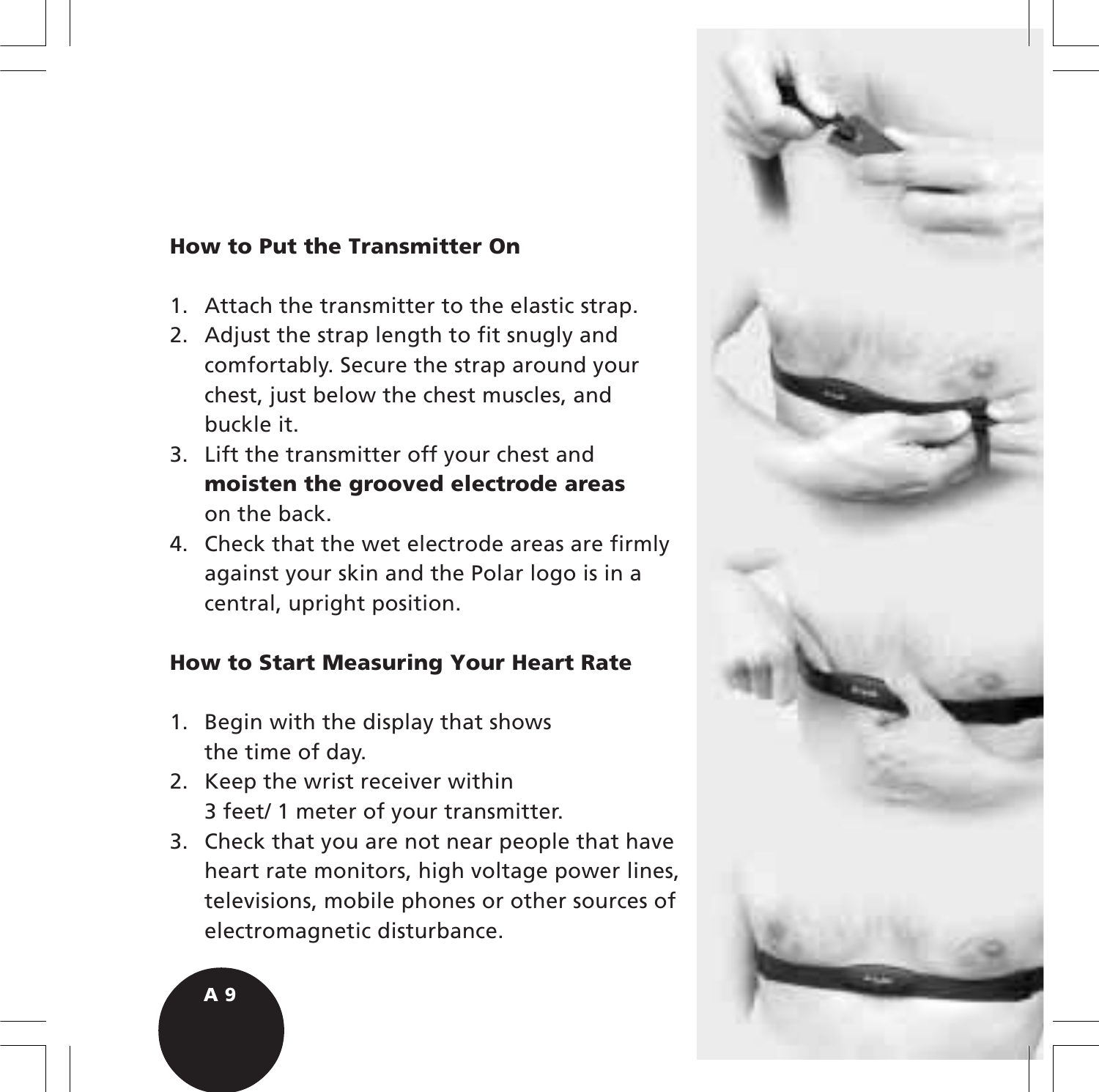- 4. Press the OK button to start measuring your heart rate. A heart symbol will start flashing and your heart rate (beats per minute) will appear in a maximum of 15 seconds.
- 5. Press OK again. The stopwatch starts running and you can start exercising. The exercise data will only be stored in a file if you have turned the stopwatch on.

#### **How to Stop Measuring Your Heart Rate**

- 1. Press the stop button. The stopwatch and other calculations stop. The heart rate measuring continues, although exercise data is no longer recorded.
- 2. Press the stop button again. The heart rate measuring stops. The receiver shows the Time of Day display again.

#### **After Exercising**

- 1. Carefully wash the transmitter with a mild soap and water solution.
- 2. Rinse it with pure water.
- 3. Dry the transmitter carefully with a soft towel.
- 4. Store the transmitter in a clean and dry place. Dirt impairs the conductivity and functioning of the transmitter. Sweat and moisture can keep the electrodes wet and the transmitter activated, which shortens battery life.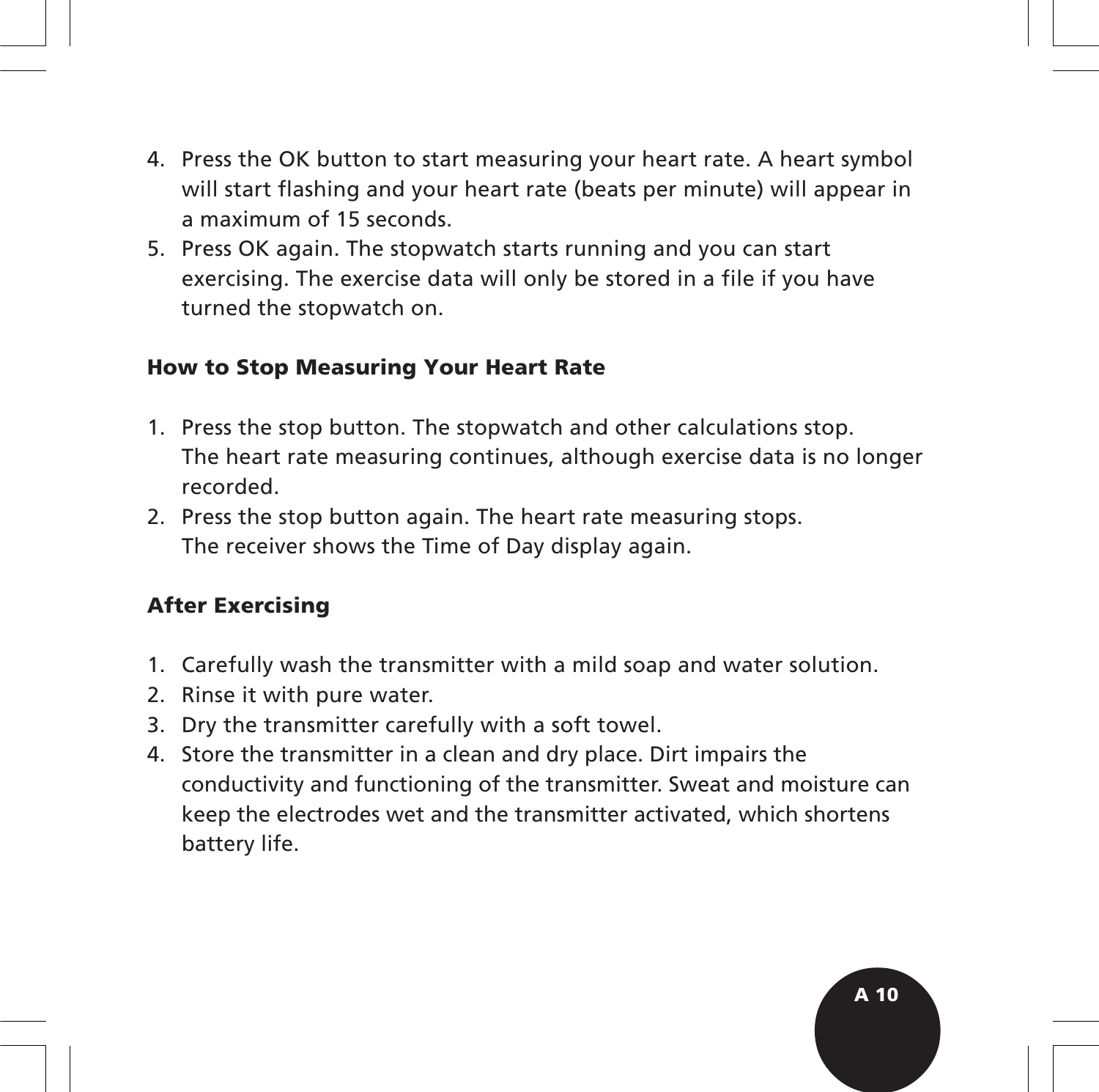## **Modes and Their Functions**

Your Polar heart rate monitor has six main modes: Time of Day, Exercise, File, Options, Fitness test and Connection.

#### **1. TIME OF DAY**

You can use your Polar heart rate monitor as an ordinary watch that shows the date and the day of the week, as well as contains an alarm function. You can also change between two different countries' time zones. In addition, the following functions can be uploaded from a computer and utilized:

- 7 alarm sound reminders
- your personal logo, user number or user name

#### **2. EXERCISE**

In the Exercise mode, you measure your heart rate and exercise information is recorded in the File mode. You can preset up to five exercise sets for your personal needs. You can also name these exercises on your receiver. When you start exercising, just select one of the saved sets. Or, you can select BasicUse (heart rate measurement without heart rate limits, timers or other exercise guiding functions).

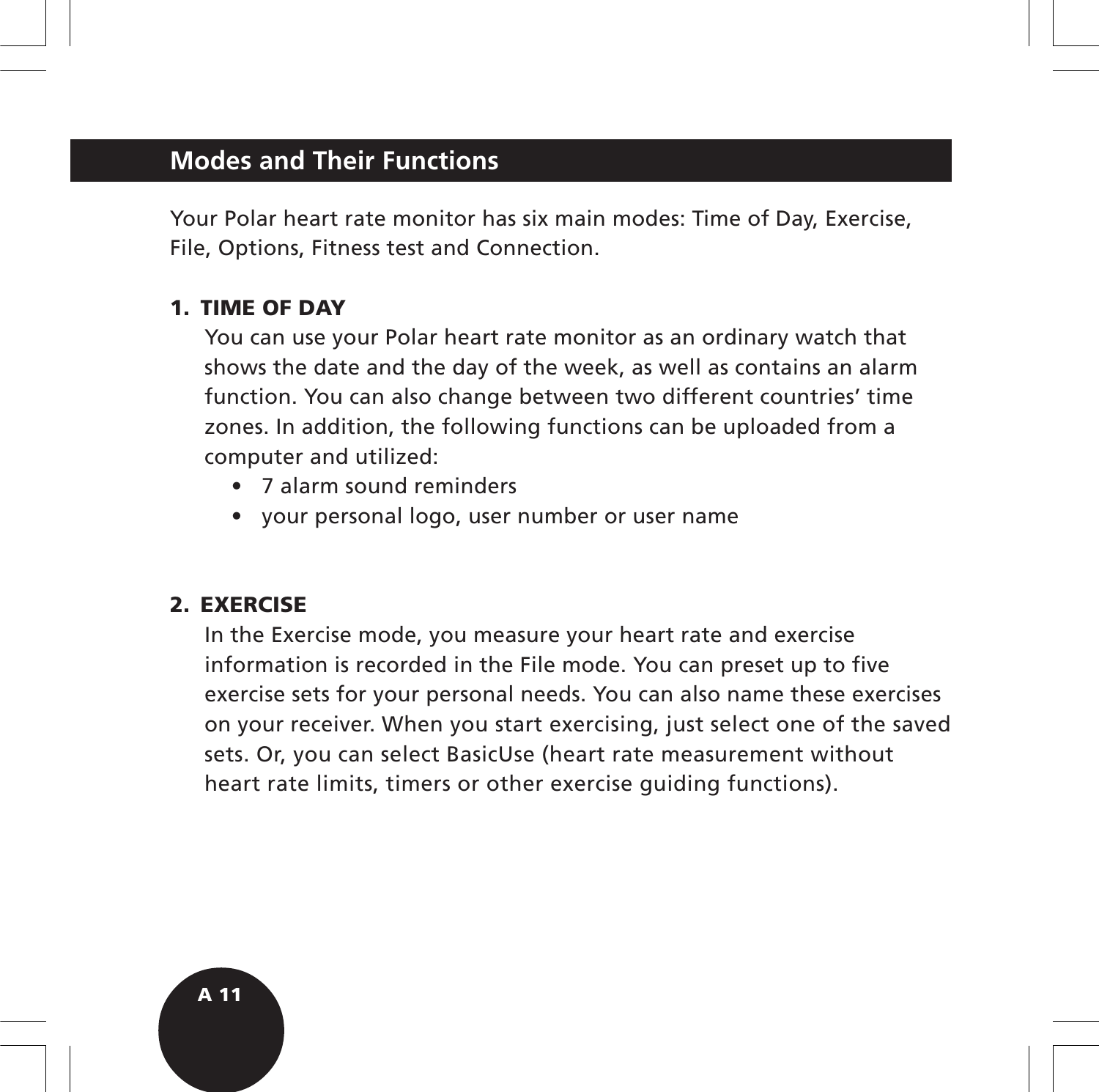**A. During BasicUse,** you can save 99 split and lap times with current, maximum and average heart rates for each lap. You can configure the display to show information on the following:

- your current heart rate, average heart rate or a reading of your maximum heart rate in percentages
- the current exercise time (stopwatch)
- time of day
- current lap and split time as well as the lap number
- calorie count for your exercise session

**B. Freely programmable BasicSet** will automatically guide you through your exercise session with the help of the following functions:

- three adjustable target heart rate limits
- three adjustable, alternating timers
- time-based or heart-rate-based recovery calculation

**C. Freely programmable Interval Trainer** will automatically guide you through your interval training session with the help of the following, preset exercise phases:

- warm-up with a target heart rate zone and a countdown timer
- up to 30 intervals with a target heart rate zone. After each interval you have a recovery calculation option.
- cool-down with a target zone and a countdown timer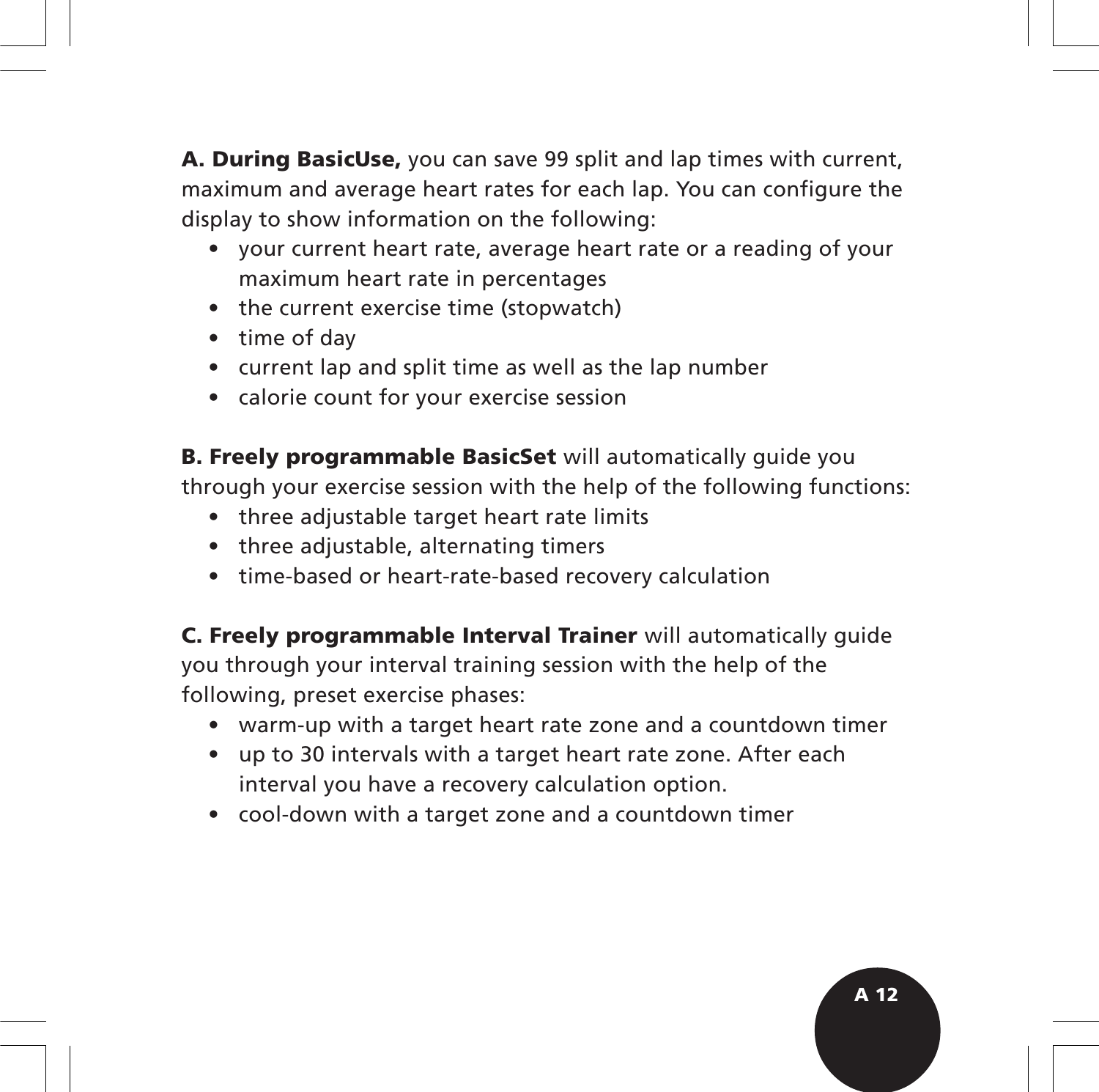### **3. FILE**

Your receiver stores exercise information in 99 exercise files:

- the start date and time of the exercise
- total exercise time
- the average and maximum heart rate readings for the exercise session
- the recovery value (only BasicSet)
- your heart rate limits used during the exercise
- your time spent in, above and below your target zones during exercise
- OwnCal calorie expenditure
- your cumulative calorie expenditure
- your cumulative exercise time
- your interval training information: warm-up, interval and cool-down phases
- your lap information: best lap time; lap and split times; and current, average and maximum heart rate for each lap
- your heart rate samples recorded in the set recording rate

In addition to exercise file, your cumulative calories and exercise time are updated to your records file.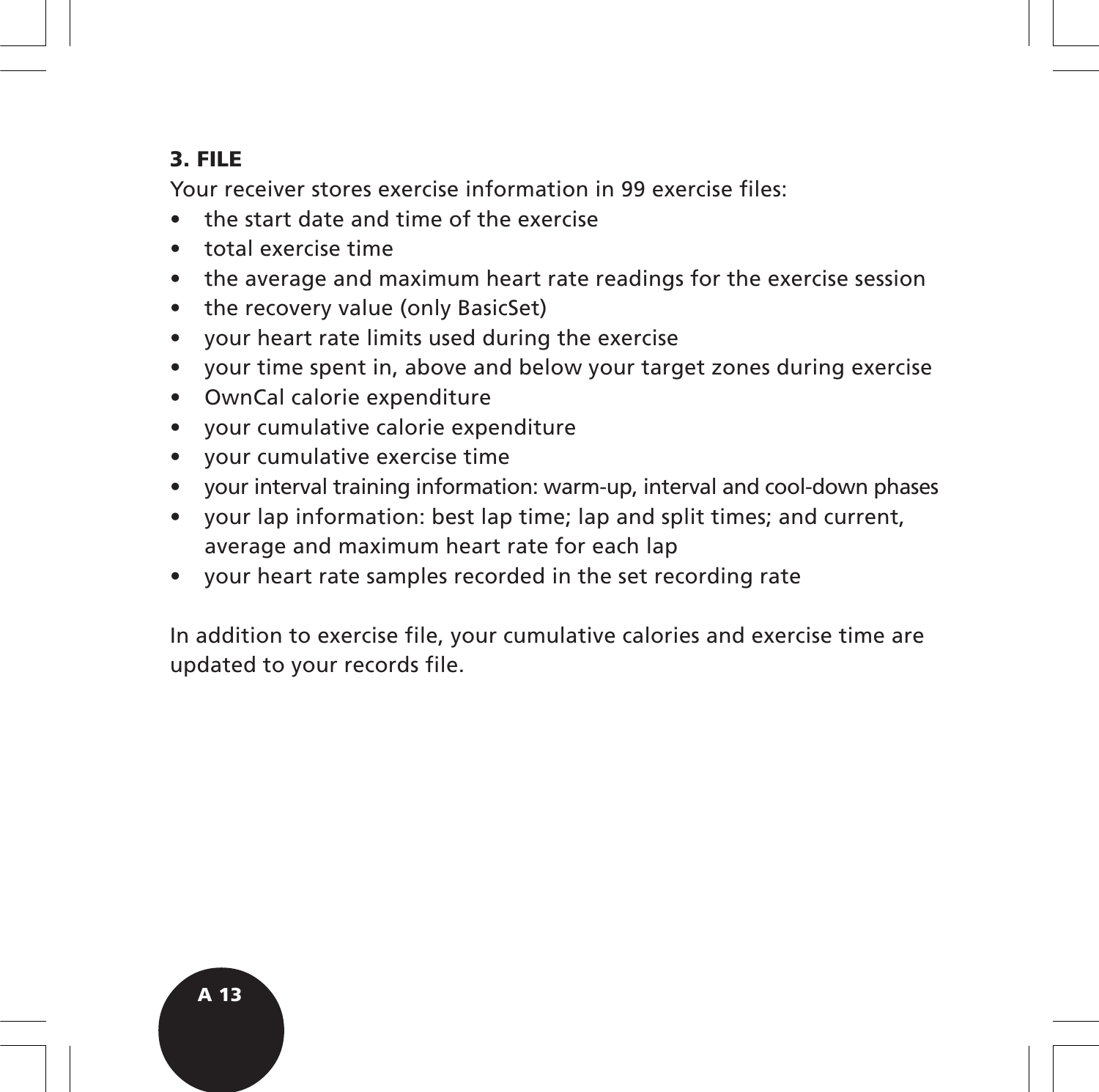#### **4. OPTIONS**

In the Options mode, you can enter the following settings:

**Exercise Settings**: You can select BasicUse with no settings or 5 freely programmable BasicSets or Interval Training Sets

**Memory Settings**: Set the recording rate of your heart rate of 5 seconds, 15 seconds or 1 minute

**Function settings**: OwnCal calorie counter on/off, fitness test on/off, predicted maximum heart rate on/off

**User-specific Information**: weight, height, date of birth, gender, activity level, maximum heart rate and maximal oxygen uptake

**Monitor Settings**: activity/button sound on/off, measurement units, Help on/off

**Watch Settings:** alarm, time of day, date, reminders on/off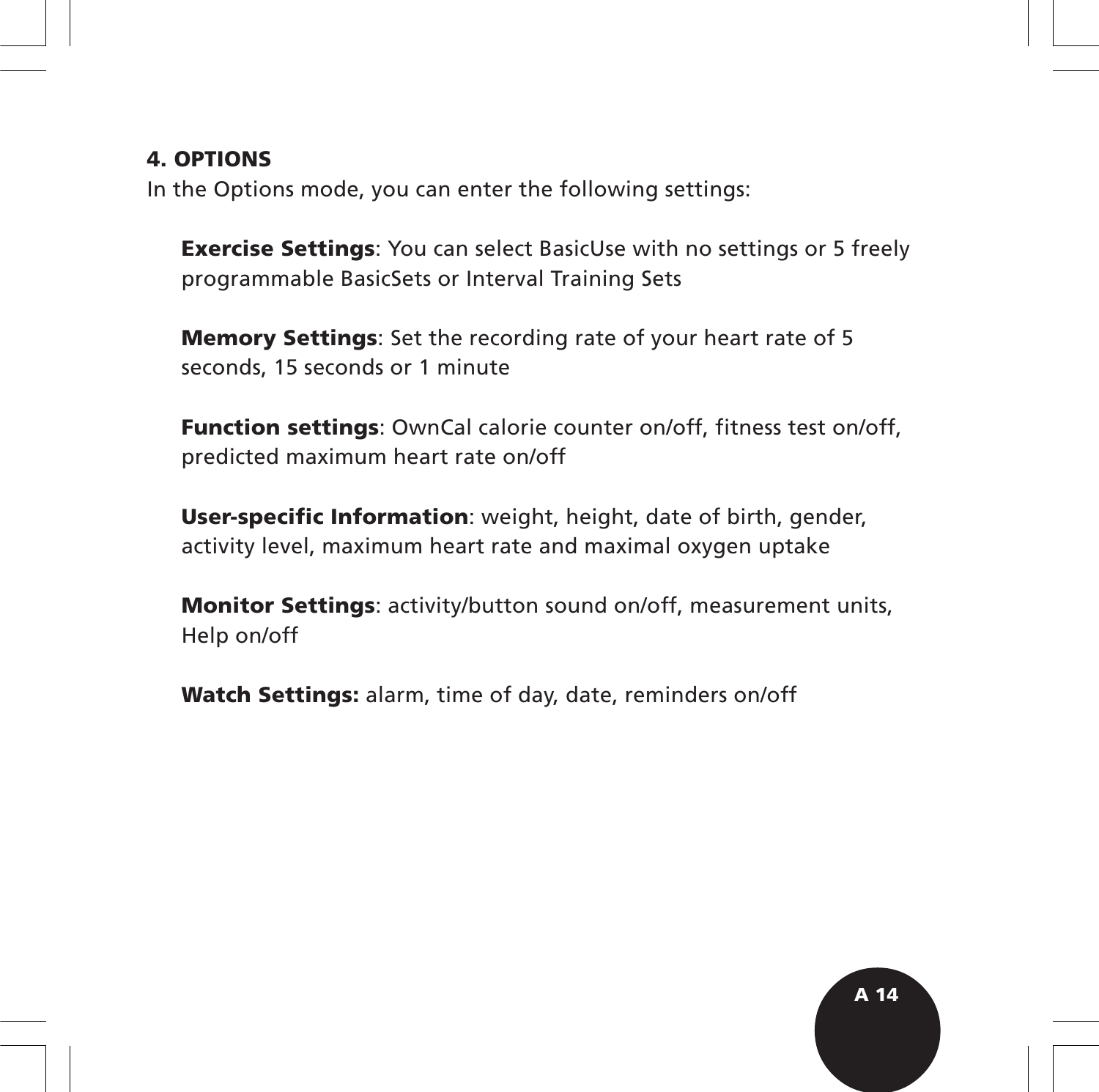#### **5. FITNESS TEST**

In this mode you can:

- perform the Polar Fitness Test
- recall your latest test results; OwnIndex and  $HR_{max}$ -p values
- update your user information to reflect your most recent OwnIndex and  $HR_{\text{max}}$ -p values

## **6. CONNECTION**

In this mode you can:

- upload your receiver settings from your computer to receiver with Polar Precision Performance version 3 or later
- download recorded exercise information to your computer for detailed analysis with Polar Precision Performance version 3 or later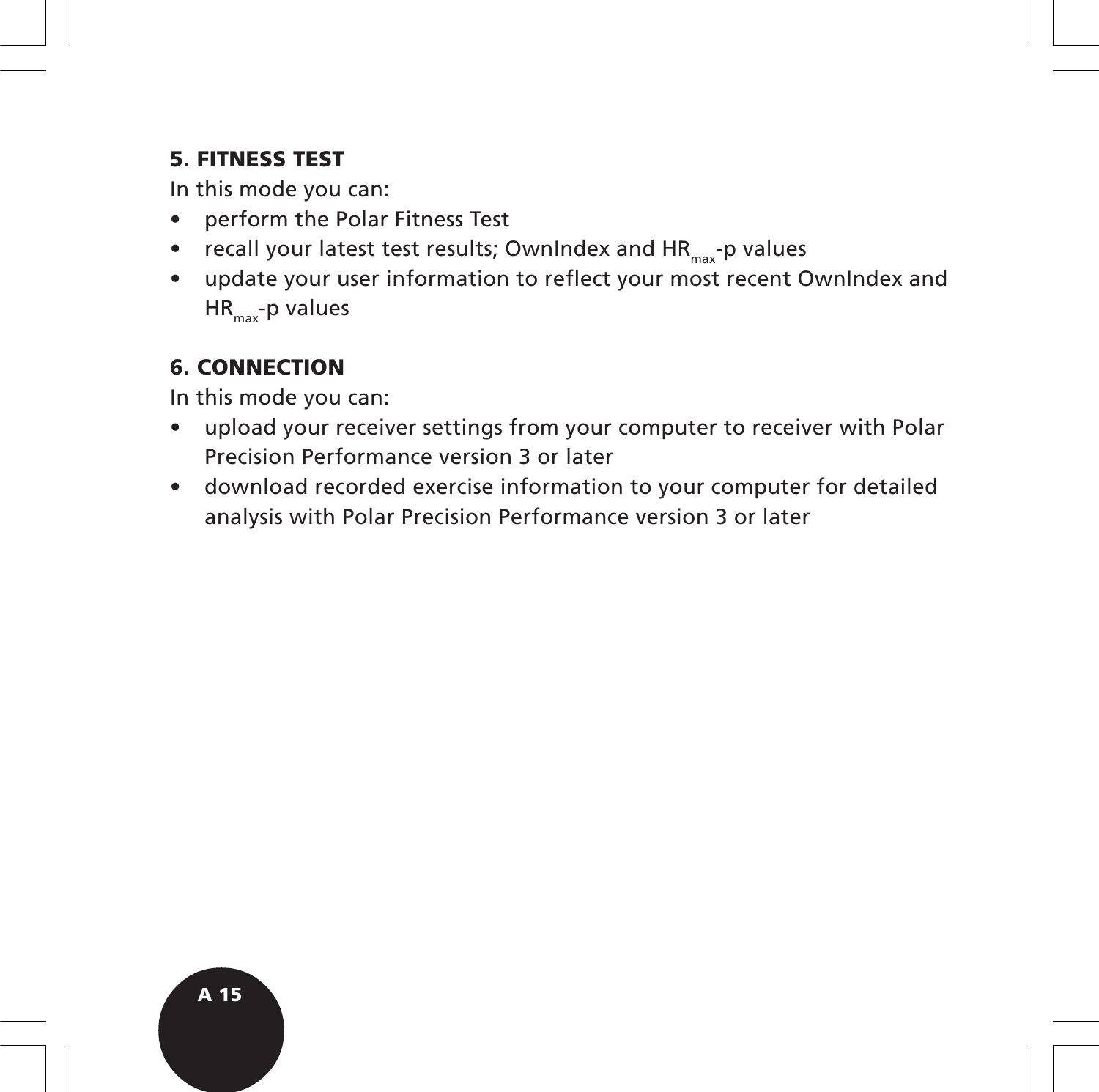# B. HOW TO ENTER SETTINGS



**This section describes how to manually enter settings by pressing the receiver buttons. However, heart rate monitor offers you a faster way as well: prepare your settings with Polar Precision Performance software and upload them to your receiver from your computer. See chapter "Uploading settings from computer".**

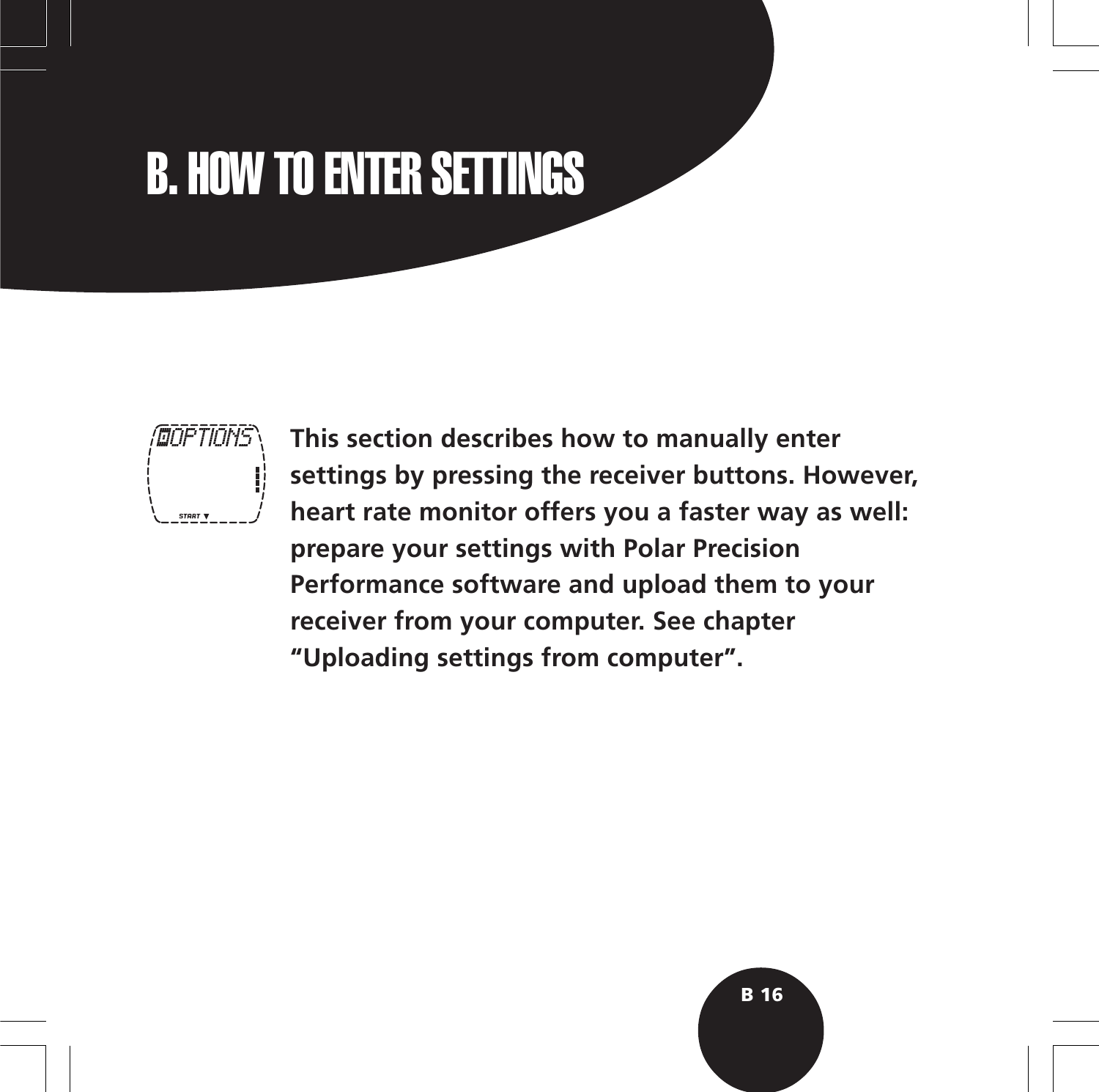#### $\rightarrow$  Time Of Day  $\leftrightarrow$  File  $\leftrightarrow$  **Options**  $\leftrightarrow$  Fit. Test  $\leftrightarrow$  Connect

► Exercise Set $\leftrightarrow$ Memory Set $\leftrightarrow$ Function Set $\leftrightarrow$ User Set $\leftrightarrow$ Monitor Set $\leftrightarrow$ Watch Set  $\prec$ 

- 1. In the Time of Day display, scroll up or down until OPTIONS is displayed.
- 2. Press OK to enter the Options mode. EXERCISE SET is displayed.
- 3. Scroll up or down until the desired setting mode is displayed.
- 4. Press OK to start the settings.
- Move forward and backward by using the up or down buttons.
- Press OK to start adjusting the value.
- Scroll up or down to adjust the value.
- Press OK to lock in your selection.
- Move backward to the previous setting level by pressing the stop button.
- To return to the Time of Day display, wherever you are in the Options settings: Press and hold the stop button.
- The digits run faster if you press and hold the up or down button as you adjust the value. Release the button when approaching the desired value.
- On the display each function is presented by an abbreviated text. A flashing block on the display indicates how far you are in the setting mode.

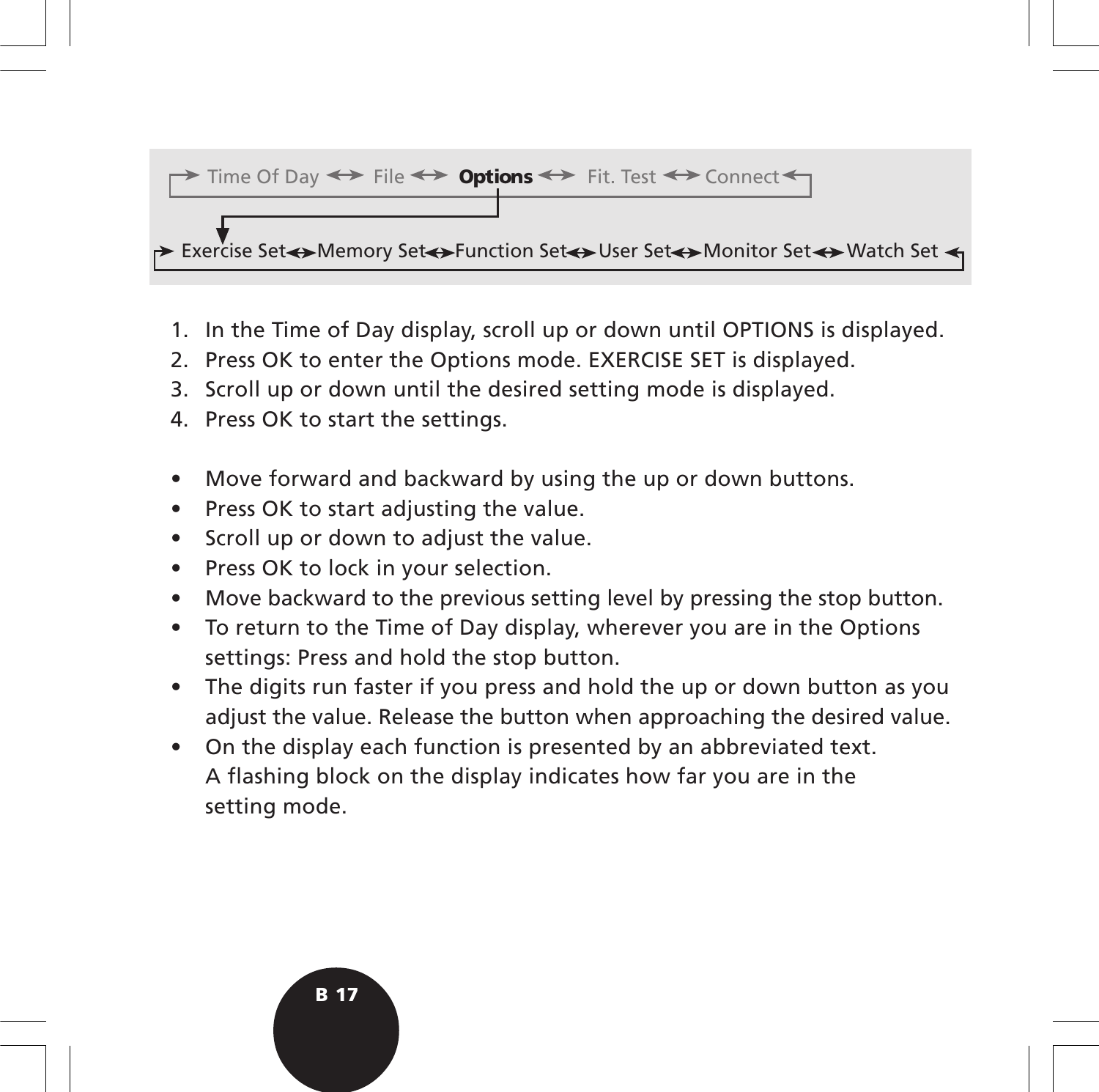## **User Information Settings**



In the User Set loop you can move forward only by pressing OK.

Measuring units depend on your choice in Options/ Monitor Set/ Unit 1 or Unit 2.

|                             | <b>Units 1</b>     | <b>Units 2</b>     |
|-----------------------------|--------------------|--------------------|
| Weight                      | kq                 | lbs                |
| Height                      | cm                 | ft/ inch           |
| Date of Birth setting order | day - month - year | month - day - year |

- 1. In the Time of Day display scroll up or down until OPTIONS is displayed.
- 2. Press OK to enter the Options mode. EXERCISE SET is displayed.
- 3. Scroll up or down until USER SET is displayed.
- 4. Press OK to start the user information settings.

#### **Weight** (lbs or kg)

5. Scroll up or down to adjust your weight. Press OK.

#### **Height** (ft/ inch or cm)

6. Scroll up or down to adjust your height. Press OK.

Press and hold signal/light button to change the units for weight or height.

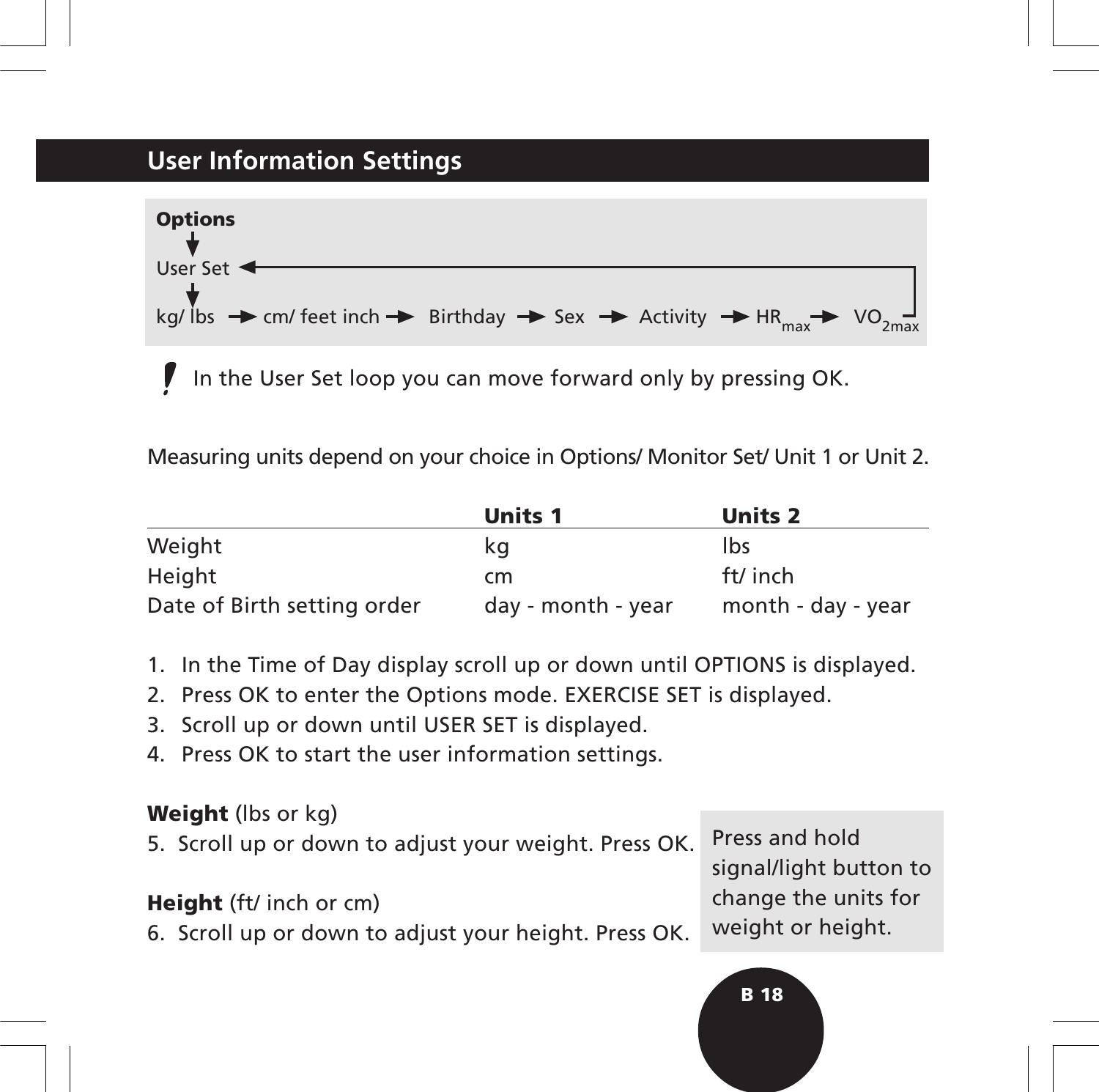### **Date of Birth** (Birthday)

- 7. Scroll up or down to select your month / day of birth. Press OK.
- 8. Day / Month appears. Scroll up or down to select the day / month. Press OK.
- 9. Year appears. Scroll up or down to adjust the year of birth. Press OK.

Units 1: setting order is day - month - year. Units 2: setting order is month - day - year.

#### **Sex**

10. Scroll up or down to select your gender. Press OK.

#### **Activity Level** (Activity)

11. Scroll up or down to select your activity level for Polar Fitness Test. Press OK.

Assess your long-term physical activity level. Do not change your activity level description if your regular exercise habits have changed during the last six months.

- Low You do not participate regularly in programmed recreational sport or heavy physical activity. Ex. you walk only for pleasure or occasionally exercise sufficiently to cause heavy breathing or perspiration.
- Middle You participate regularly in recreational sports. Ex. you run 3-6 miles / 5-10 km per week or spend 1/2–2 hours per week in comparable physical activity or, your work requires modest physical activity.
- High You participate regularly, at least 3 times a week, in heavy physical exercise. Ex. you run 6-12 miles / 10-20 km per week or spend 2-3 hours per week in comparable physical activity.

#### **B 19**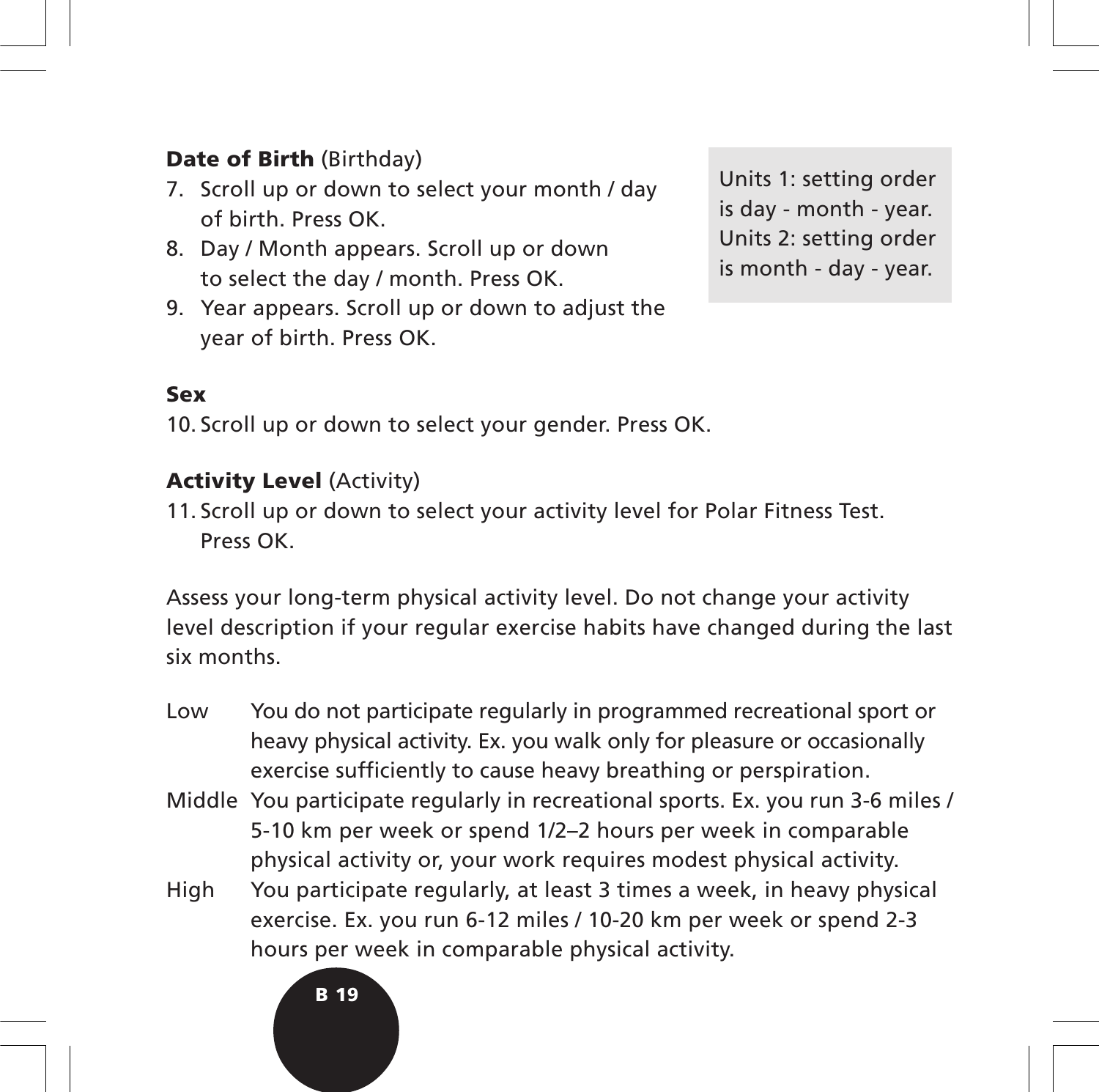Top You participate regularly in heavy physical exercise at least 5 times a week. Ex. you exercise to improve performance for competitive purposes.

## **Maximum Heart Rate Value (HRM)**

- 12. Your age-predicted maximum heart rate value is displayed as a default setting when you set this value for the first time. **If you know your exact clinically tested current maximum heart rate value**, set the value by scrolling up or down.
- 13. Press OK.

If you do not know this value, update it in the Fitness Test mode after having carried out the Polar Fitness Test.

## **Maximal Oxygen Uptake Value** (VO<sub>2max</sub>)

- 14. The wrist receiver suggests value 35 for females and value 45 for males as a default setting when you set this value for the first time. **If you know your exact clinically tested current maximal oxygen uptake value**, set the value by scrolling up or down.
- 15. Press OK. USER SET appears.

If you do not know this value, update it in the Fitness Test mode after having carried out the Polar Fitness Test.

To continue your settings, press the stop button. To return to the Time of Day display, press and hold the stop button.

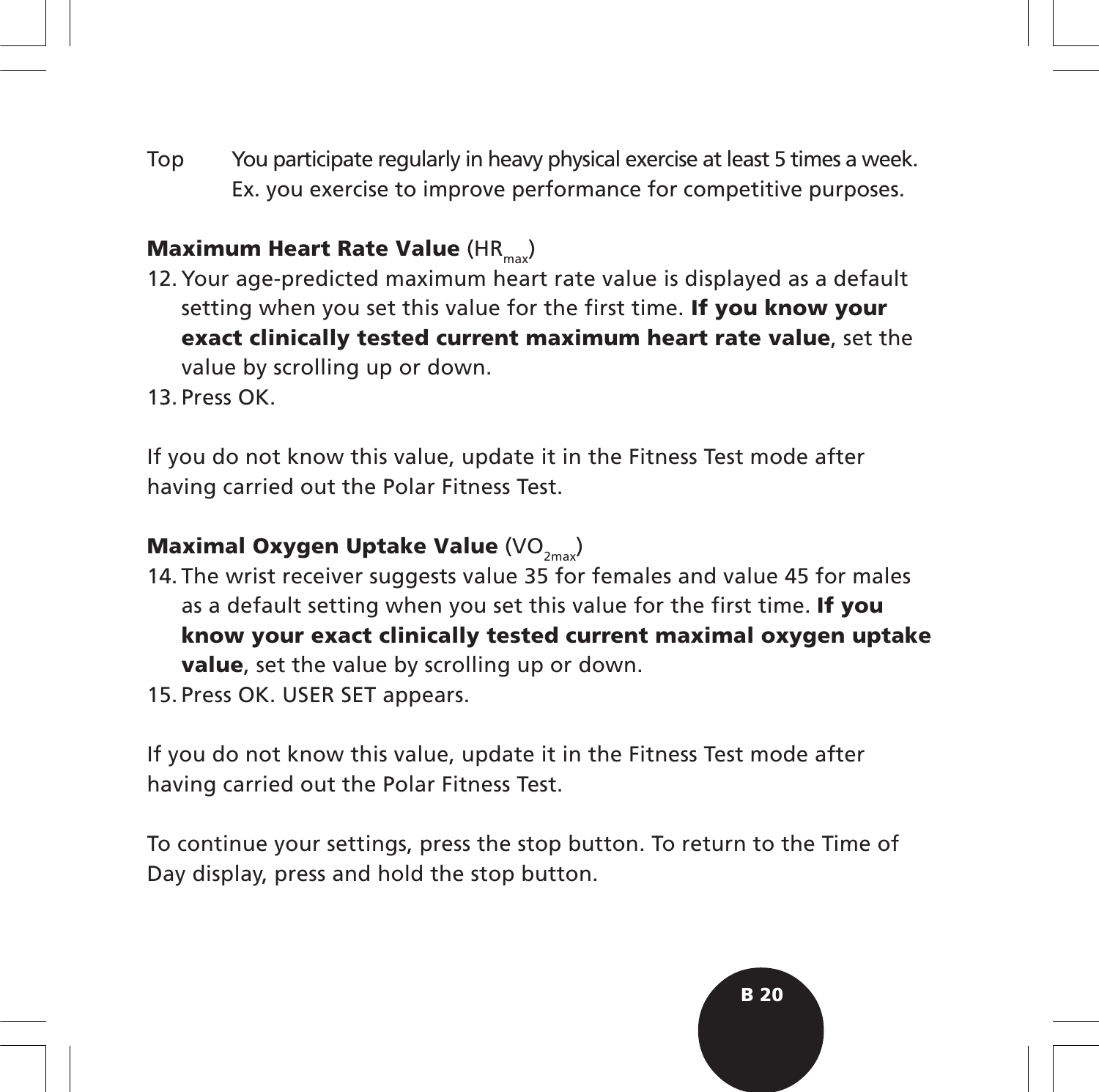## **Exercise Settings**

When you start setting your exercise preferences your first choice is to select whether you want to set your personal exercise set or to exercise with BasicUse option. If you select to start setting the exercise sets, your second choice is whether you want to select BasicSet or an Interval Training Set.

#### **Selecting Exercise Type**

#### **BasicUse** (E0)

BasicUse is a simple mode for exercising. You do not have to do any settings before exercising with this Exercise mode. While exercising, you can see the following optional values on the display:

- current heart rate or average heart rate of the exercise
- stopwatch
- time of day
- split- and lap times

Additionally, you can follow calories of your exercise session and percentage of your maximum heart rate, if you have set all the user information and turned the functions on.

#### **Exercise Set** (E1-E5)

During exercising with this mode you can see the same optional values as in the BasicUse mode. Additionally, the exercise set will guide you through your exercise according to the settings you have made. You can also name the exercise sets Ex. after an exercise type.

#### You can set following exercise guiding functions:

- 3 heart rate limits
- 3 countdown timers
- interval function
- recovery calculation

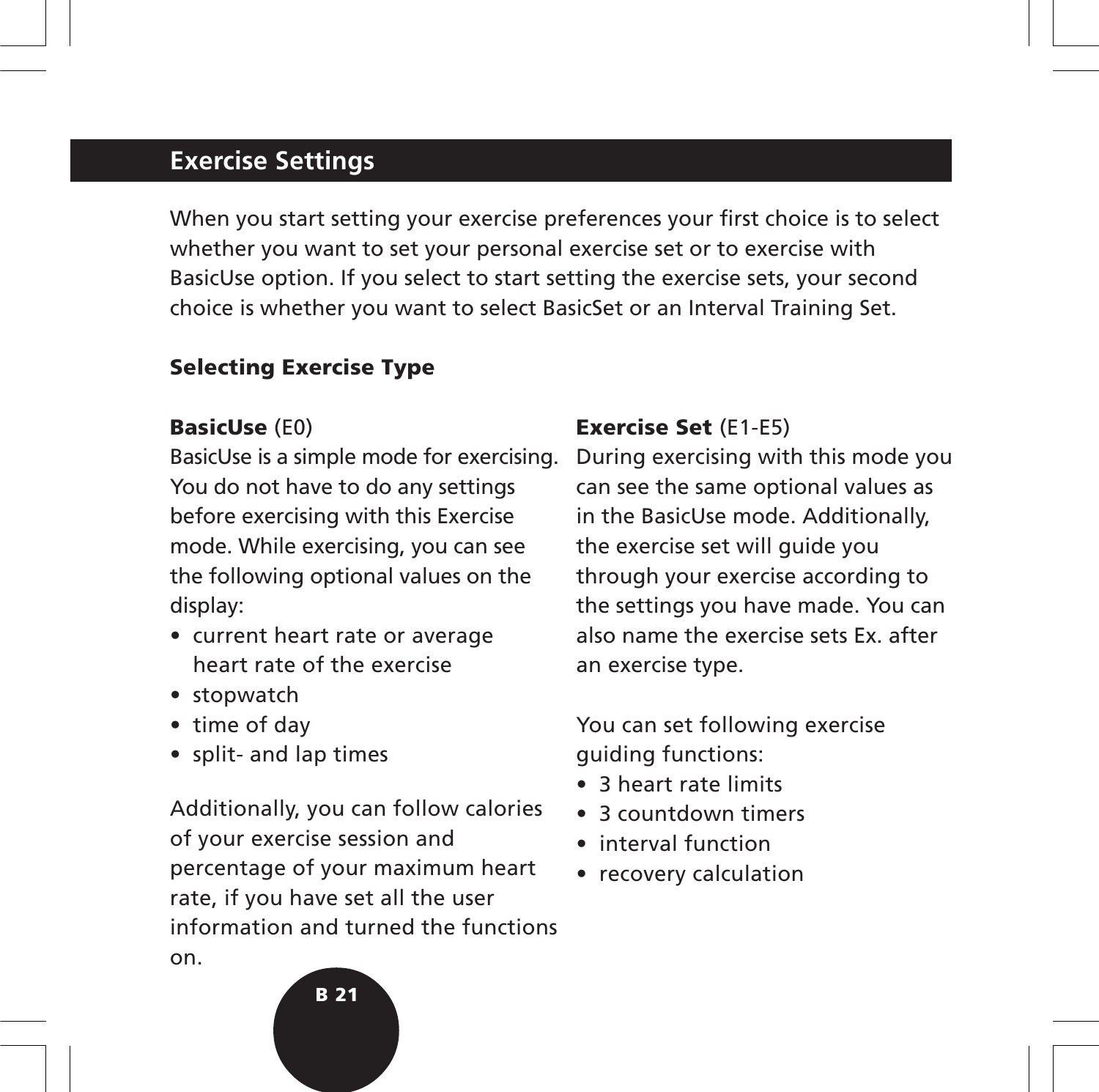#### **Setting Exercise Sets**

Preset exercise sets ready for five exercise sets; when you start exercising, just select one of the sets.

#### 60 **Interval Training Set**

If you choose interval on, you can set 3 different exercise phases for each exercise set in following order:

#### Warm-up phase

- countdown timer 1 On/OFF
- heart rate limits 1 On/OFF Interval phase
- interval calculation type: manual, time- or heart-rate-based interval
- number of repeated interval phases
- heart rate limits 2 On/OFF
- time- or heart-rate-based recovery calculation On/OFF Cool-down phase
- countdown timer 3 On/OFF
- heart rate limits 3 On/OFF

If you set the countdown timers of the phase off, you have to manually stop the phase.

#### **BasicSet**

If you choose interval off, you can set the following functions to your exercise:

- timer 1 On/OFF
- timer 2 On/OFF
- timer 3 On/OFF
	- heart rate limits 1 On/OFF
- heart rate limits 2 On/OFF
- heart rate limits 3 On/OFF
- recovery calculation On/OFF
	- You should select the timers on sequentially. Ex. you cannot set timer 2 on if timer 1 is off.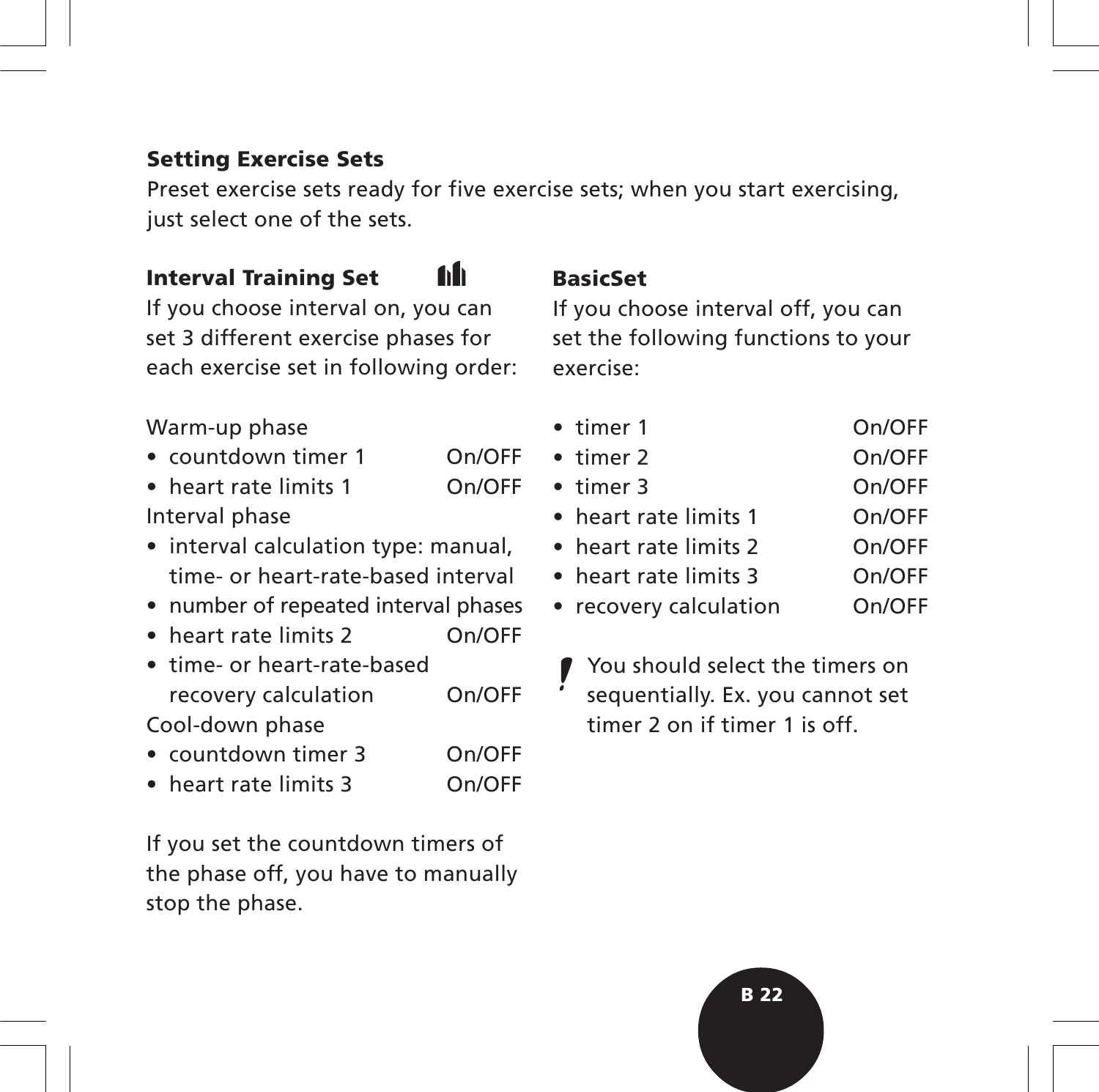- 1. In the Time of Day display scroll up or down until OPTIONS is displayed.
- 2. Press OK to enter the Options mode. EXERCISE SET is displayed.

**B 23**



- 3. Press OK to start the exercise settings. BasicUse E0 or exercise set E1-E5 is displayed.
- 4. Scroll up or down until the desired exercise type is displayed. Press OK.

If you chose BasicUse (E0): to return to the Time of Day display, press and hold the stop button and skip the rest of the exercise settings. If you chose exercise set (E1-E5) Interval On/OFF is displayed.

5. Scroll up or down to turn the interval function on or off. Press OK. Timer 1 is displayed.

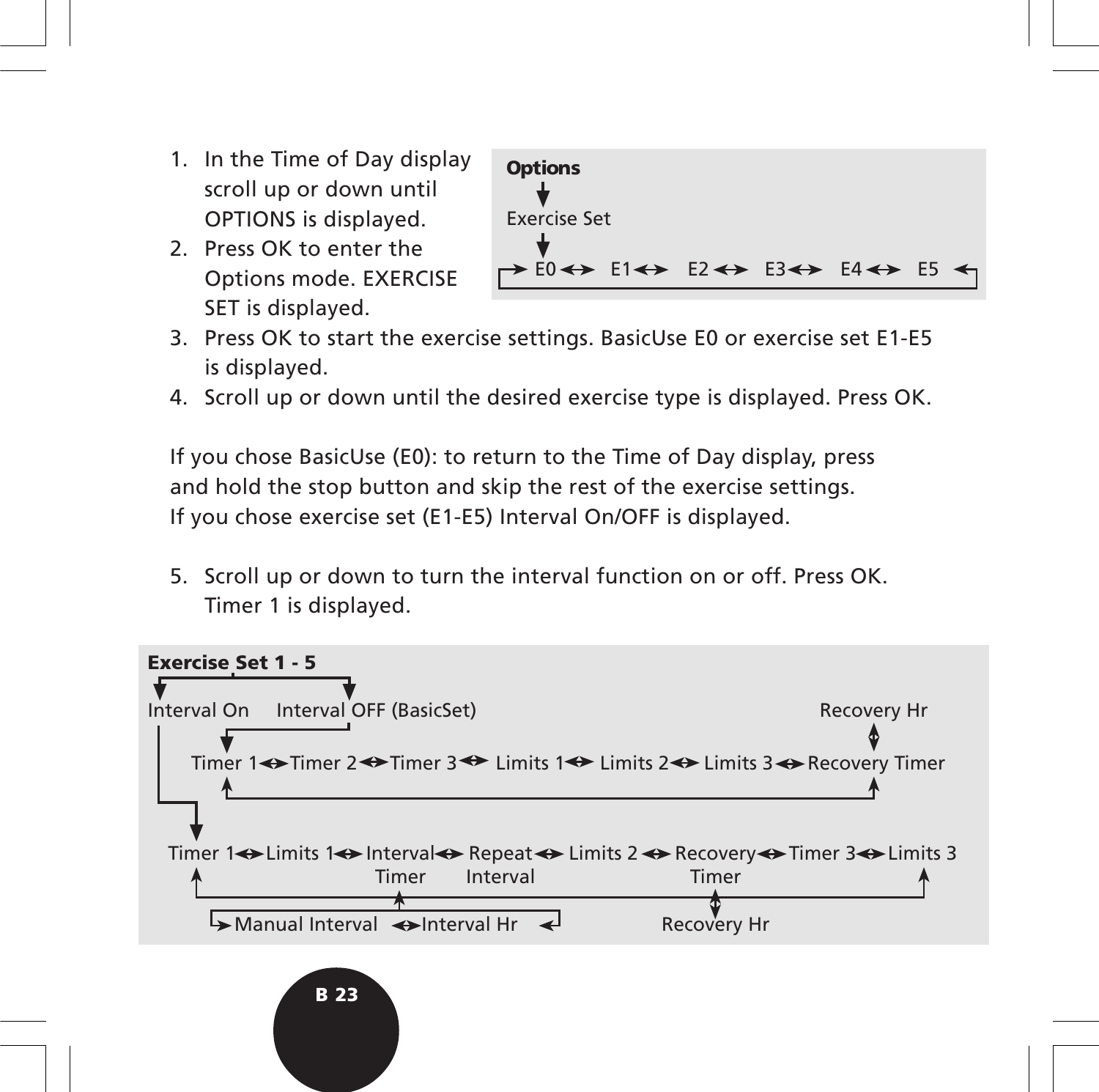#### **Setting Timers**

*If you start from Time of Day display, repeat steps 1-5.*

- 6. Scroll up or down until desired timer is displayed. Press OK to start setting the timer.
- 7. Scroll up or down to turn the timer on or off. Press OK. Timer OFF: skip steps 8-9.
- 8. Scroll up or down to adjust minutes. Press OK.
- 9. Scroll up or down to adjust seconds. Press OK.

## **Setting Heart Rate Limits**

*If you start from Time of Day display, repeat steps 1-5.*

- 6. Scroll up or down until desired Limits is displayed.
- 7. Press OK to start setting the limits.
- 8. Lim High appears. Scroll up or down to adjust your upper limit. Press OK.
- 9. Lim Low appears. Scroll up or down to adjust your lower limit. Press OK.

### **Turning Heart Rate Limits on/off**

*If you start from Time of Day display, repeat steps 1-5.*

- 6. Scroll up or down until desired Limits is displayed.
- 7. Press and hold the signal/light button to turn limits on or off. Release.

**B 24**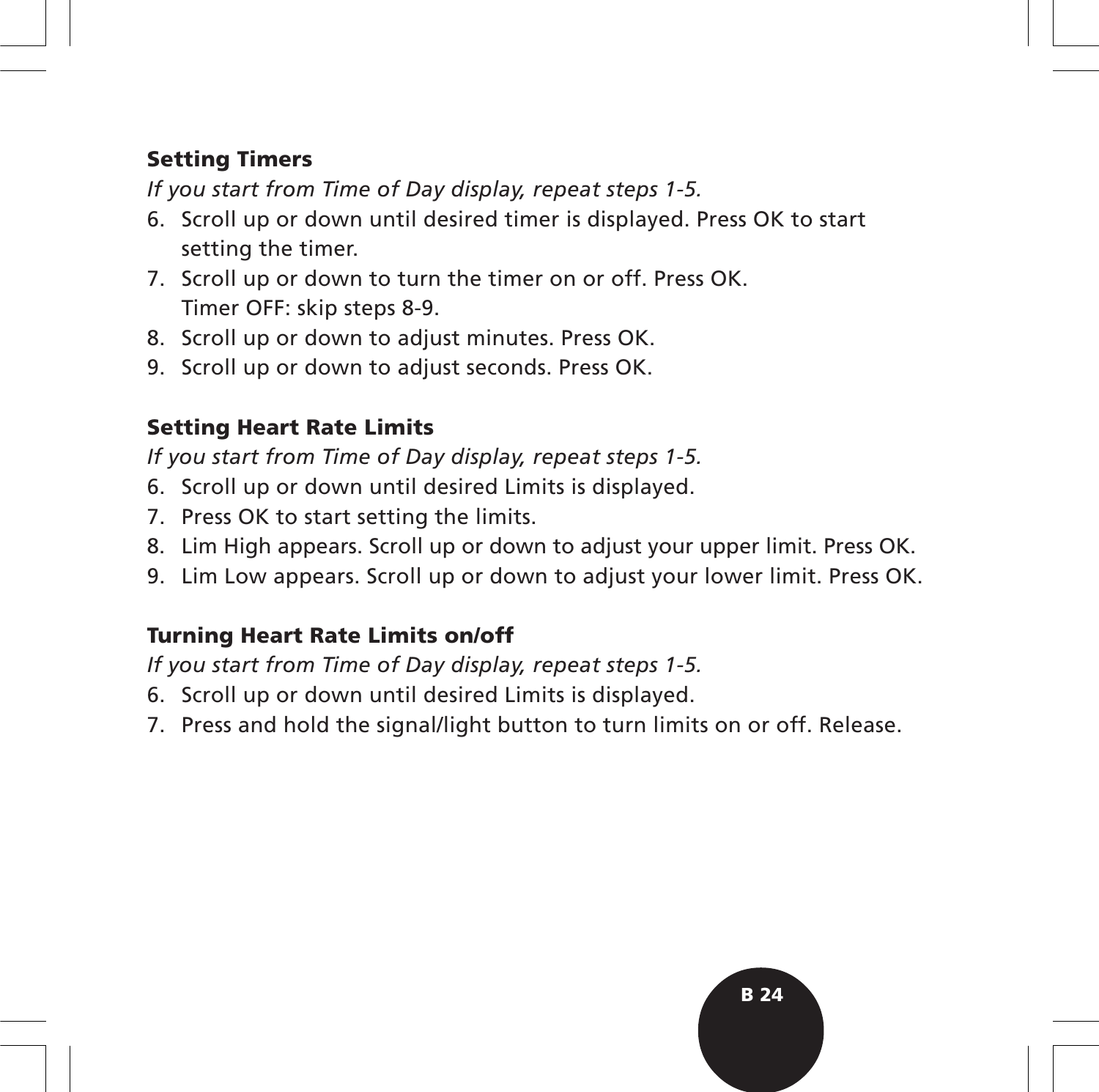#### **Setting Interval Type**

You can select 3 optional types of intervals:

| <b>A.</b> Time-based interval       | Ends your interval when you have<br>used the selected time.                                                                              |
|-------------------------------------|------------------------------------------------------------------------------------------------------------------------------------------|
| <b>B.</b> Heart-rate-based interval | Ends your interval as you reach the<br>selected heart rate.<br>When selecting heart-rate-based<br>interval, recovery calculation must be |
| C. Manual interval                  | set on.<br>End the interval training session<br>by pressing and holding OK.                                                              |

*If you start from Time of Day display, repeat steps 1-5.*

- 6. Scroll up or down until Interval TIMER/ Hr/ MANUAL is displayed. Press OK to start setting the interval type. TIMER/ Hr/ MANUAL is flashing.
- 7. Scroll up or down to select the interval type that will be used to end the interval. Press OK. If you chose manual interval skip steps 8 - 9.

#### **A. Time-based interval Or**

- 8. Scroll up or down to adjust minutes. Press OK.
- 9. Scroll up or down to adjust seconds. Press OK. Interval TIMER appears.

#### **B. Heart-rate-based interval**

8. Scroll up or down to adjust the heart rate that will end your interval. Press OK. Interval Hr appears.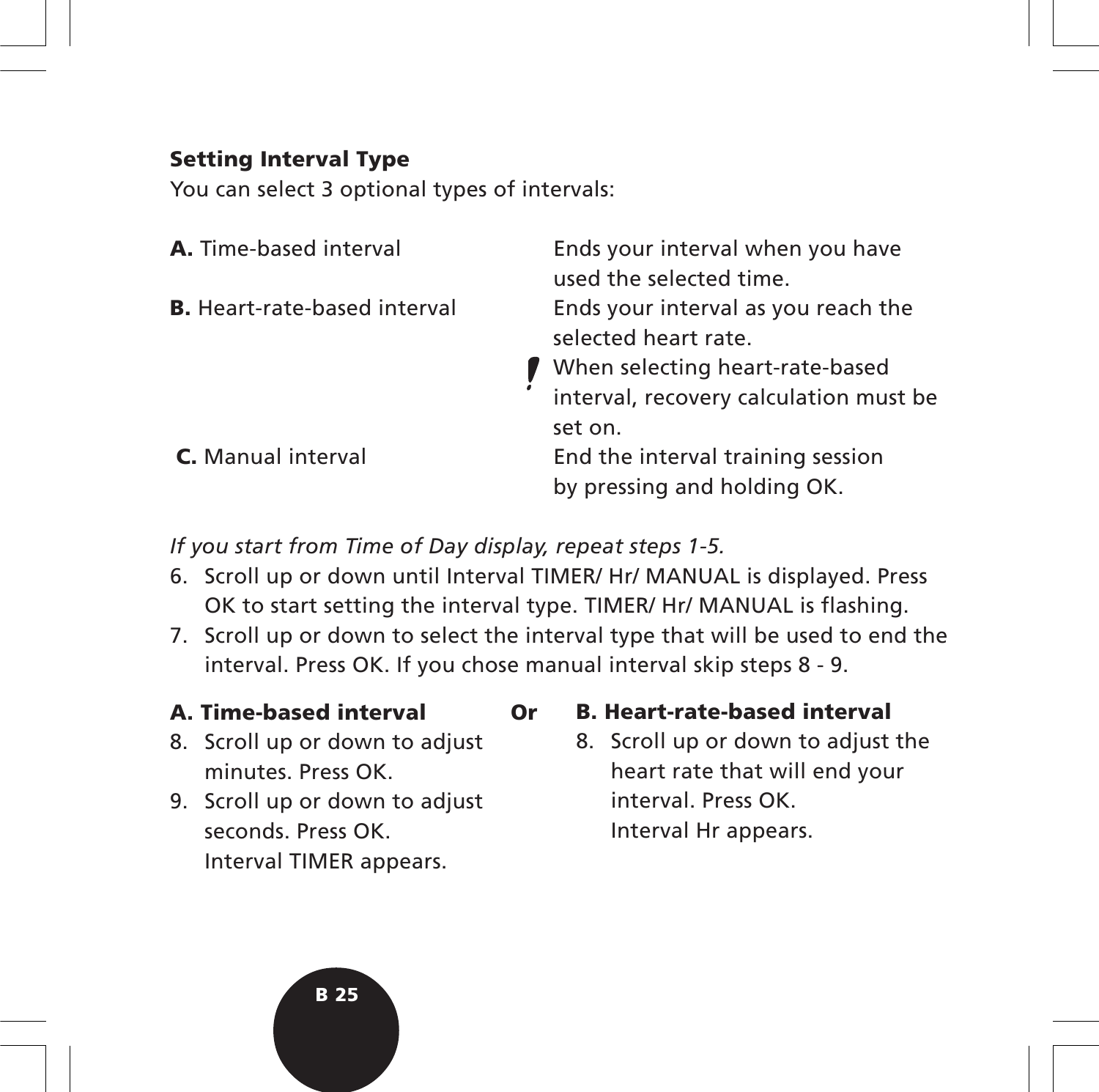#### **Setting the Number of Intervals and Recoveries** (Repeat)

*If you start from Time of Day display, repeat steps 1-5.* You can set up to 30 intervals and recoveries (if set on) for an interval phase.

- 6. Scroll up or down until Repeat is displayed.
- 7. Press OK to start setting the number.
- 8. Scroll up or down to adjust the number. Press OK.

### **Or**

If you do not know in advance the number of intervals and recoveries select continuous interval. The intervals will succeed until you manually stop the exercise or until 30 intervals have been made.

8. Scroll down until Cont  $\|\cdot\|$  appears. Press OK.

#### **Setting Recovery Calculation**

| A. Time-based recovery              | Ends your recovery as you reach the |
|-------------------------------------|-------------------------------------|
|                                     | preset time.                        |
| <b>B.</b> Heart-rate-based recovery | Ends your recovery as you reach the |
|                                     | preset heart rate.                  |

*If you start from Time of Day display, repeat steps 1-5.*

- 6. Scroll up or down until Recovery TIMER/ Hr is displayed.
- 7. Press OK to start setting recovery calculation on or off. On/OFF is flashing.
- 8. Scroll up or down to turn the recovery calculation on or off. Press OK. OFF: skip steps 9-11.

On: TIMER/ Hr is flashing.

9. Scroll up or down to select recovery timer or heart rate. Press OK.

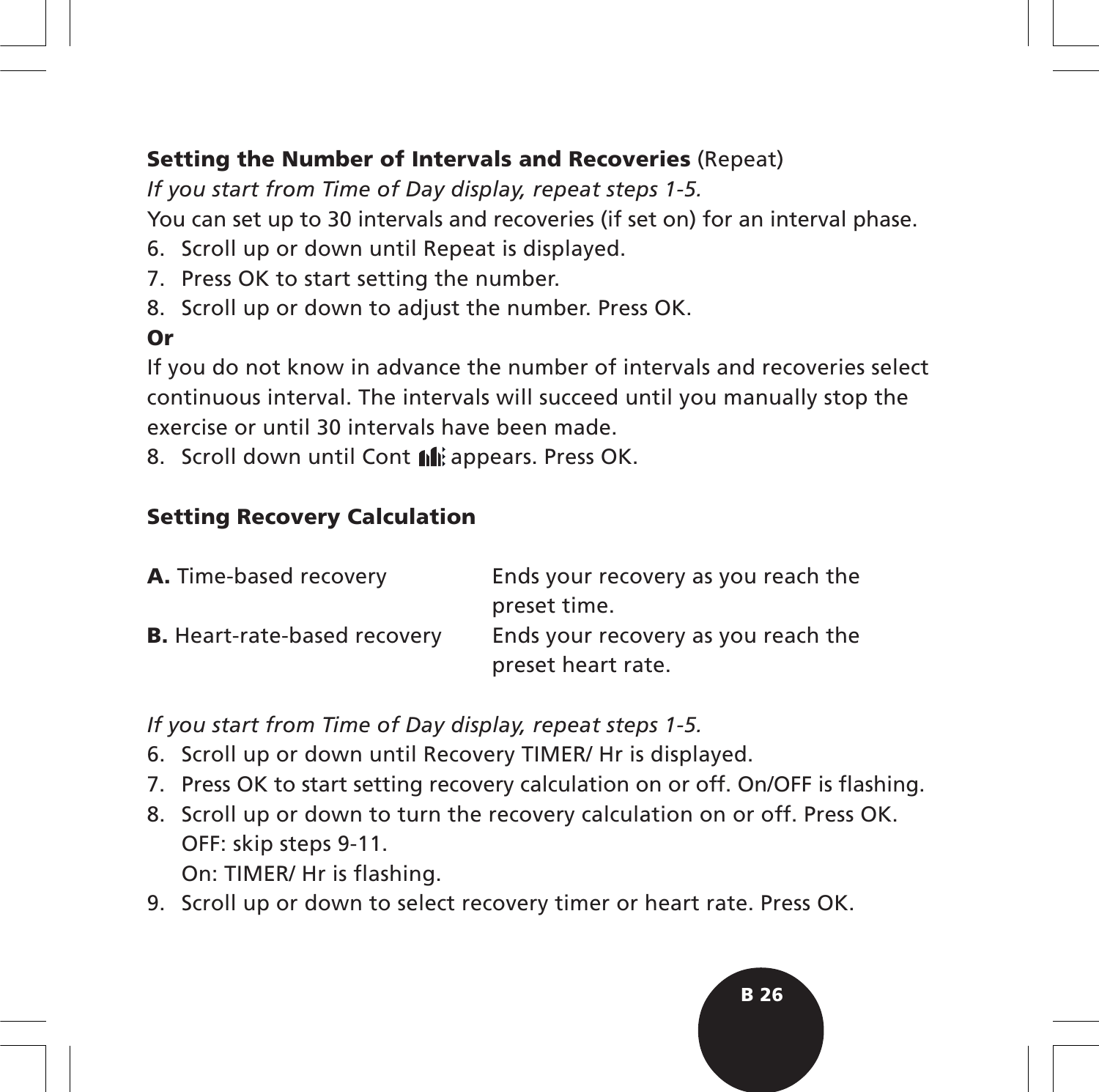- **A.** RecoTime is displayed.
- 10. Scroll up or down to adjust minutes. Press OK.
- 11. Scroll up or down to adjust seconds. Press OK. Recovery TIMER appears.
- **B**. RecoHr is displayed.
- 10. Scroll up or down to adjust the value. Press OK. Recovery Hr appears.

To continue your settings, press the stop button. To return to the Time of Day display, press and hold the stop button.

#### **Naming Exercise Sets**

You can name the exercises, with seven letters, numbers or punctual marks. The available digits are: 0-9, space, A-Z, a-z,  $-$  % /()  $* + : ?$ .

- 1. In the Time of Day display scroll up or down until OPTIONS is displayed.
- 2. Press OK to enter the Options mode. EXERCISE SET is displayed.
- 3. Press OK. E0-E5 is displayed.
- 4. Scroll up or down until desired exercise set (E1-E5) is displayed.
- 5. Press and hold signal/light button. Adjustable letter is flashing.
- 6. Scroll up or down to select the desired mark. Press OK.
- 7. Repeat previous step until you have chosen all 7 letters.

To continue your settings, press the stop button. To return to the Time of Day display, press and hold the stop button.

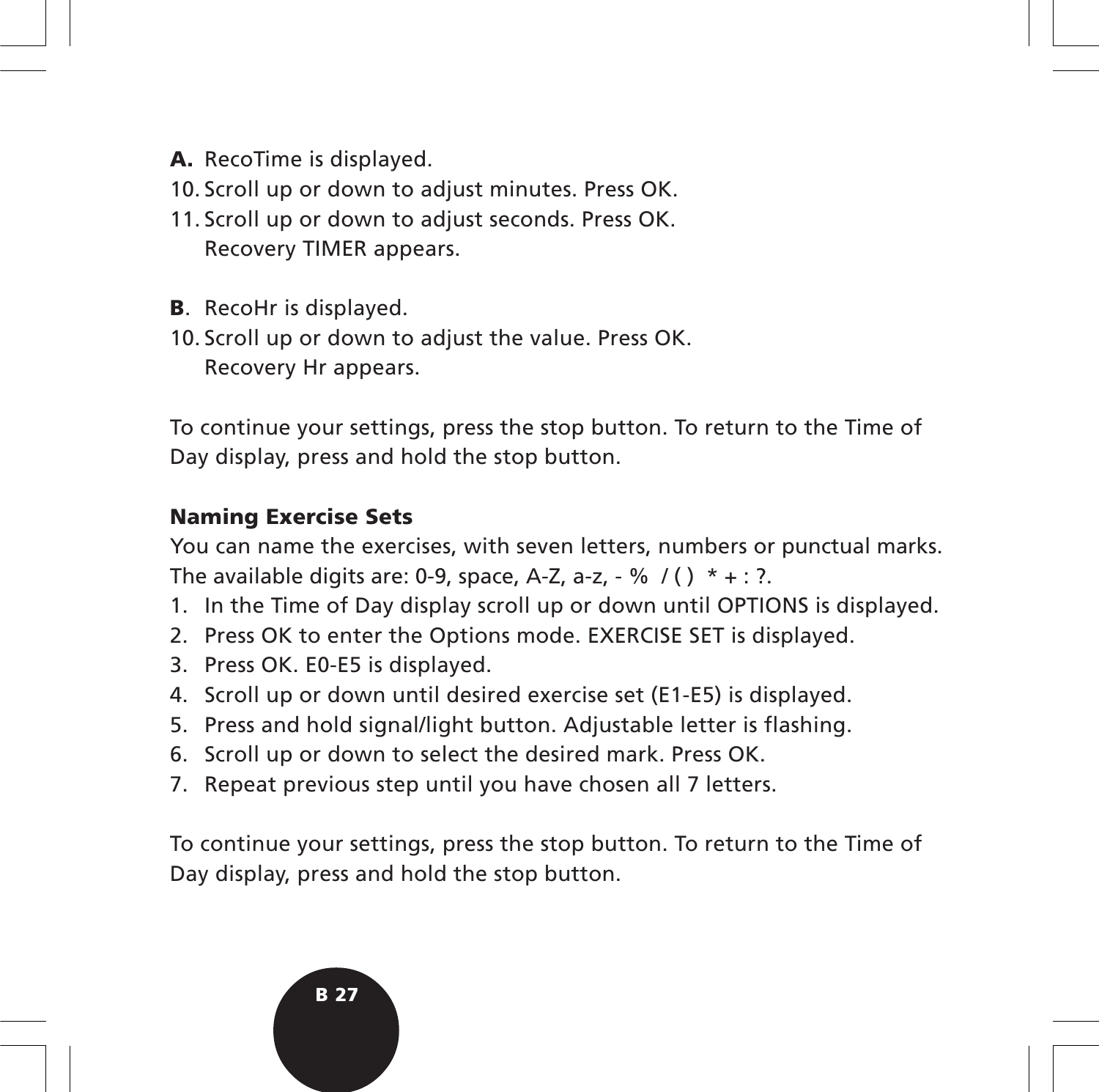## **Setting Recording Rate**

You can program your receiver to record data in 5, 15 or 60 seconds intervals.

- 1. In the Time of Day display scroll up or down until OPTIONS is displayed.
- 2. Press OK to enter the Options mode. EXERCISE SET is displayed.



- 3. Scroll up or down until MEMORY SET is displayed.
- 4. Press OK to start the memory settings. Rec. Rate is displayed.
- 5. Scroll up or down to select the desired recording rate. As you change the recording rate you can see the memory there is left in the lower row. Press OK.

The recording time of the receiver depends on the selected recording rate (5 s, 15 s, or 60 s). When the memory is full, you can continue exercising but the exercise is no longer recorded. The following table shows the maximum exercise times for each recording rate.

| <b>Recording rate</b> | <b>Maximum exercising time</b>      |
|-----------------------|-------------------------------------|
| 5 <sub>s</sub>        | 22 h 03 min                         |
| 15 <sub>s</sub>       | 66 h 10 min                         |
| 60 <sub>s</sub>       | 99 h 59 min one file and total 260h |

To continue your settings, press the stop button. To return to the Time of Day display, press and hold the stop button.

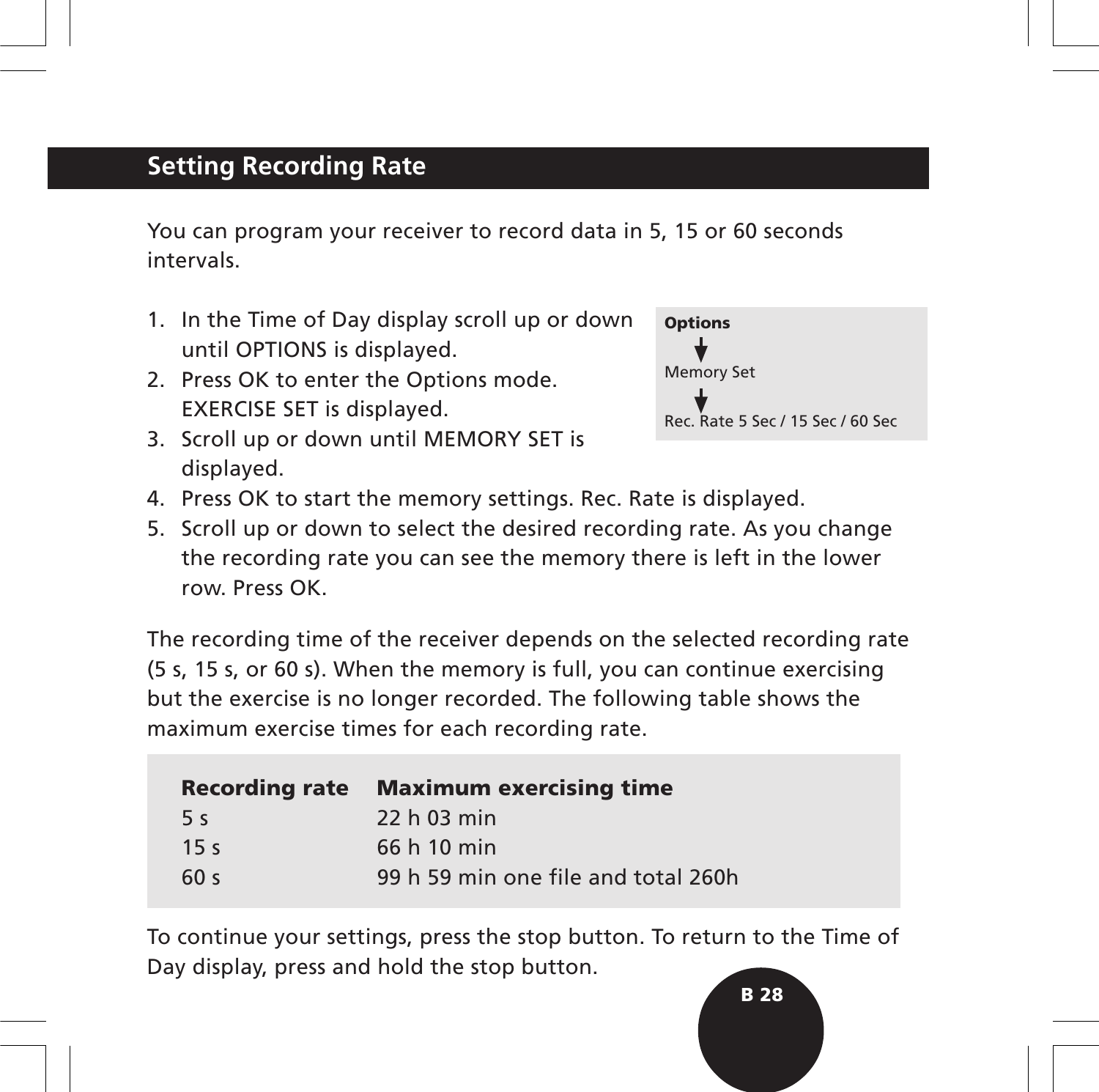## **Turning Functions on/off**

- 1. In the Time of Day display scroll up or down until OPTIONS is displayed.
- 2. Press OK to enter the Options mode. EXERCISE SET is displayed.



- 3. Scroll up or down until FUNCTION SET is displayed.
- 4. Press OK to start the function settings. OwnCal is displayed.
	- To set the following functions on you have to set your user information. If kg/lbs are displayed as you start setting the function on, the wrist receiver points out that you have not set your all user information.

#### **OwnCal Calorie Counter on/off**

*If you start from Time of Day display, repeat steps 1-4.*

- 5. Press OK to start setting the OwnCal function. On/OFF starts to flash.
- 6. Scroll up or down to set the OwnCal on or off. Press OK.

To get the most accurate OwnCal results, update the VO<sub>2max</sub> setting and the HR<sub>max</sub> setting with clinically measured values (if available). If you do not know your clinically measured values perform Polar Fitness Test and update the OwnIndex and HR $_{max}$  -p settings in Fitness Test mode.

### **Fitness Test on/off**

*If you start from Time of Day display, repeat steps 1-4.*

- 5. Scroll up or down until Fit. Test is displayed.
- 6. Press OK to start setting the Fitness Test. On/OFF starts to flash.
- 7. Scroll up or down to set the Fitness Test on or off. Press OK.

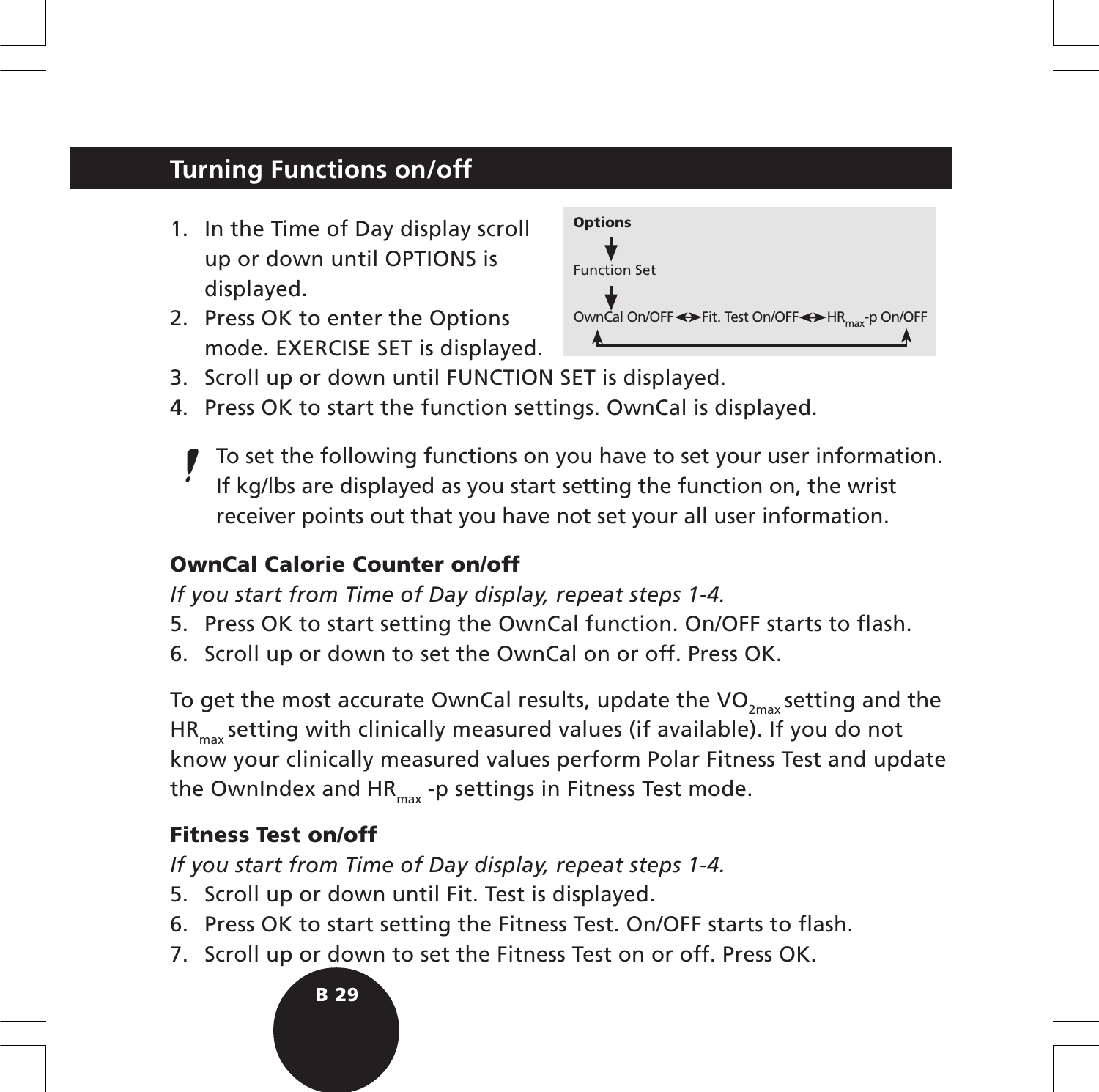## **Predicted Maximum Heart Rate on/off (HR<sub>max</sub>-p)**

*If you start from Time of Day display, repeat steps 1-4.*

- 5. Scroll up or down until HRmax-p is displayed.
- 6. Press OK to start setting the  $HR_{max}$ -p. On/OFF starts to flash.
- 7. Scroll up or down to set the  $HR_{max}$ -p on or off. Press OK.

 $HR_{\text{max}}$ -p can be turned on only if Polar Fitness Test is on.

To continue your settings, press the stop button. To return to the Time of Day display, press and hold the stop button.

## **Monitor Settings**

- 1. In the Time of Day display scroll up or down until OPTIONS is displayed.
- 2. Press OK to enter the Options mode. EXERCISE SET is displayed.
- 3. Scroll up or down until MONITOR SET is displayed.



4. Press OK to start the monitor settings. Sound is displayed.

#### **Turning Activity/Button Sound on/off**

*If you start from Time of Day display, repeat steps 1-4.*

- 5. Press OK to start setting the sound. On/OFF starts to flash.
- 6. Scroll up or down to set sound on or off. Press OK.

**B 30** Your receiver has two distinct sounds: activity/button sound and alarms for heart rate zones, watch and fitness test. This setting includes only the activity/button sound settings.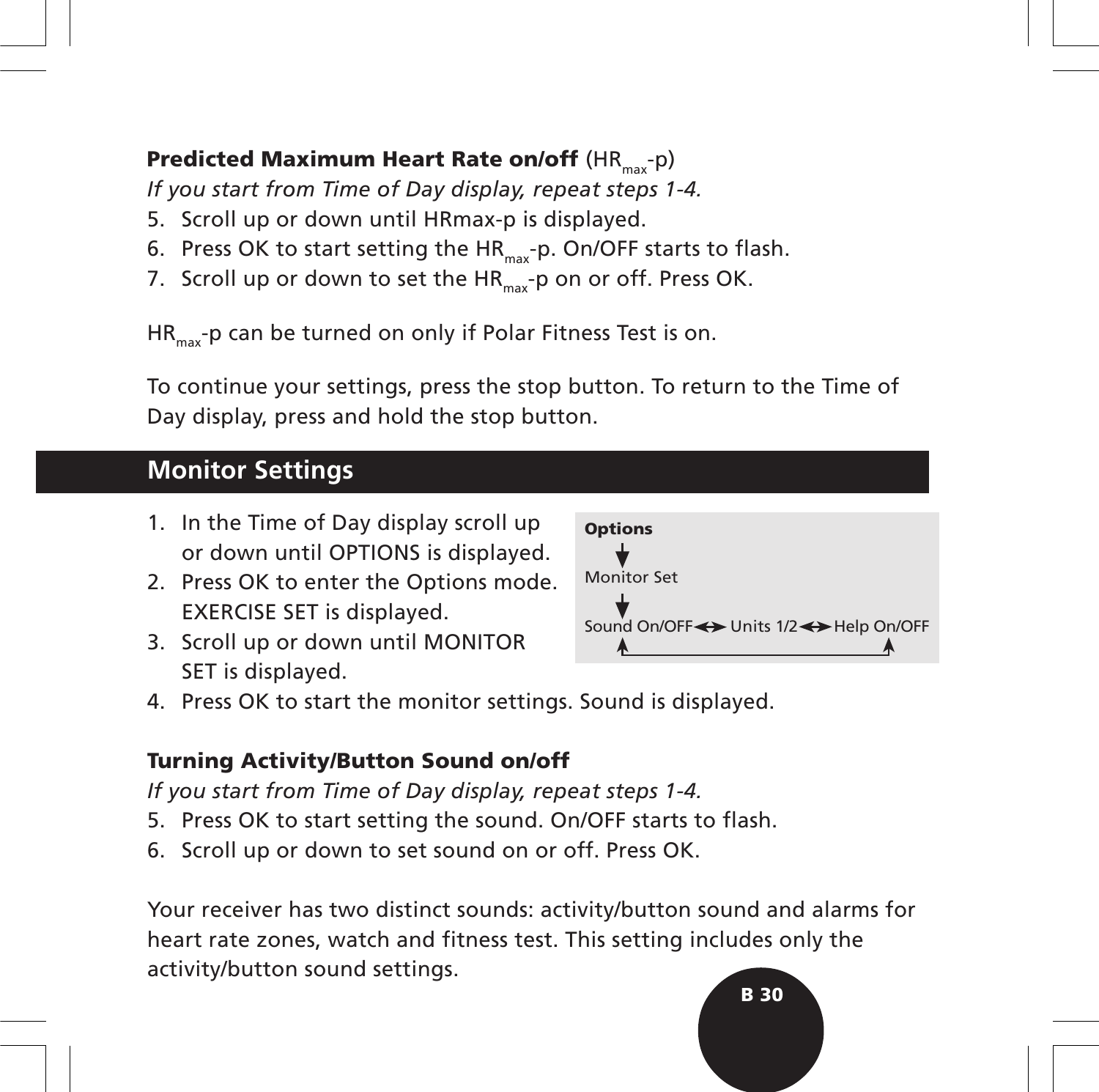Certain Measure and Exercise mode settings will be audible: start, stop, interval phase start and end and recovery calculation end.

#### **Selecting Measuring Units**

*If you start from Time of Day display, repeat steps 1-4.*

- 5. Scroll up or down until Units is displayed.
- 6. Press OK to start setting the units. 1 or 2 starts to flash.
- 7. Scroll up or down to select the unit which best suits you. Press OK.

The units settings affect the units in the user information settings and the order of your date of birth settings.

**Units 1:** kg, cm, day-month-year **Units 2:** lbs, feet, month-day-year

#### **Turning Help on/off**

*If you start from Time of Day display, repeat steps 1-4.*

- 5. Scroll up or down until Help is displayed.
- 6. Press OK to start setting the Help function. On/OFF starts to flash.
- 7. Scroll up or down to set the Help on or off. Press OK.

If you turn Help on, the flashing arrows guide you to use the correct buttons in the Options and File modes. If you want to change the middle row information during exercise, the function name will appear for a few seconds.

To continue your settings, press the stop button. To return to the Time of Day display, press and hold the stop button.

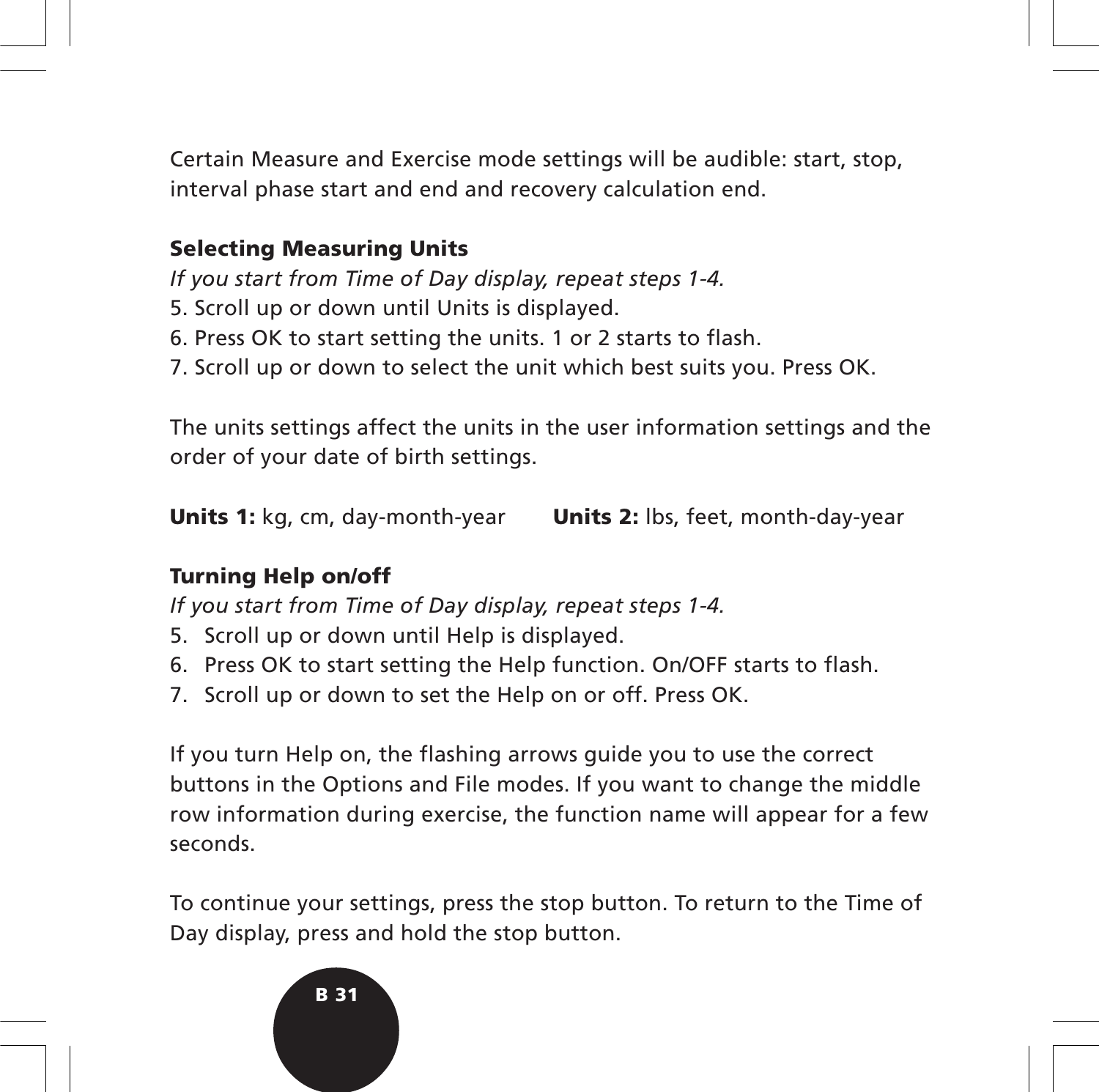## **Watch Settings**

- 1. In the Time of Day display scroll up or down until OPTIONS is displayed.
- 2. Press OK to enter the Options mode. EXERCISE SET is displayed.
- 3. Scroll up or down until WATCH SET is displayed.
- 4. Press OK to start the watch settings. ALARM is displayed.

#### **Setting Alarm**

*If you start from Time of Day display, repeat steps 1-4.*

- 5. Press OK to start alarm settings.
	- On/OFF starts to flash.
- 6. Scroll up or down to set alarm on or off. Press OK. 24h: skip step 7.
- 7. 12h: AM/PM starts to flash. Scroll up or down to select AM or PM. Press OK.
- 8. The hours start to flash. Scroll up or down to adjust the hours. Press OK.

9. The minutes start to flash. Scroll up or down to adjust the minutes. Press OK. When the alarm comes on, it will sound for one minute. You can turn it off by pressing any of the buttons.

#### **Setting Time of Day**

*If you start from Time of Day display, repeat steps 1-4.*

- 5. Scroll up or down until TIME1/ TIME2 is displayed.
- 6. Press OK to start setting the time of day.
- 7. Time is flashing. Scroll up or down to select time 1 or time 2. Press OK.



OFF: skip steps 7-9.

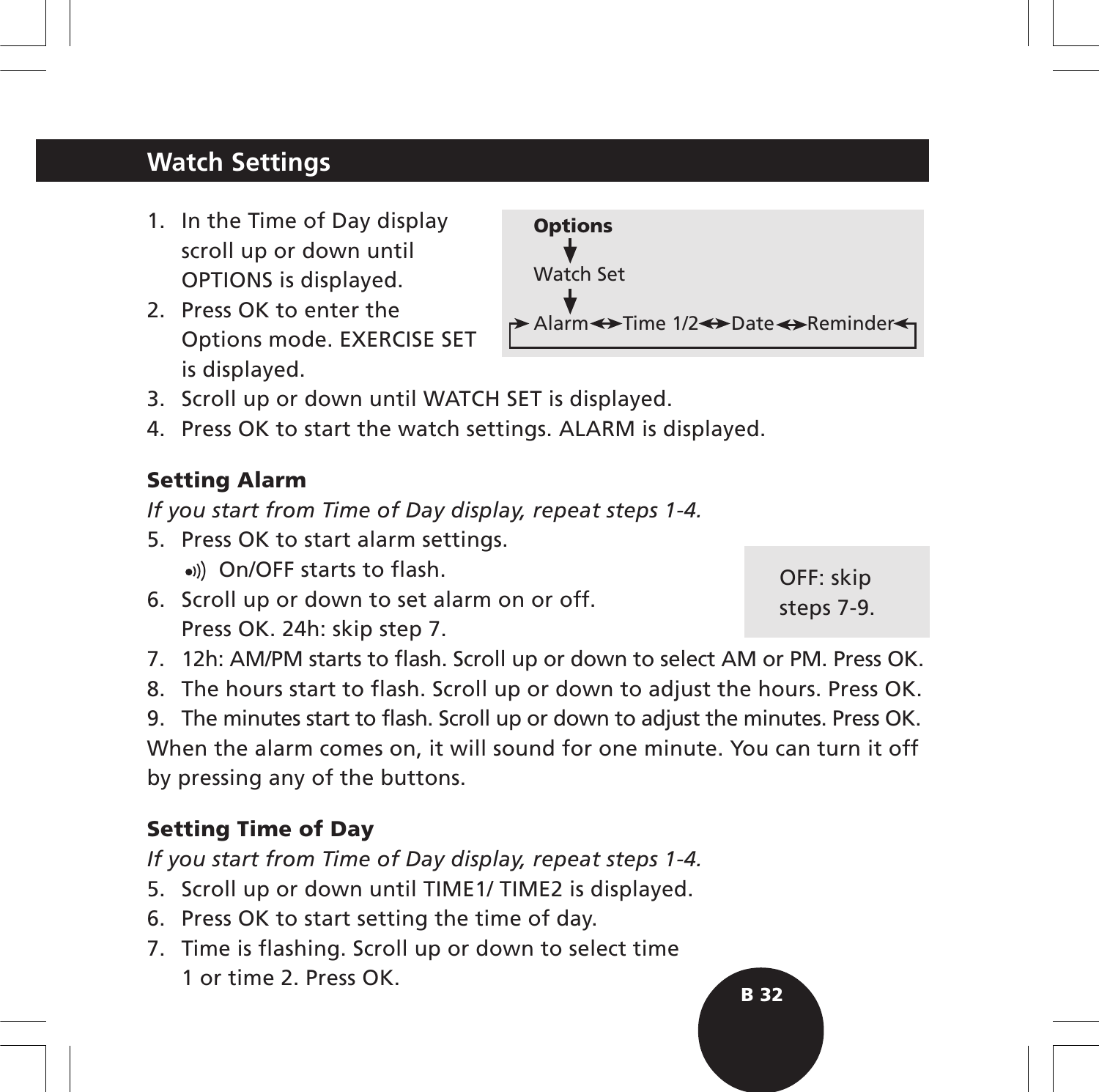- 8. 12h/ 24h starts to flash. Scroll up or down to select 12h or 24h time mode. Press OK. 24h: skip step 9.
- 9. AM/ PM starts to flash. Scroll up or down to select AM or PM. Press OK.
- 10. The hours start to flash. Scroll up or down to adjust the hours. Press OK.
- 11. The minutes start to flash. Scroll up or down to adjust the minutes. Press OK.

#### **Setting Date**

*If you start from Time of Day display, repeat steps 1-4.* The date is displayed differently depending on whether you have set 12h or 24h time mode.

#### **12h time:** month-day-year **24h time:** day-month-year

- 5. Scroll up or down until DATE is displayed.
- 6. Press OK to start adjusting the date.
- 7. Month / Day appears. Scroll up or down to select the desired value. Press OK.
- 8. Day / Month appears. Scroll up or down to select the desired value. Press OK.

12h Time mode: month - day - year. 24h Time mode: day - month - year.

9. Year digits start to flash. Scroll up or down to select the year. Press OK.

#### **Turning Reminders on/off**

*If you start from Time of Day display, repeat steps 1-4.*

- 5. Scroll up or down until REMIND is displayed.
- 6. Press OK to start setting the reminders.
- 7. Scroll up or down until desired reminder is displayed. The number of the reminder is displayed in the corner of the display.
- 8. Press OK. On/OFF starts to flash.
- 9. Scroll up or down to set the reminder on or off. Press OK.

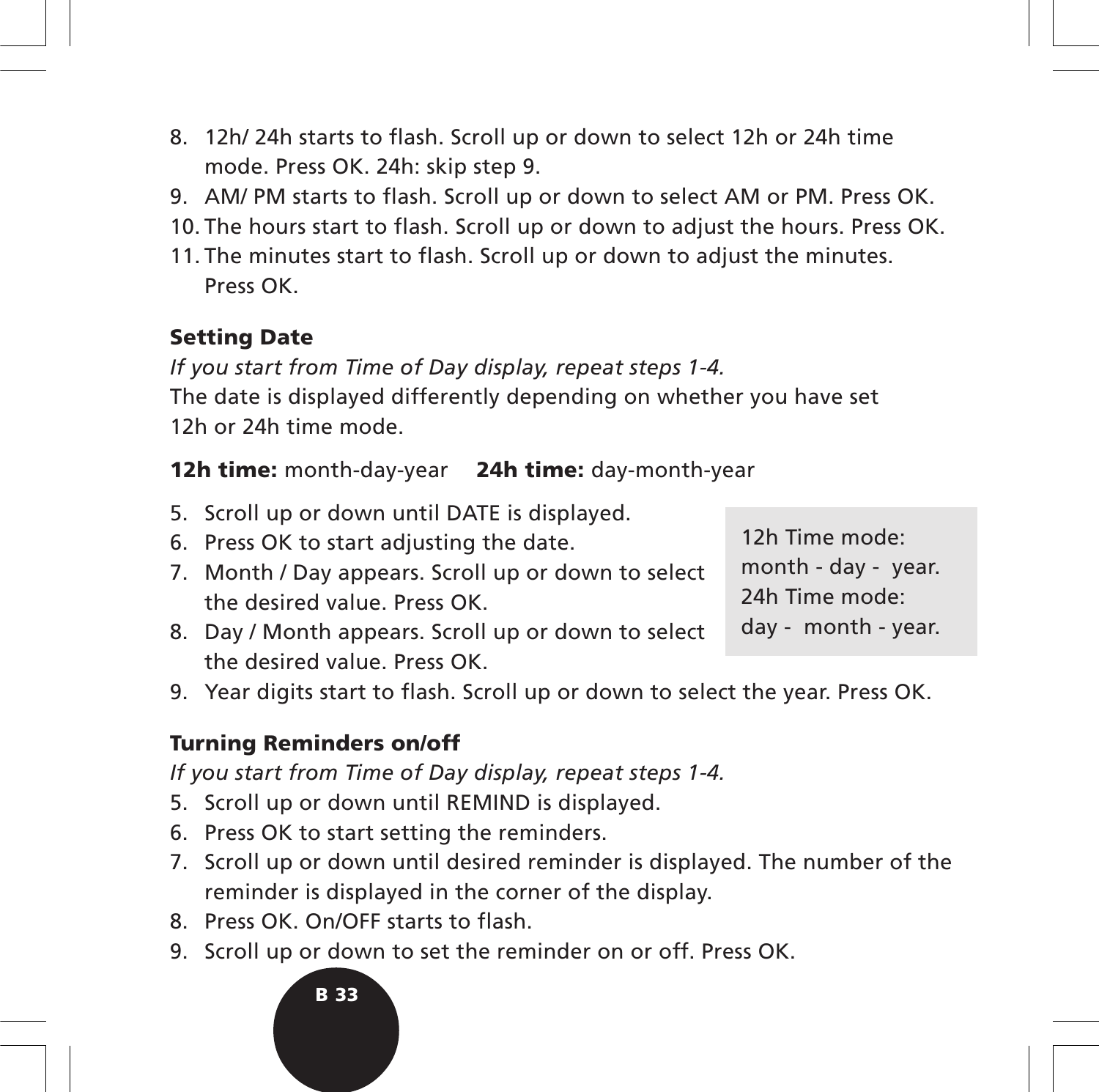You can upload 7 reminders, each including time and name, to your wrist receiver from Polar Precision Performance software.

The reminder sounds an alarm only when time of day is displayed. When the reminder alarm comes on, it will sound for 15 seconds or you can turn it off by pressing any of the buttons except the signal/light button. Erase the reminder text by pressing any of the buttons except the signal/light button.

To continue your settings, press the stop button. To return to the Time of Day display, press and hold the stop button.

## **Setting Tips**

#### **Swap Time 1 or Time 2**

In the Time of Day display press and hold the down button. Time 1 or Time 2 is displayed in the uppermost row for a couple of seconds. Displayed time will now be used in all watch and alarm functions. If you chose time 2, "2" is displayed in the Time of Day display.

#### **Shortcut to Watch Setting Loop**

Press and hold the signal/light button for a few of seconds to enter into the watch setting loop. If you want to skip some parts and go directly to a watch function, scroll up or down until the desired watch function is displayed. Set the function as in the "Watch settings" section.

**Swap Measuring Units** as you set your user information on weight and height. Press and hold the signal/light button until the units are swapped. Release the button.

#### **Swap Date, User ID Number, User Name and Logo**

You are able to set a user ID number, user name and logo by Polar Precision Performance software. These settings are shown on the upper row of the Time of Day display. You can swap between the user ID, user name, logo and date by pressing and holding the up button.

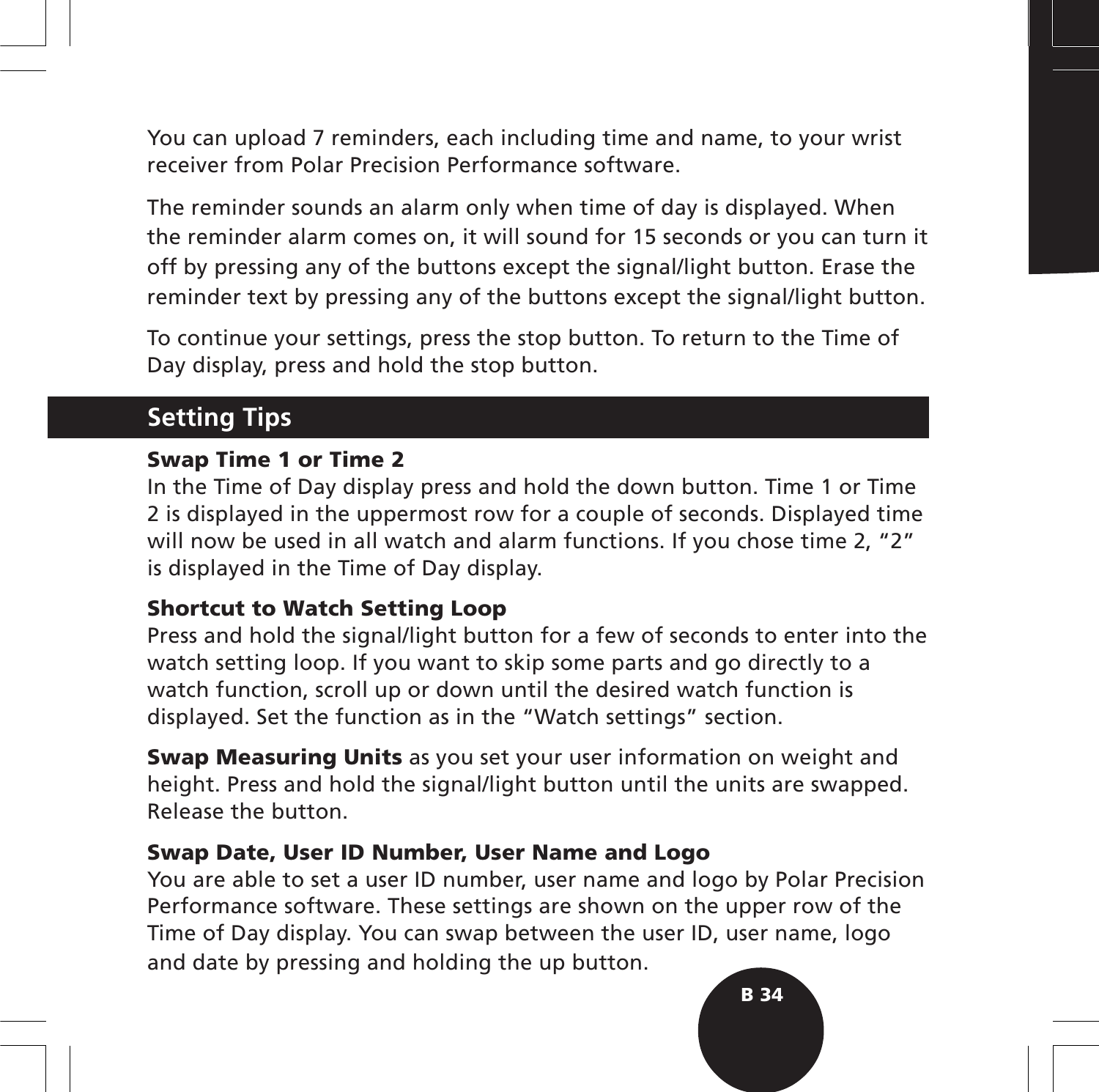# C. EXERCISE

# **Time of Day** Heart Rate Measure Mode Exercise Recording Mode

**You can use two modes in your exercise: Measure or Exercise mode. In the Measure mode you can see your heart rate but your exercise is not recorded. In the Exercise mode your exercise is recorded and stopwatch and other calculations are started.**

# **Heart Rate Measure Mode**

- 1. Wear the transmitter and the wrist receiver as described in "Easy start" section.
- 2. To make sure that the code search will be successful:
- Keep the wrist receiver within 3 feet/ 1 meter of your transmitter.
- Check that you are not near: people with heart rate monitors, high voltage power lines, televisions, mobile phones, cars, motor driven exercise equipment or other electromagnetic disturbance.

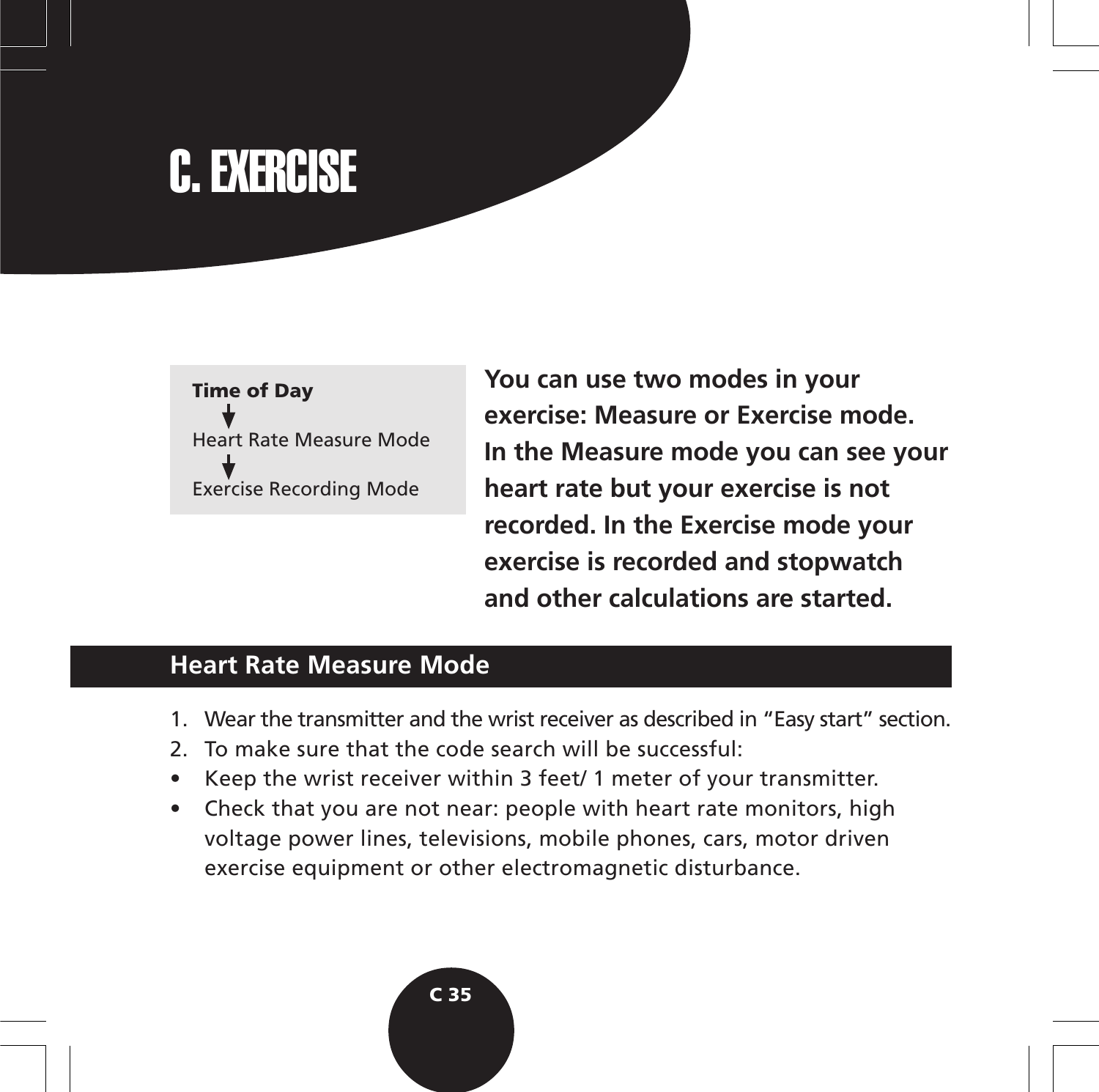3. Start from Time of Day display by pressing the OK to start measuring your heart rate. A heart symbol will start flashing and your heart rate in beats per minute will appear in max. 15 seconds. The frame around the heart symbol indicates that the heart rate reception is coded. You have now entered to the Measure mode.

The following displays start to alternate as you enter the Measure mode:



The receiver returns automatically to the Time of Day display within 5 minutes if there is no heart rate reception.

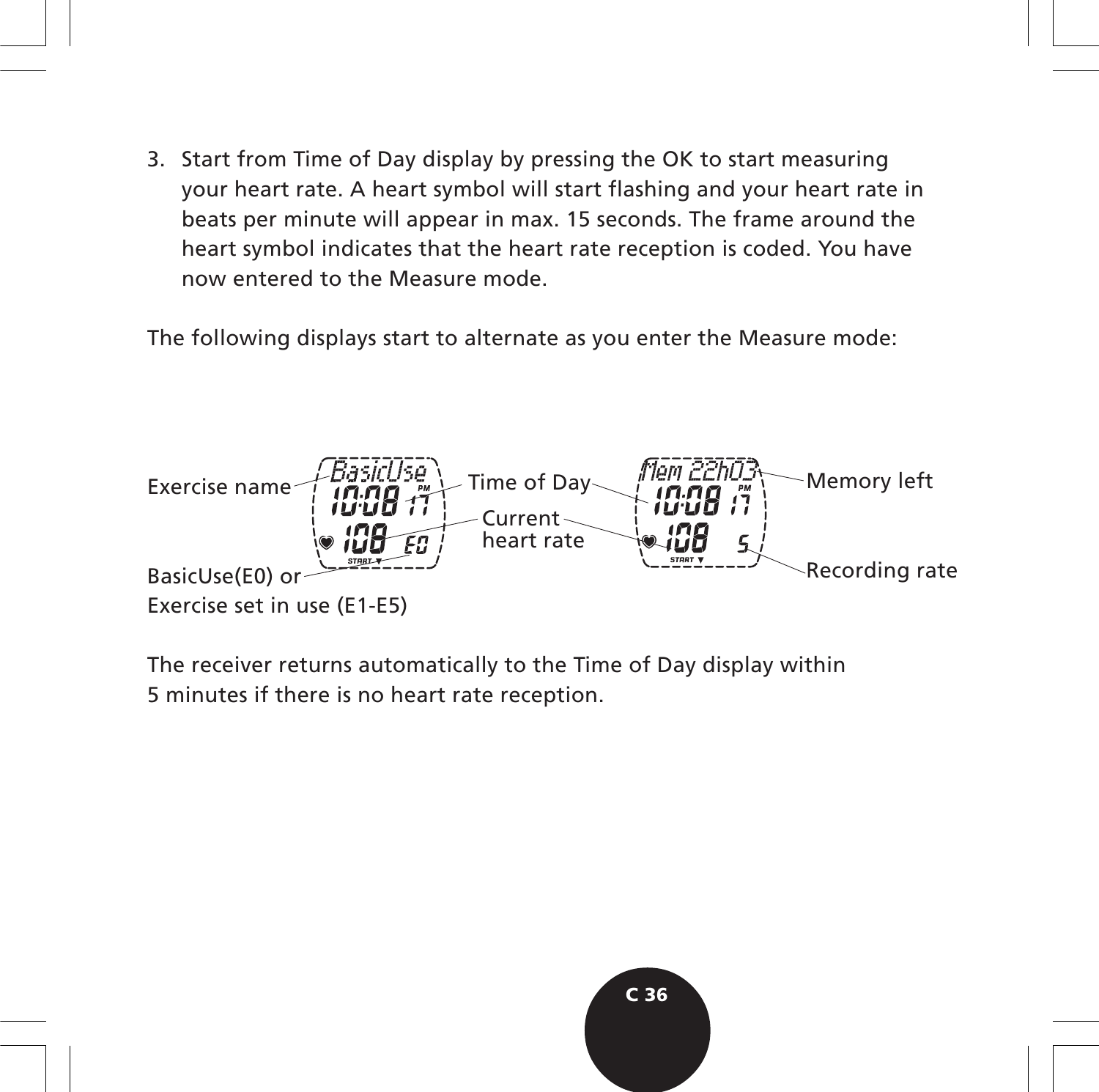# **Exercise Recording Mode**

*If you are continuing from Measure mode, press OK. Or, if you are starting from Time of Day display, press and hold OK.*

Exercise information will be stored in an exercise file only when the stopwatch is running. The ongoing recording is indicated with a graphic bar that runs continuously on the display.

**If there is 00 / - - reading** on the display, there is no heart rate reception. Bring the wrist receiver up to your chest near the transmitter's Polar logo. The receiver starts looking for the heart rate signal again.

At the start of your workout, the exercise time is displayed in minutes and seconds. When you have exercised more than 60 minutes, the exercise time is displayed in hours and minutes.

#### **Turning the Heart Rate Zone Alarm on/off**

Press and hold the signal/light button.

When .) appears on the display the zone alarm is on. You will hear a beeping sound with each heartbeat if your heartbeat is outside the heart rate limit. If you do not want to use the zone alarm the flashing heart rate reading indicates if your heartbeat is outside the heart rate limit. This function can be used if you have set heart rate limits on in Interval Training Set or BasicSet.

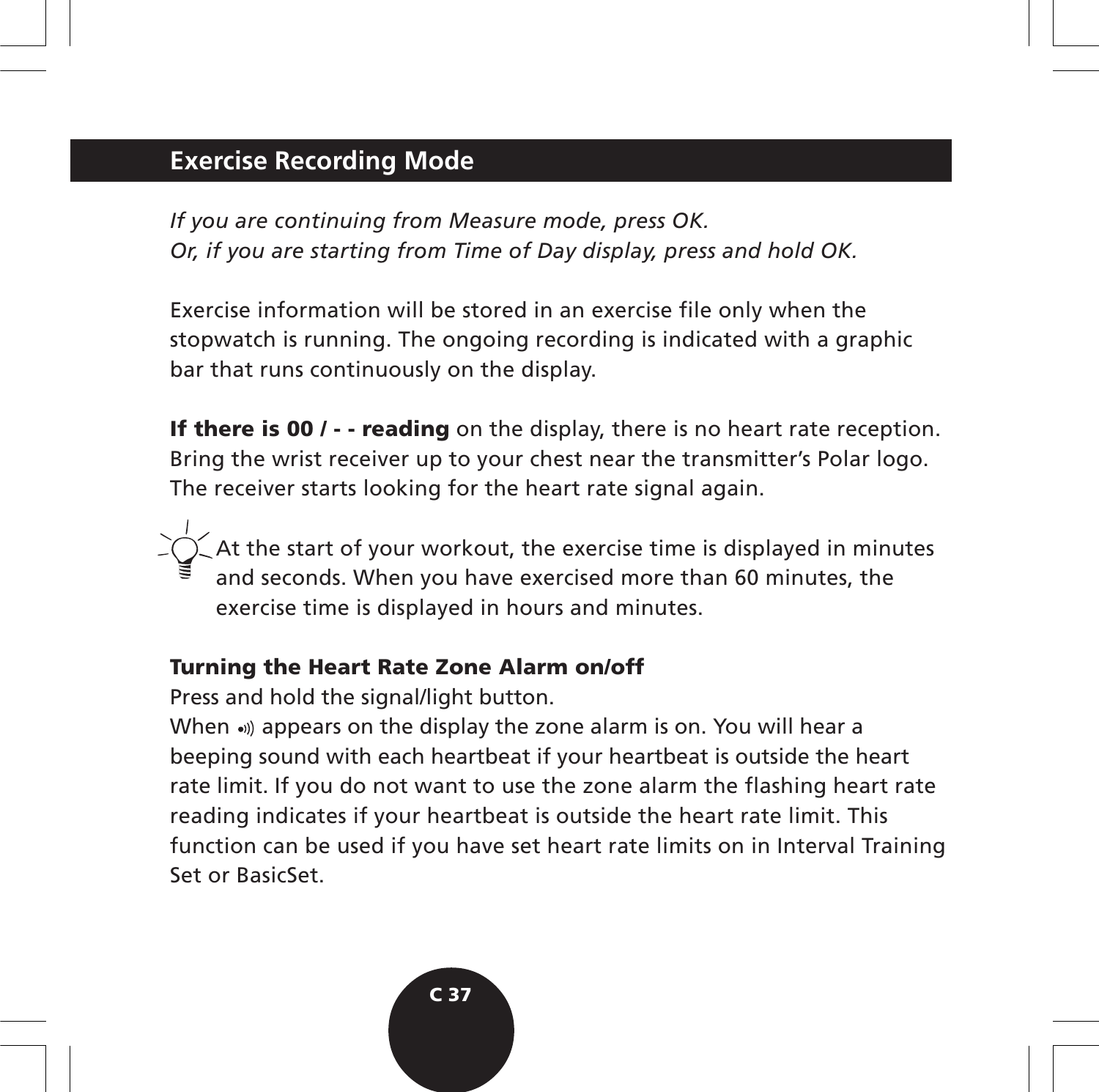In addition to the rate zone alarm you can see:  $\blacktriangle$  if you are exercising above heart rate zone. ▼ if you are exercising below heart rate zone.

#### **Swapping the Heart Rate Limits**

Press and hold the up button. Repeat until the desired limits are displayed. In the Interval Training mode the limits are automatically swapped when the phase changes to the preset limits.

### **You have three optional Exercise modes depending on the selected exercise:**

- BasicUse
- Interval Training Set (Int On)
- BasicSet (Int OFF)

The following functions can be used during all three optional Exercise modes.

#### **Illuminating the Display**

Press the signal/light button.

After you use backlight once in the Measure mode, the receiver automatically illuminates the display if you: start or stop the exercise session, store lap information and at the end of an interval and a recovery calculation.

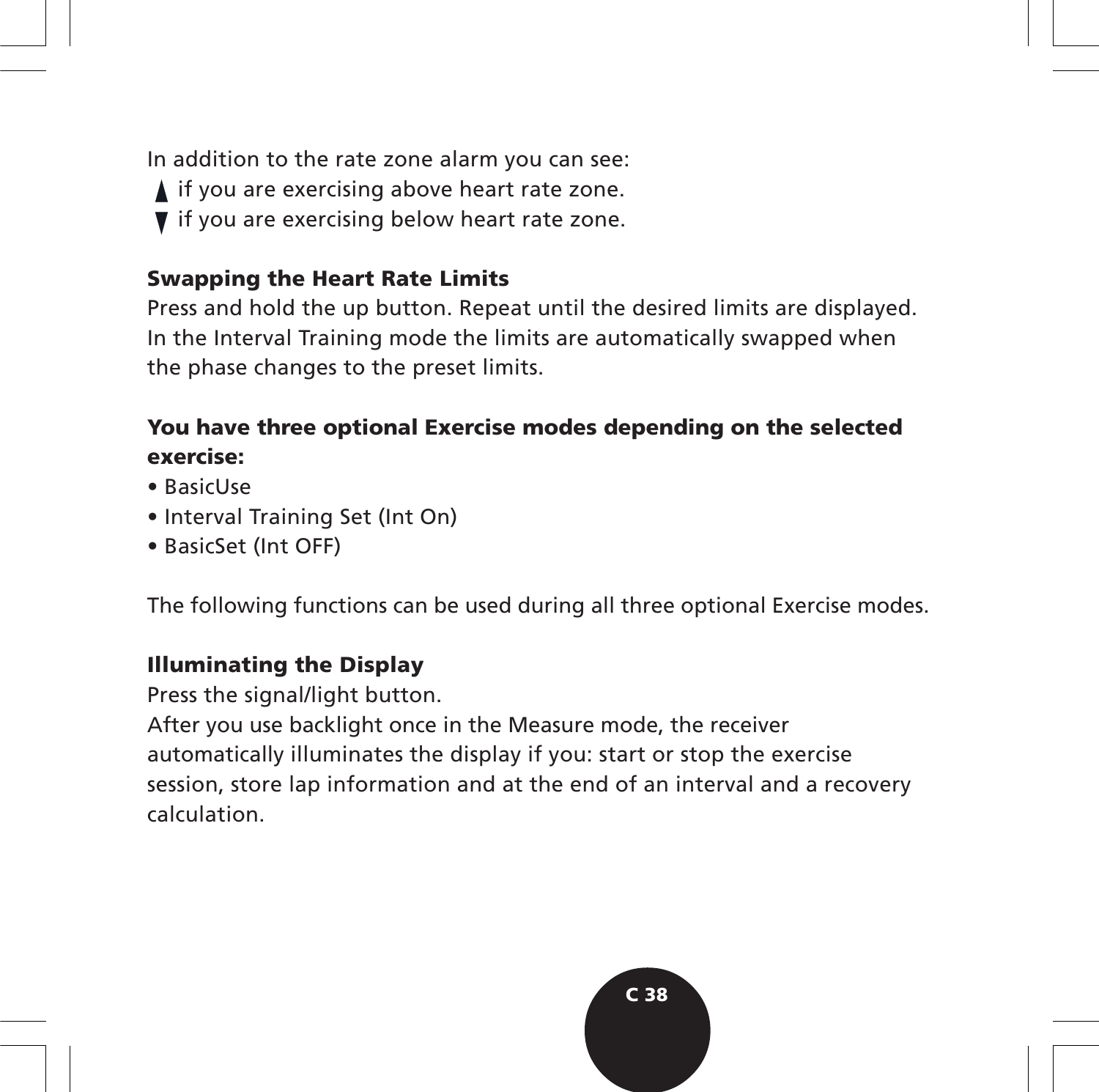#### **Storing Lap and Split Time**

Press OK to store lap and split time.



The receiver automatically stores a lap time when you stop recording an exercise. You can store 99 laps if you have not used the interval function. After storing 99 laps FULL appears for a few seconds every time you take a lap. You can continue taking laps but they will not be stored. The wrist receiver continues recording all other information of the exercise, except lap and interval information.

#### **Pausing the Exercise**

Press the stop button.

The exercise recording, stopwatch and other calculations are paused. To continue them, press OK. Or, to return to the Time of Day display, press and hold the stop button.

The receiver automatically returns to the Time of Day display within 5 minutes if you forget to quit the heart rate measuring after having stopped the stopwatch and taken the transmitter off your chest.

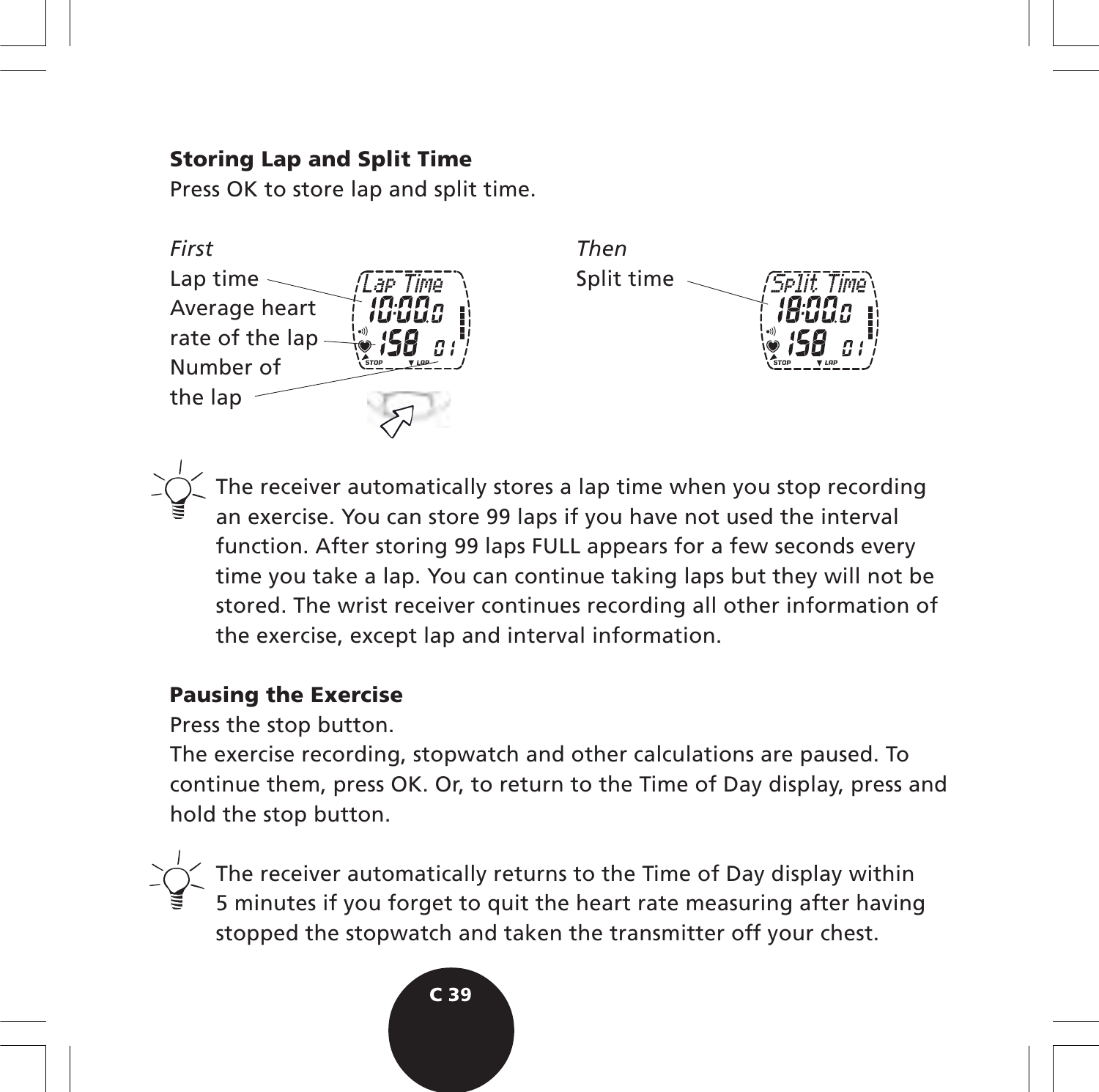#### **Swapping the Displayed Exercise Information**

There are three display options, which you can swap between by pressing the down button. The receiver saves the upper and lower row settings for the three display options. If the Help function is on, the name of the displayed function appears for a few seconds. When you start the exercise next time the stopwatch appears on the middle row and the saved functions appear on the upper and lower rows.



When you have set your Interval Training Set on, you will have one extra display in addition to the three primary displays. You can only change lower row for this display. See the alternative phase displays from "Exercising with Interval Training Set" section.



You can configure the middle and upper rows either in the Measure mode or during the exercise.

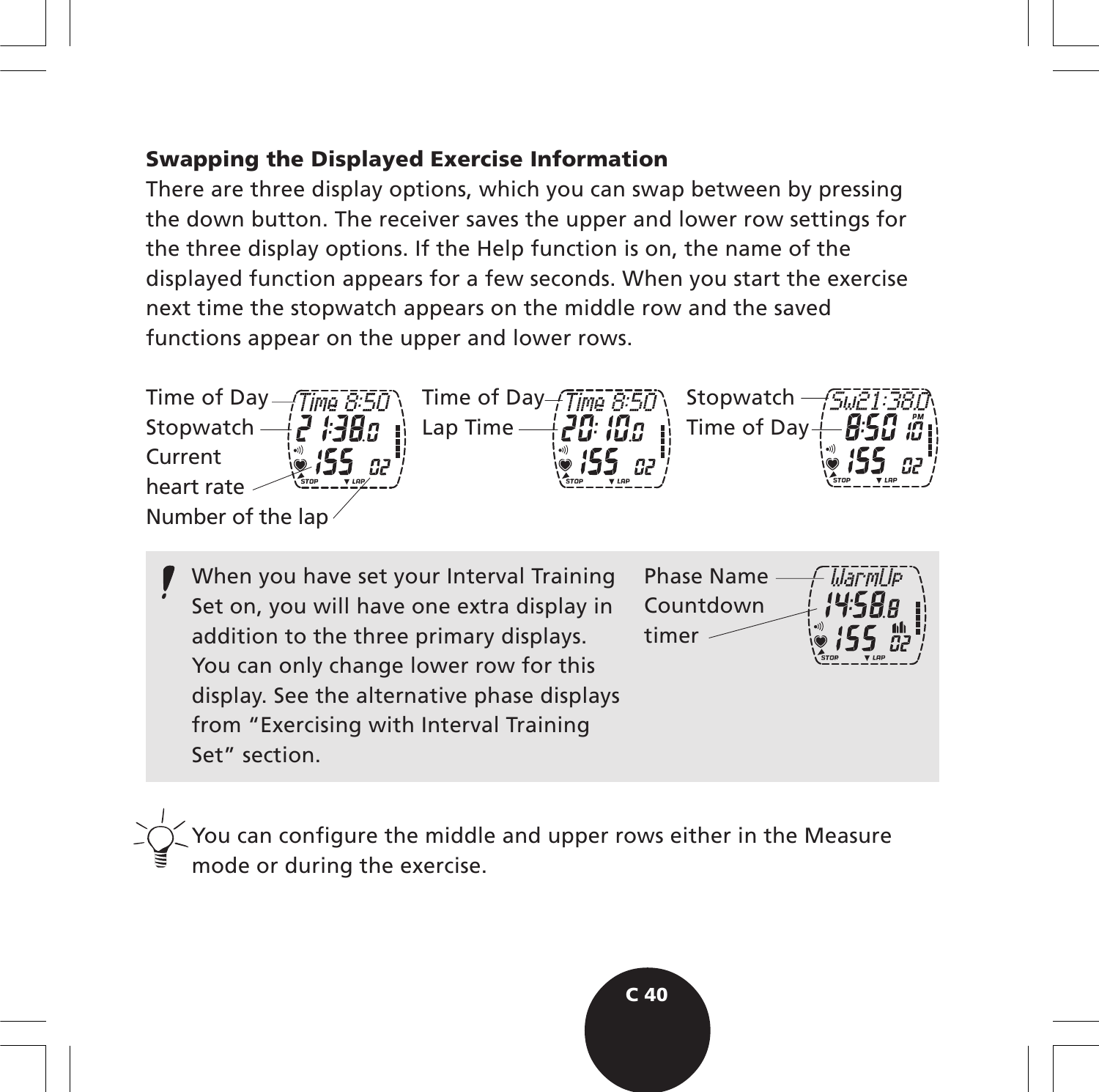#### **Select the Middle Row Information**

1. Press the down button to select the desired display alternative. When you swap the middle row information, the upper and lower rows change also. Continue selecting the upper and lower rows.

# **Select the Upper Row Information**

2. Press the up button to select from the following: Time of Day (Time), stopwatch (Sw), lap time (Lp) or calorie expenditure (Cal) if OwnCal is set on.

You cannot select the same displayed function to the upper and middle row i.e. the option on the middle row is no longer available for the upper row.

# **Select the Lower Heart Rate Information Row**

3. Press and hold the down button to select from the following: Current heart rate, average heart rate (AVG) or the reading in percentages of your maximum heart rate (% MAX) if you have set your user information.

You can only change the displayed function of the lower row if the stopwatch is on.

# **Resetting the Stopwatch to Zero**

As a result of resetting your stopwatch the recorded file is deleted.

- 1. Press the stop button to pause your exercise.
- 2. Press and hold the down button until the stopwatch is reset. Release.
- 3. Press OK to restart the stopwatch and recording. Or, to return to the Time of Day display, press and hold the stop button.

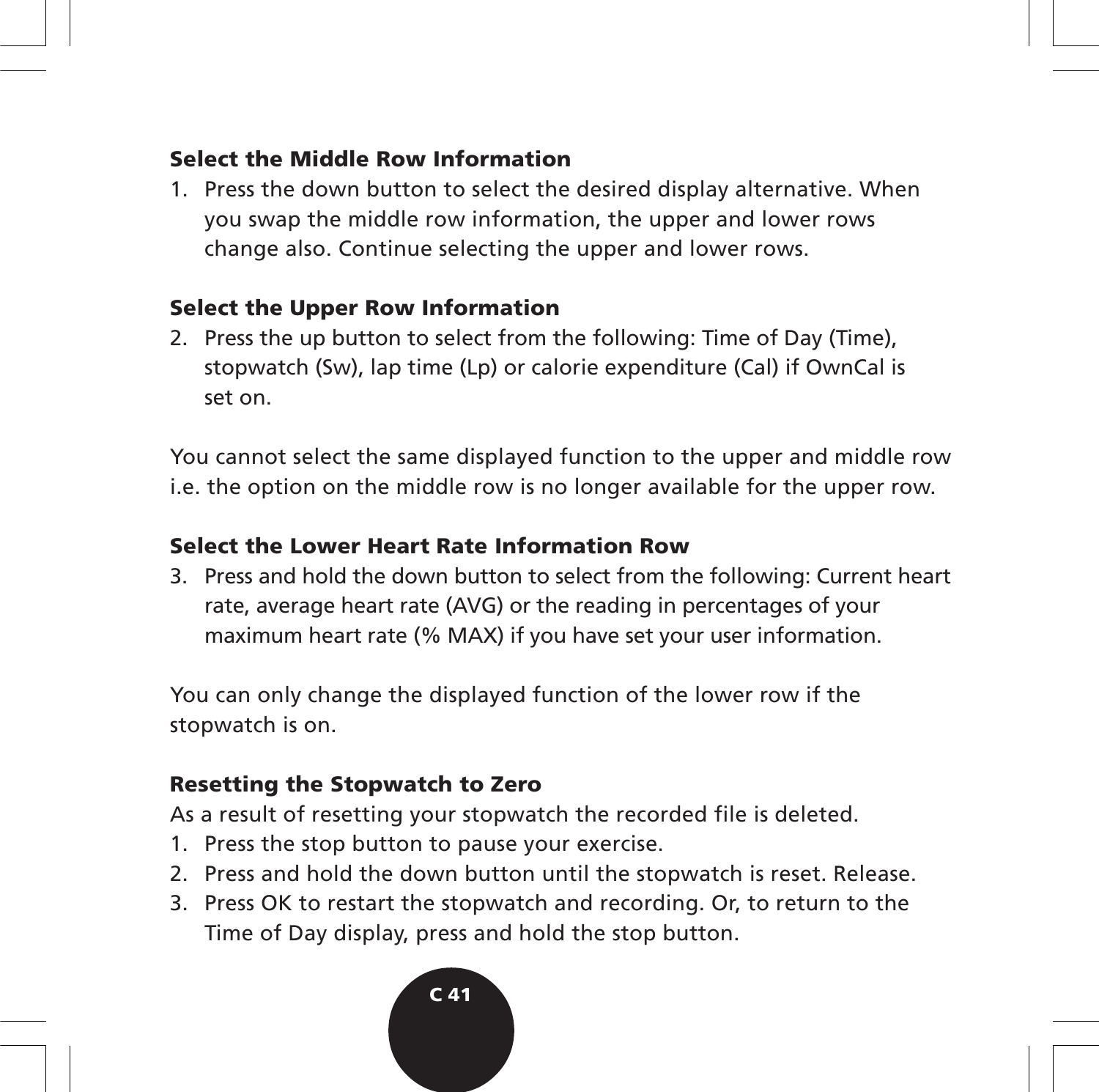# **Starting an Exercise Set**

- 1. Start from the Time of Day display. Press OK to enter the Measure mode.
- 2. If you want to swap the preset exercise set, press and hold the up button until the exercise set (E1-E5) is swapped. Release. Repeat until desired exercise set is displayed.
- 3. To start exercising and recording the preset exercise type press OK.

#### **Exercising with Interval Training Set** (Int On, E1-E5)

In this mode you can also use the functions in "Exercise Recording Mode" section.

The Interval Trainer automatically guides you through your exercise. In order to hear the activity sounds when the phase starts and stops make sure the activity/button sound is on. If you have turned the countdown timer of the phase off, you have to stop the phase manually by pressing and holding the OK button. When the stopwatch starts running *fill* indicates that Interval Trainer is on. As the interval training exercise ends the receiver automatically starts a BasicUse exercise, which is recorded to the same file as your interval training exercise.

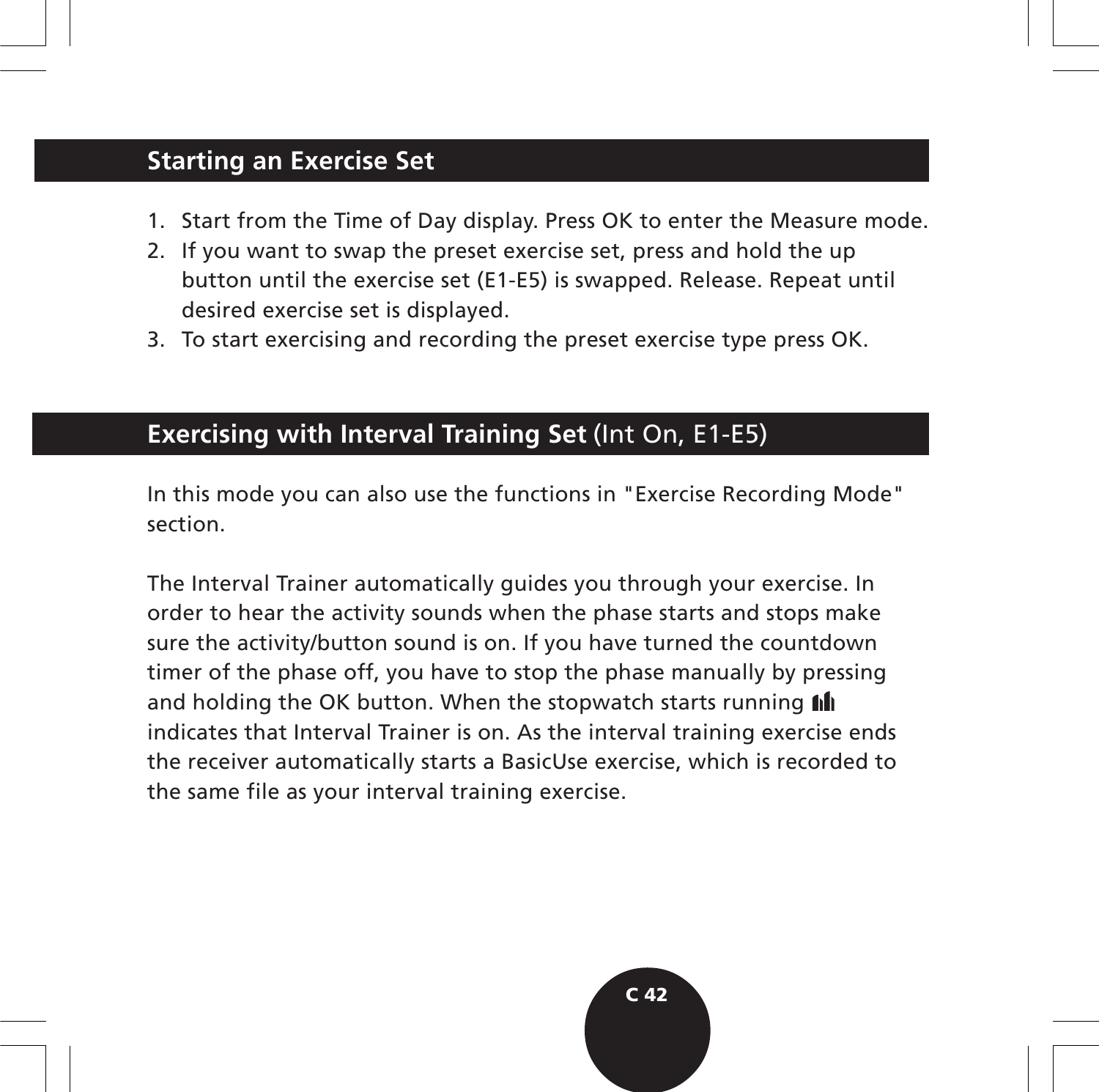Structure of an interval training exercise:



Countdown timer starts running if you have set the timer 1 on. If you have set the timer off, press and hold OK and continue from the interval phase.



3. *At the end of warm-up phase*

- Warm-up phase duration.
	- Average heart rate of the warm-up phase.

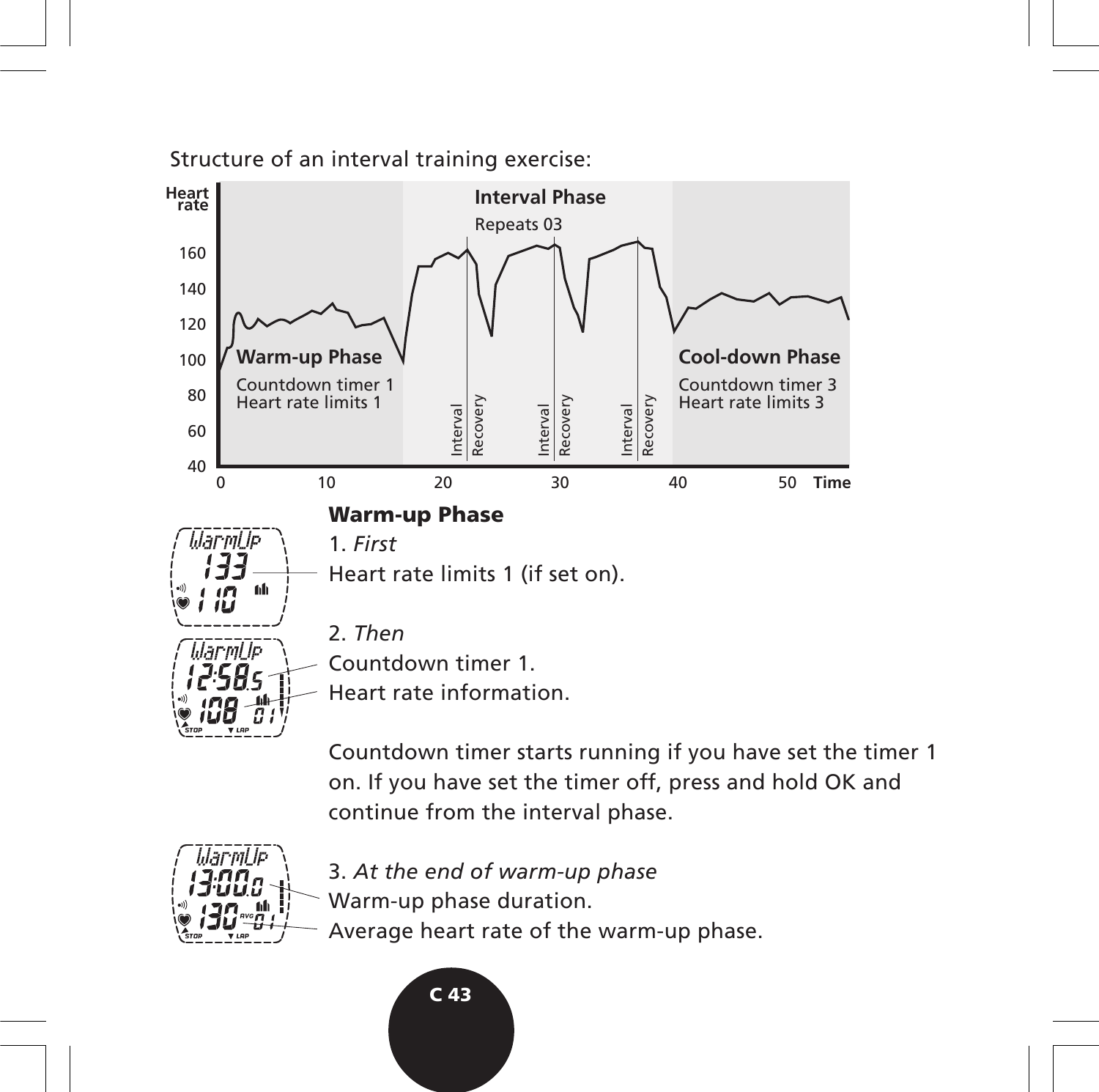### **Interval Phase**

The receiver records up to 30 repeated interval phases. Your interval phase is divided into interval and recovery calculation (if set on) sections, which alternate continuously through your interval phase.



# **Interval Session**

1. *First*

Preset heart rate limits 2 (if set on).

*2. Then*

One of the following is displayed depending on your settings: **A.** manual, **B.** time-based or **C.** heart-rate-based interval.



**A.** Manual interval

Number of set intervals.

Current interval number.

If you selected manual interval your interval will end as you press and hold OK.

# **Or**

**Or**



**B.** Time-based interval

Countdown timer.

If you selected time-based interval your interval will end as you reach the preset time.



**C.** Heart-rate-based Interval

The difference between the preset interval heart rate and current heart rate.

If you selected heart-rate-based interval your interval will end as you reach the preset heart rate reading.

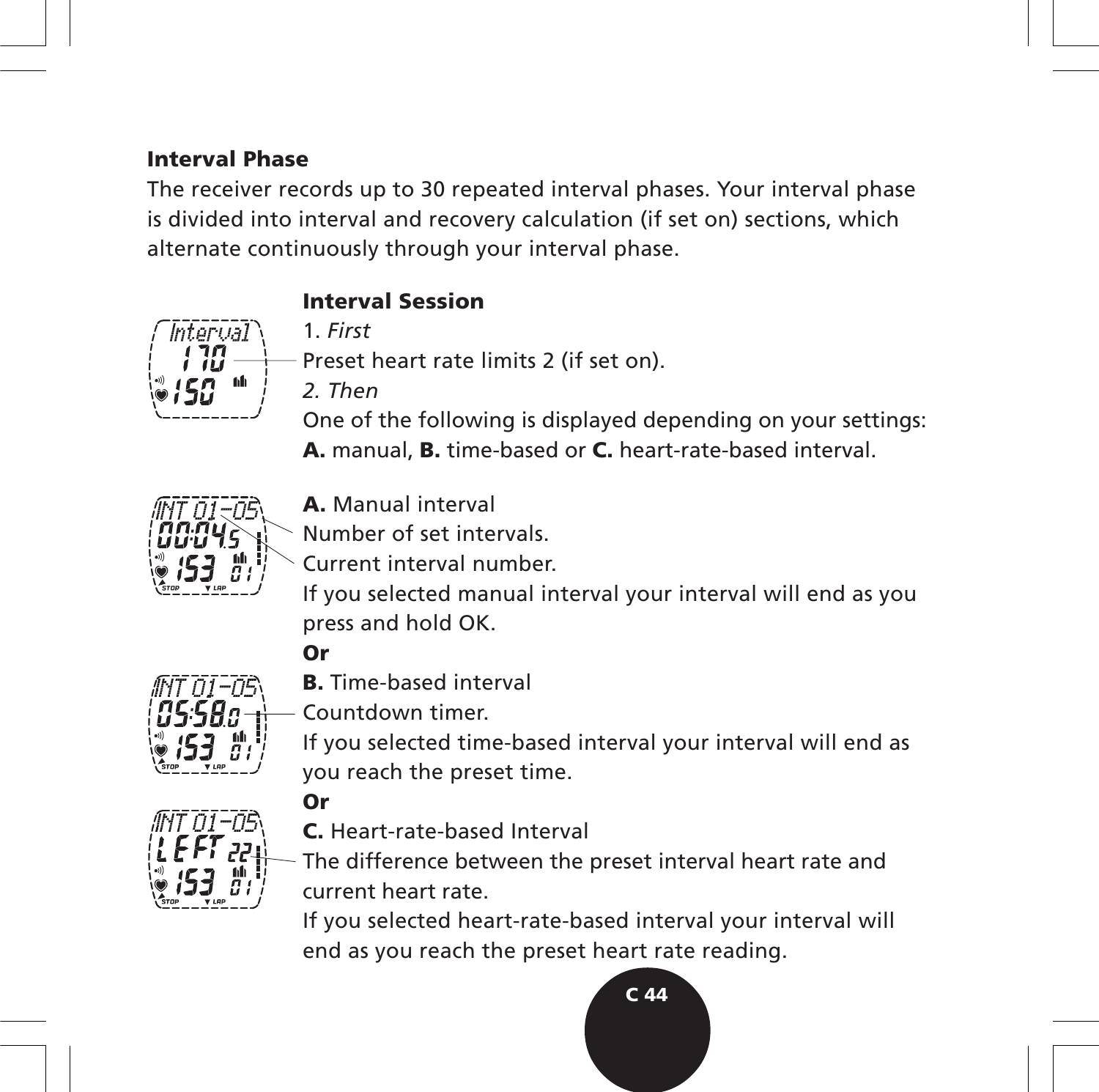

3. *At the end of Interval* Interval duration. Average heart rate of the interval.

When your interval ends the wrist receiver automatically continues with following preset function: recovery calculation or cool-down phase.

# **Recovery Calculation**

One of the following is displayed depending on your settings: **A.** time-based recovery calculation or **B.** heart-ratebased recovery calculation.



**A.** Time-based recovery.

Recovery countdown timer.





**B.** Heart-rate-based recovery.

The difference between the preset recovery heart

rate and current heart rate.

Current heart rate.

You will hear two beeps when the recovery calculation is done.



*At the end of recovery*

Recovery heart rate or time.

- Recovery duration.
- Drop in your heart rate.

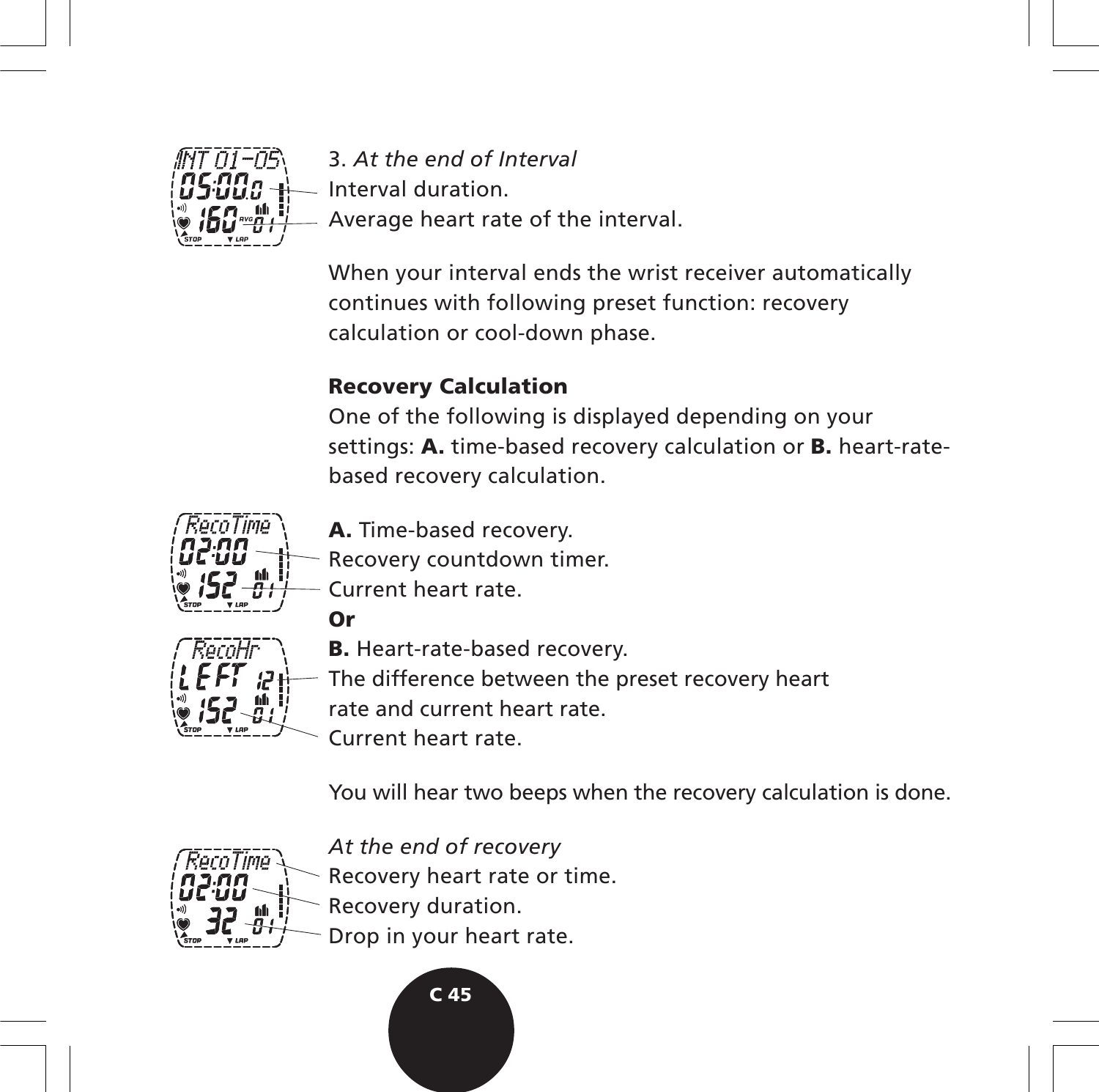

Countdown timer 3.

Heart rate information.

Countdown timer starts running if you have set the timer 3 on. If you have set the timer off press and hold OK to end the cool-down phase.



Average heart rate of the cool-down phase.

3. *At the end of cool-down phase* Cool-down phase duration.

After your cool-down phase has ended the receiver automatically continues recording exercise with BasicUse mode.

You can continue using and swapping the heart rate limits of the previous exercise in this mode too. If you want to do another interval training exercise, press and hold the OK button.

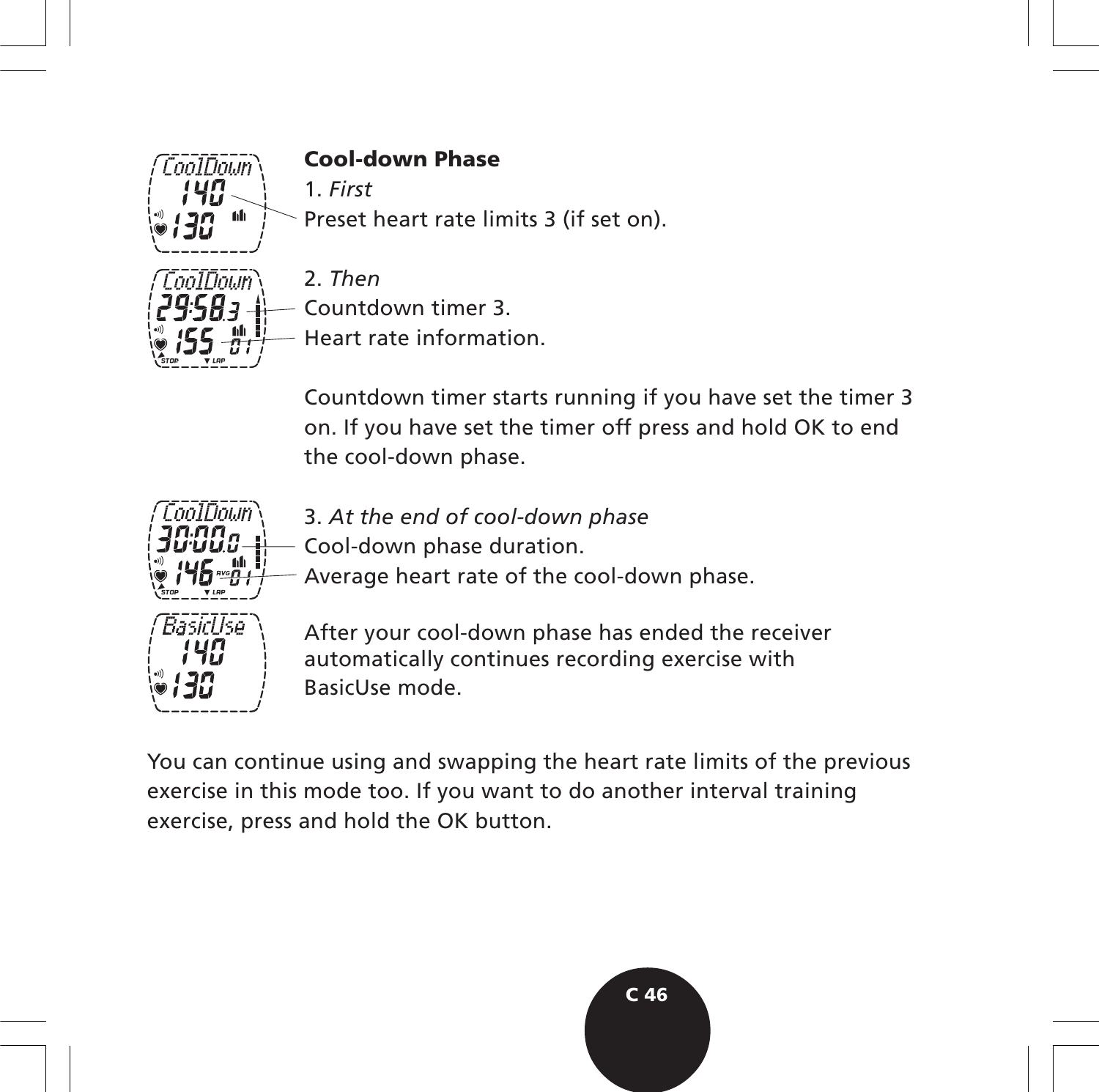#### **Interrupting an Interval Training Exercise**

- 1. Press the stop button to pause the exercise.
- 2. Press and hold the stop button to return to the Time of Day display. **Or**

Press the stop button. BasicUse appears. You can continue measuring your heart rate in this mode (Measure mode). To continue exercising with BasicUse and recording your exercise information press OK. You can continue using and swapping the same heart rate limits of the previous exercise. Repeat steps 1 and 2 to return to the Time of Day display.

# **Exercising with BasicSet** (Int OFF, E1-E5)

In this mode you can also use the functions in "Exercise Recording Mode" section.

# **Starting the Timers**

If timers are set on, they automatically start running once you start the stopwatch. Timers alternate in the following order: timer 1, 2, 3, 1, 2, 3, etc. At the end of timer 1 you will hear 1 beep, at the end of timer 2 you will hear 2 beeps and at the end of timer 3 you will hear 3 beeps. Timers stop running when you stop the stopwatch.

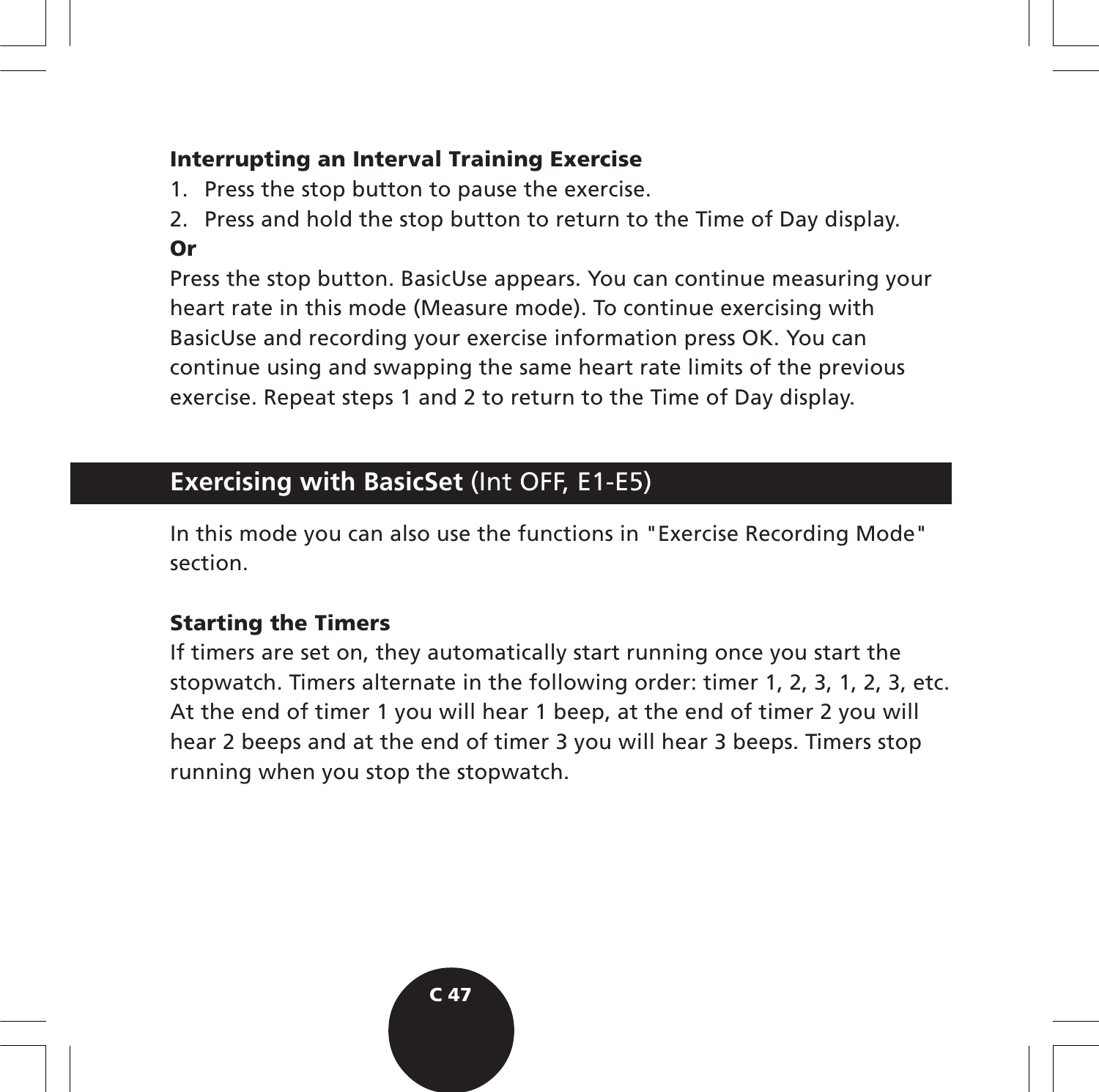#### **Starting Recovery Calculation**

To start the recovery calculation, press and hold the OK button. See "Exercising with Interval Trainer"/ "Recovery calculation" for the displayed information during the recovery calculation. After the recovery calculation is done the exercise is paused. You can continue the exercise by pressing the OK button after the recovery calculation. If you do another recovery calculation, the previous recovery information will be deleted.

# **Stopping the Exercise**

1. Press the stop button to pause the exercise.

2. Press and hold the stop button until time of day is displayed. Your lap and split time are automatically recorded, when you end the exercise.

# **Tips During the Exercise**

**Swapping the Recording Rate of the Exercise** (5 s, 15 s or 60 s) In the Measure mode press and hold the down button. Release. Repeat until desired recording rate is displayed.

#### **Swapping the Exercise Type** (E0 or E1-E5)

In the Measure mode press and hold the up button. Release. Repeat until desired exercise set or BasicUse is displayed.

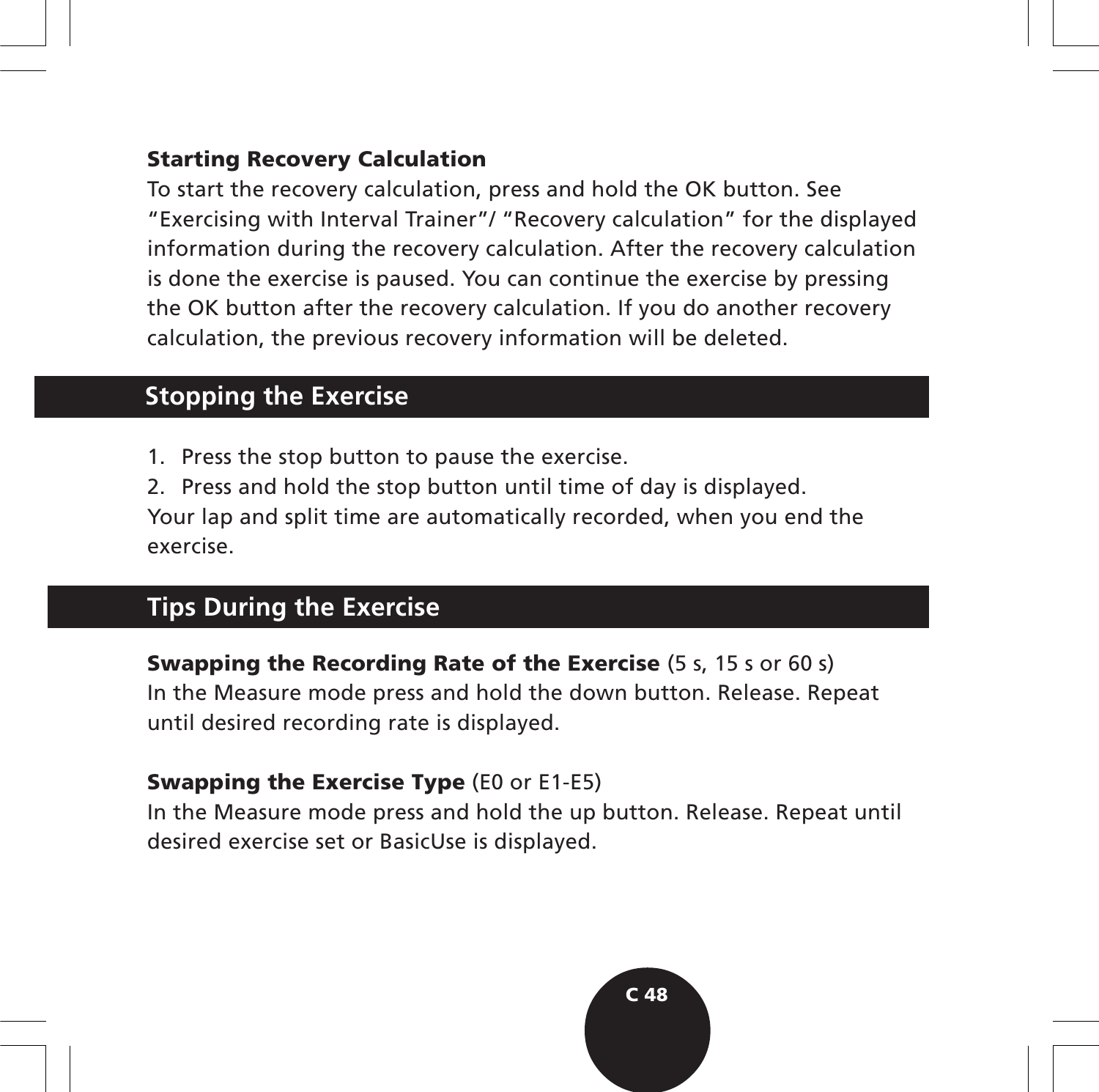#### **Restarting the Interval or Recovery Calculation**

In the Exercise mode press the stop button to pause the interval or recovery calculation. Reset the calculation by pressing and holding the down button. To restart the same calculation press the OK button. To reset the interval training exercise, see "Resetting Stopwatch to Zero" section.

# **Interrupting an Interval or Recovery Calculation**

Press and hold the OK button during your interval training exercise session to interrupt the calculation. The following section automatically starts. Ex. if you interrupt an interval your recovery calculation (if set on) automatically starts.

# **Interrupting a Phase of an Interval Training Exercise**

Press the stop button to pause your phase. Press and hold the OK button. The following phase automatically starts.

#### **Heart Touch Function**

The heart touch function is activated as you bring the wrist receiver near the transmitter's Polar logo.

You have three display alternatives for the heart touch function. To select you heart touch display, use your Polar Precision Performance software:

- Checking the current heart rate limits
- Swapping the three or four (if interval on) display options
- Storing lap time

During the heart touch, the backlight is on for a couple of seconds, if you have already used the backlight during the exercise.

#### **C 49**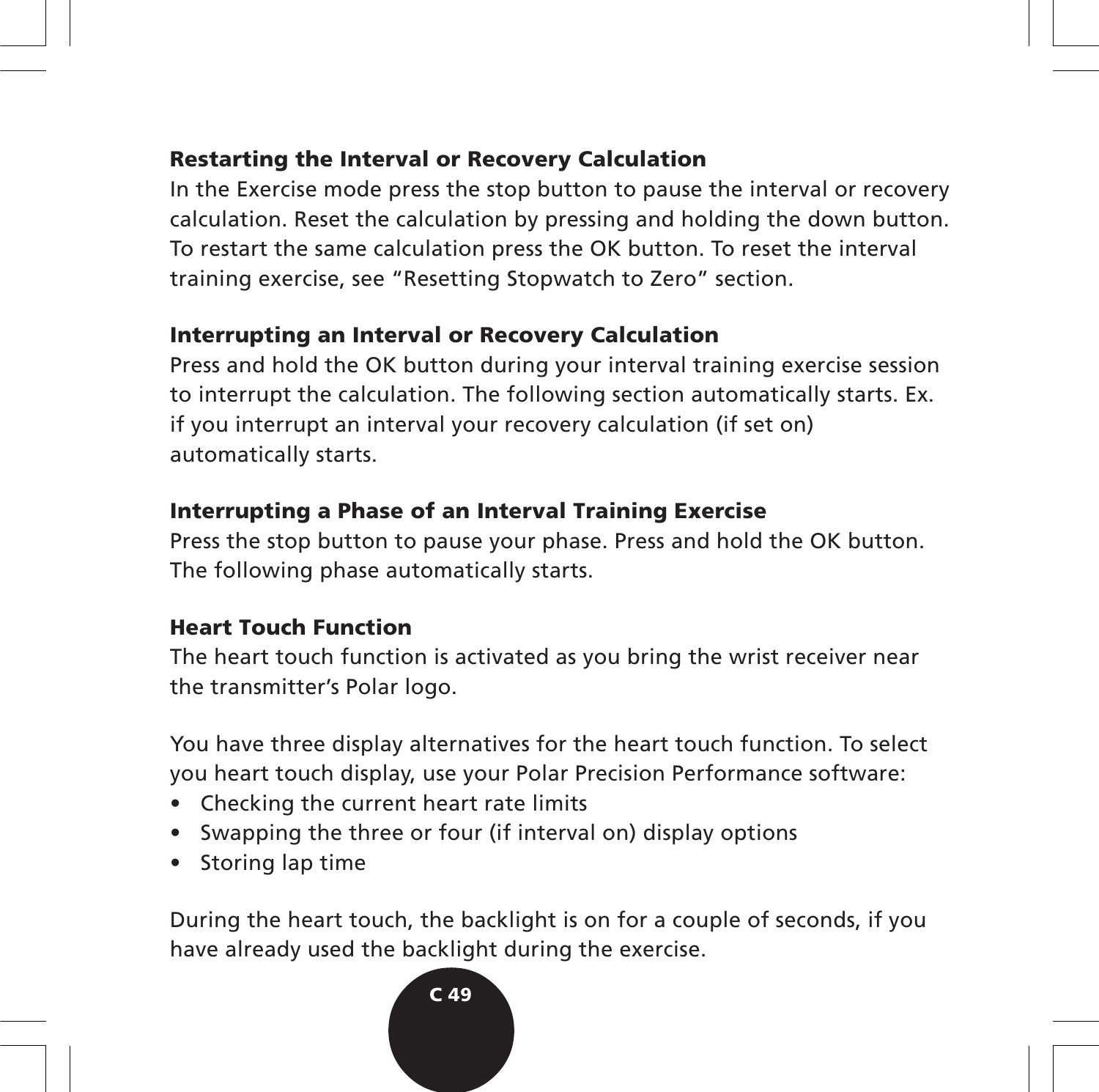# D. HOW TO RECALL TRAINING INFORMATION



**The receiver starts saving exercise information to a file as you start the stopwatch. You can recall the information in the File mode. In the File mode there are up to 99 exercise files and a record file, which keeps track of the cumulative values.**

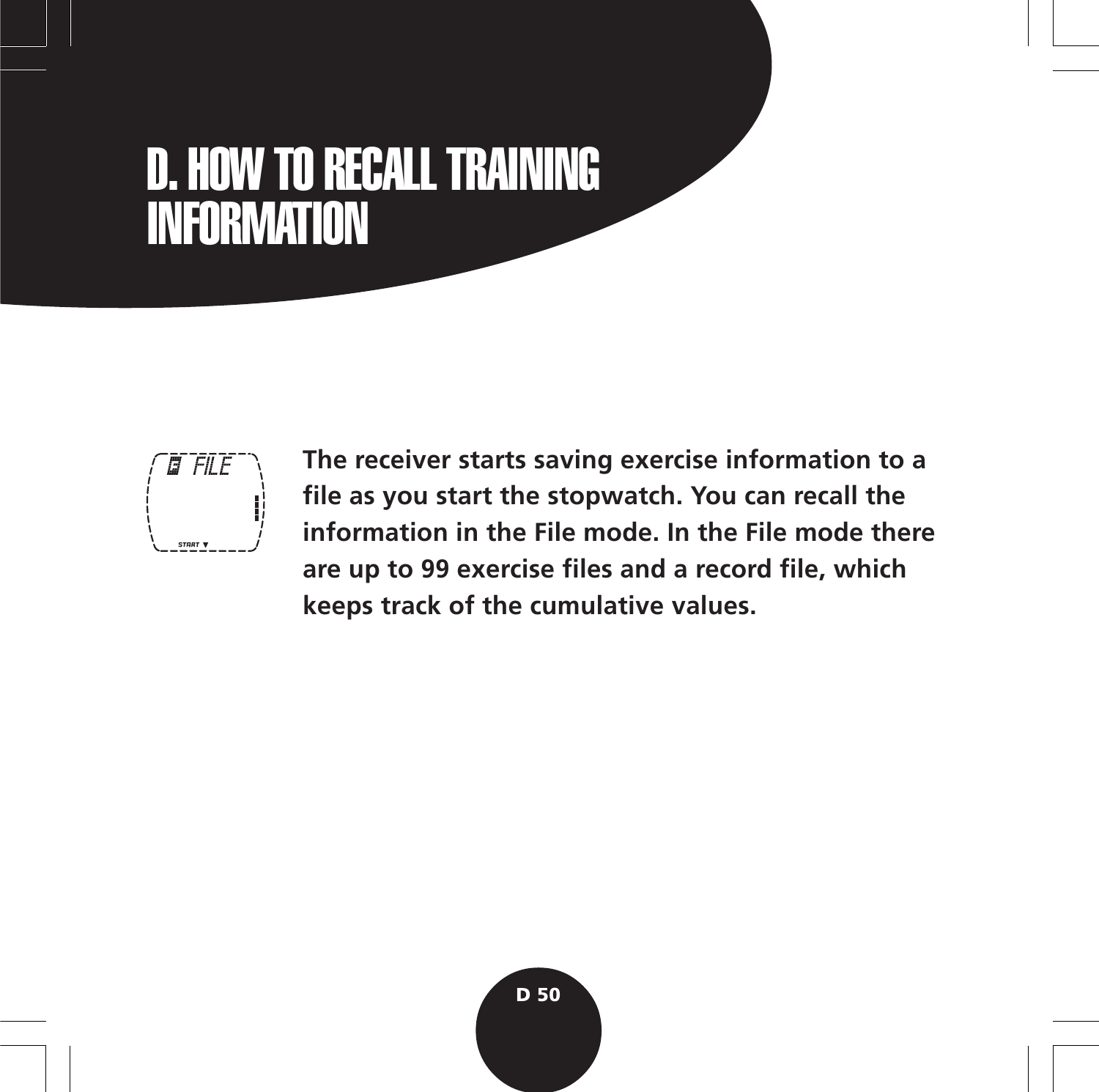

Your first file is F1, then F2 and so on, until you have recorded maximum 99 exercise files. The bigger the file number the more recent it is.

Some information alternates on the display automatically. You can make the alternation faster by pressing the OK button, Ex. the target heart rate zone information.

#### **Exercise File**

- 1. In the Time of Day display scroll up or down until FILE is displayed.
- 2. Press OK to enter the File mode. The main information of your file is displayed.

Starting date and time alternate on the display.



- 3. Scroll up or down until the desired file is displayed.
- 4. Press OK to start recalling an exercise file. Exe. Time is displayed.

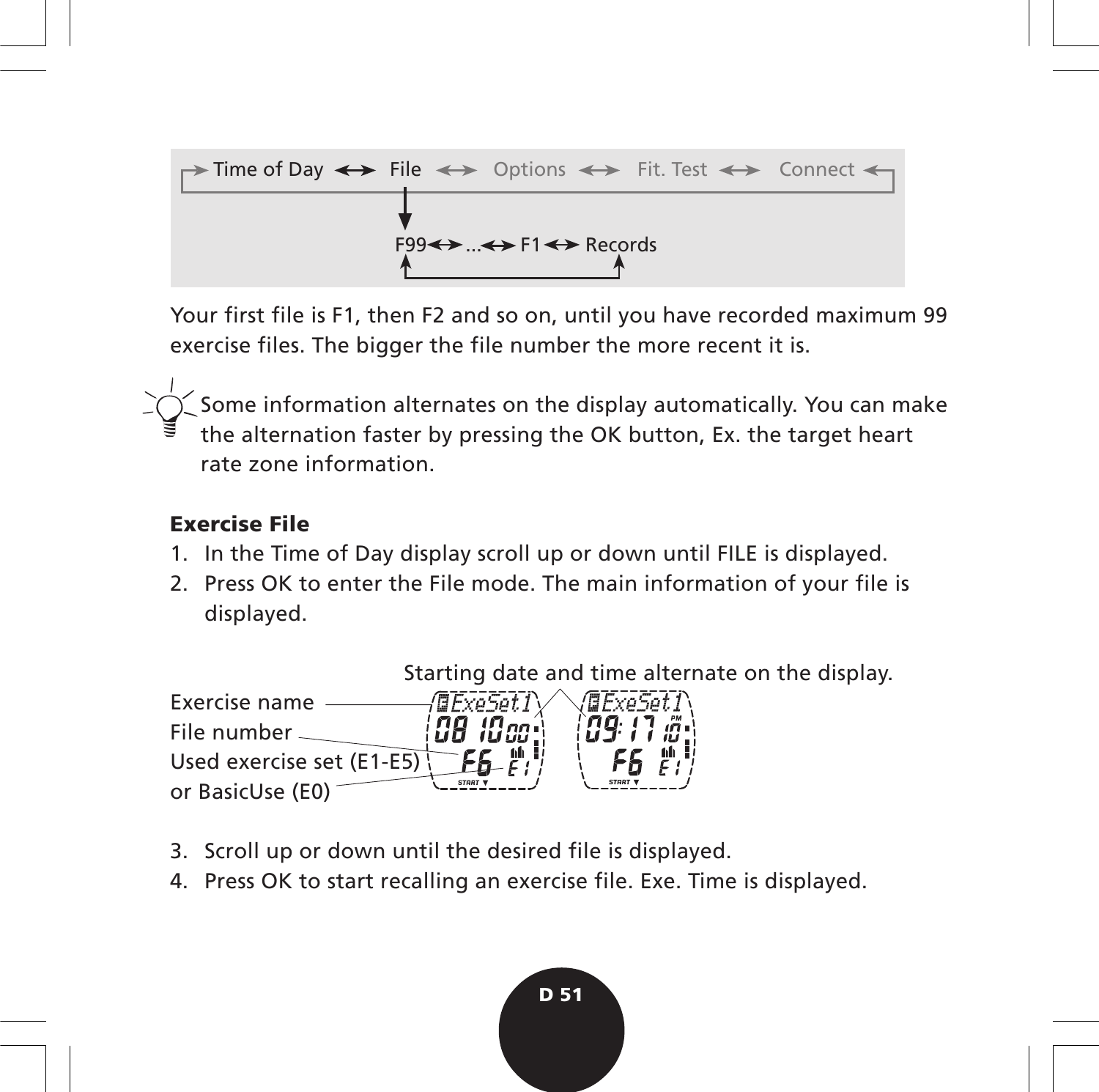- Move forward and backward within file loops with up or down buttons.
- Press OK to enter a file or to enter a deeper level in the file loop.
- Press the stop button to move backward to the previous file level.
- Press and hold the stop button to return to the Time of Day display, wherever you are in the File recalling cycle.

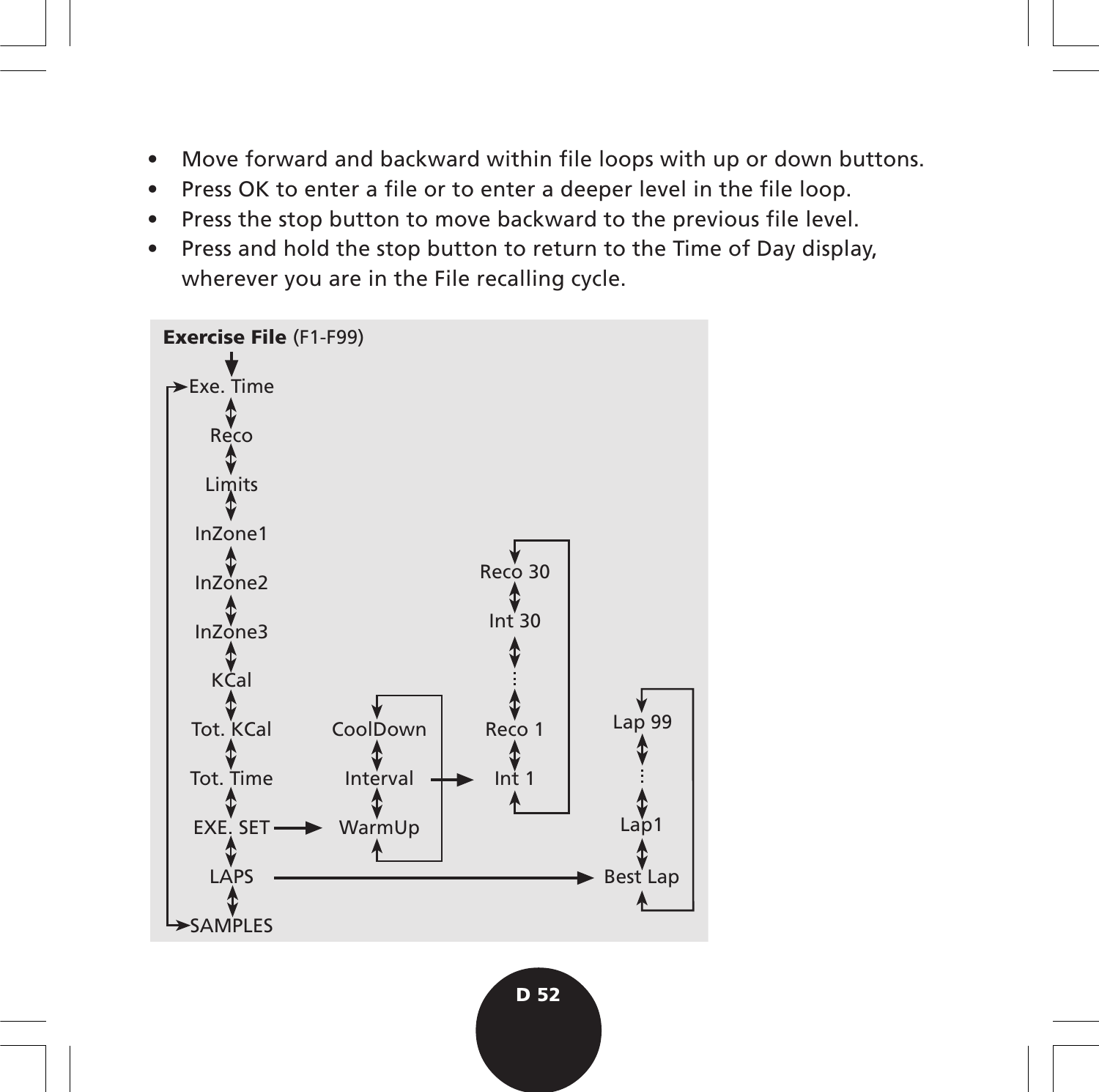#### **Exercise Time** (Exe. Time)



The exercise time is the amount of time that you have exercised with the stopwatch running. Average and maximum heart rates of your exercise alternate on the display. To continue recalling the file, scroll up or down button.

### **Recovery Information of BasicSet Exercise** (Reco)



- Recovery time.
- Recovery duration.
- Drop in your heart rate.
	- Recovery heart rate.
		- Time it took reach the preset heart rate reading.
- Drop in your heart rate.

**Heart Rate Limits 1, 2 and 3** (Limits 1/ Limits 2/ Limits 3) Settings of the heart rate limits alternate on the display. Limits 1 are used for heart rate zone 1, limits 2 for zone 2 and limits 3 for zone 3.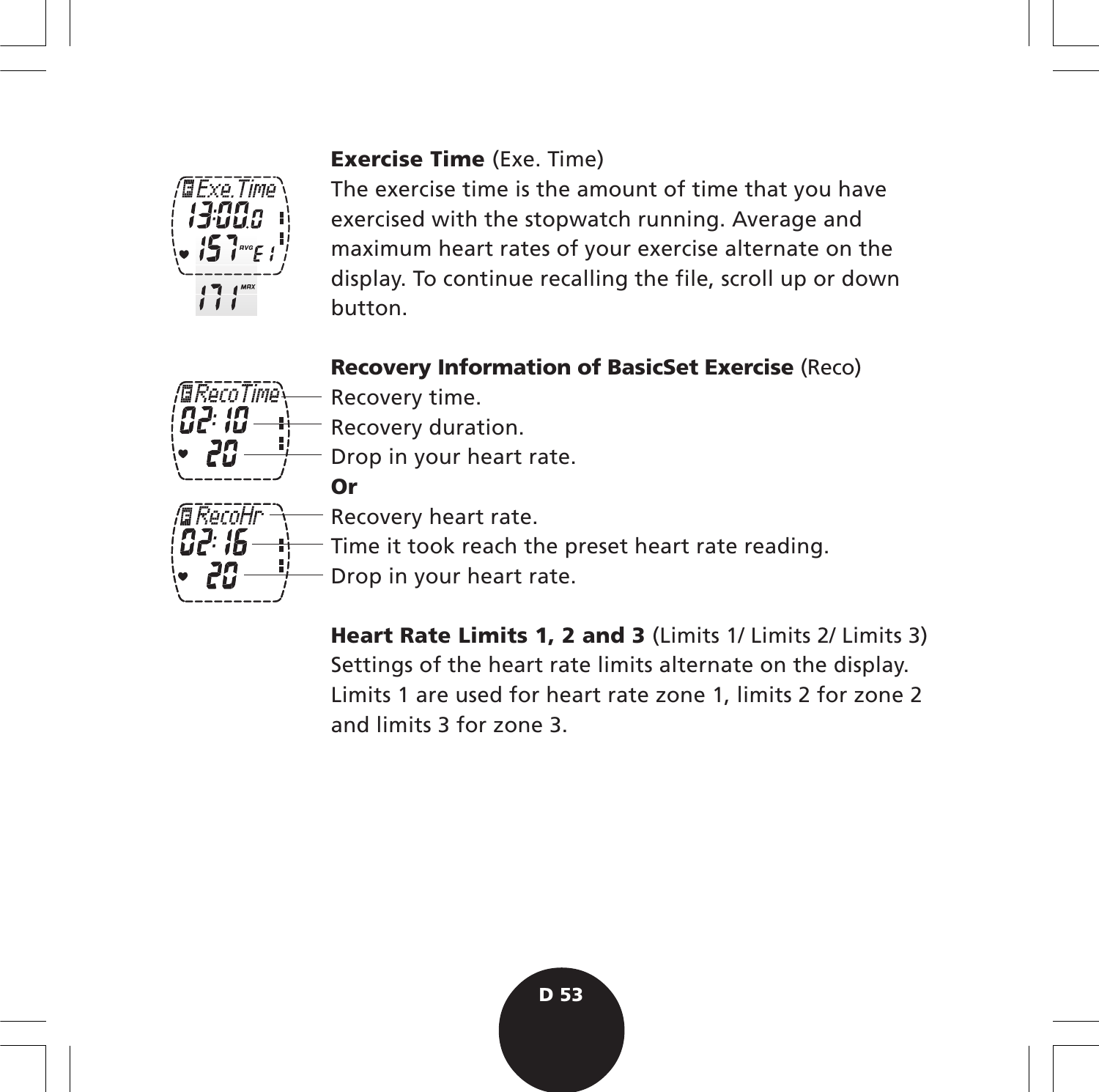#### **Exercise Time within, above and below the Heart Rate Zones**

Indicates the exercise time, which you have spent within (InZone), above and below each heart rate limits during the entire exercise.

#### **Calorie Expenditure** (KCal)

You will see how many kilocalories you have expended during the exercise.

#### **Cumulative Calorie Count** (Tot. KCal)

Calculates the cumulative calories expended during several exercise sessions starting from the previous value stored in the records file. This function allows you to follow the calorie count as a gauge of effective exercise Ex. during one week.

#### **Cumulative Exercise Time Count** (Tot. Time)

This function counts cumulative exercise time expended during several exercise sessions starting from the previous value stored in the records file. It allows you to follow the exercise time count as a gauge of amount of exercise Ex. during one week.

Your cumulative total time is displayed in hours and minutes until 99 hours 59 minutes is reached. After this your cumulative exercise time is displayed in hours until 9999 hours is reached.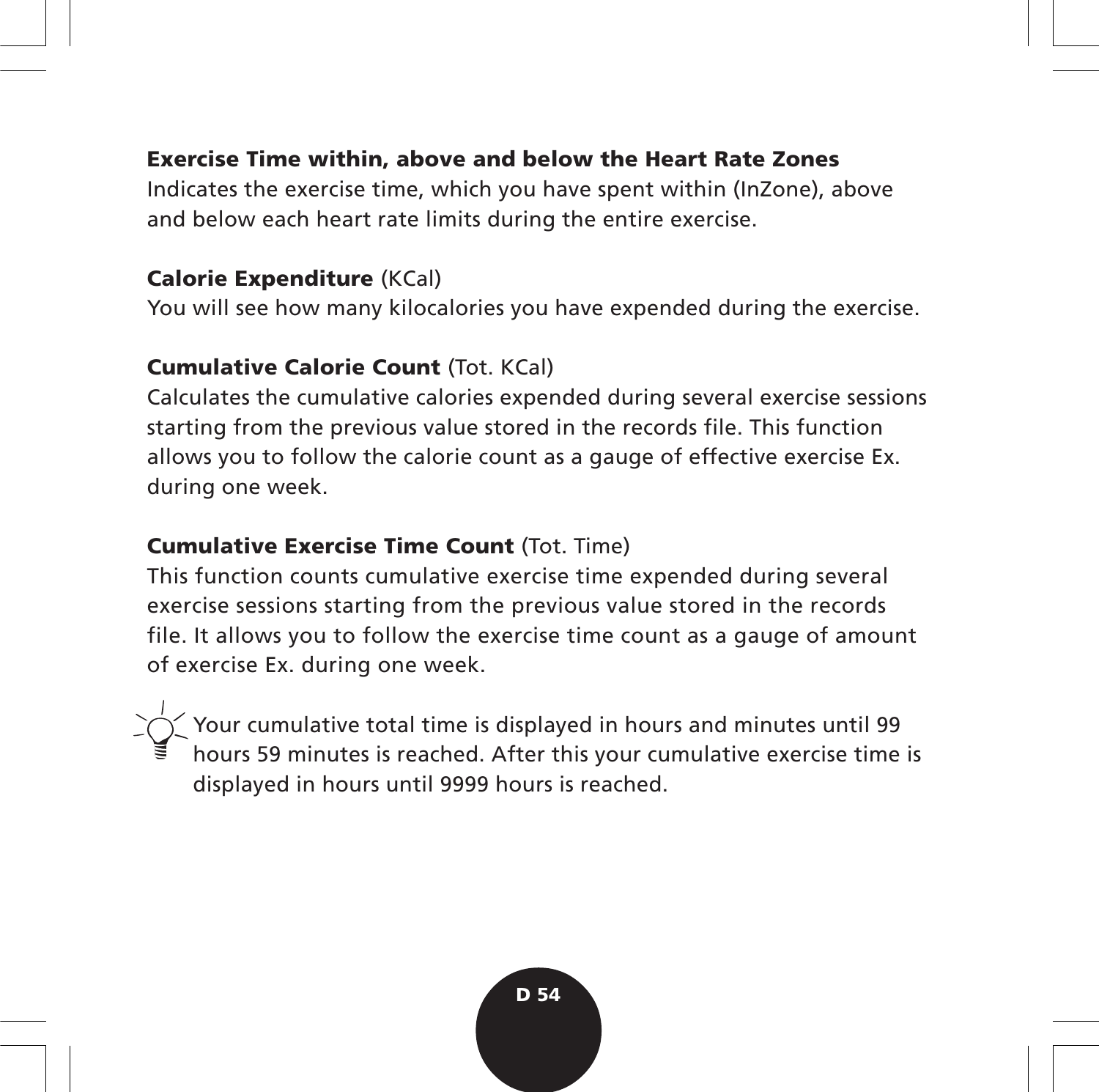#### **Interval Training Information** (EXE. SET)

Start with the display showing EXE. SET.

- 1. Press OK to start recalling the interval training information.
- 2. Scroll up or down to see the information



on warm-up, interval and cool-down phases.

# **Warm-up Phase**

- Warm-up duration.
- The heart rate at the end of the warm-up,
- average and ייΩהי
- maximum heart rates of your warm-up phase.



**Marmi** le

# **Interval Phase**

- Interval phase duration.
- Average heart rate of intervals and recoveries.



#### **Cool-down Phase**

- Duration of the cool-down.
- The heart rate at the end of the cool-down,
- average and
- maximum heart rates of the cool-down phase.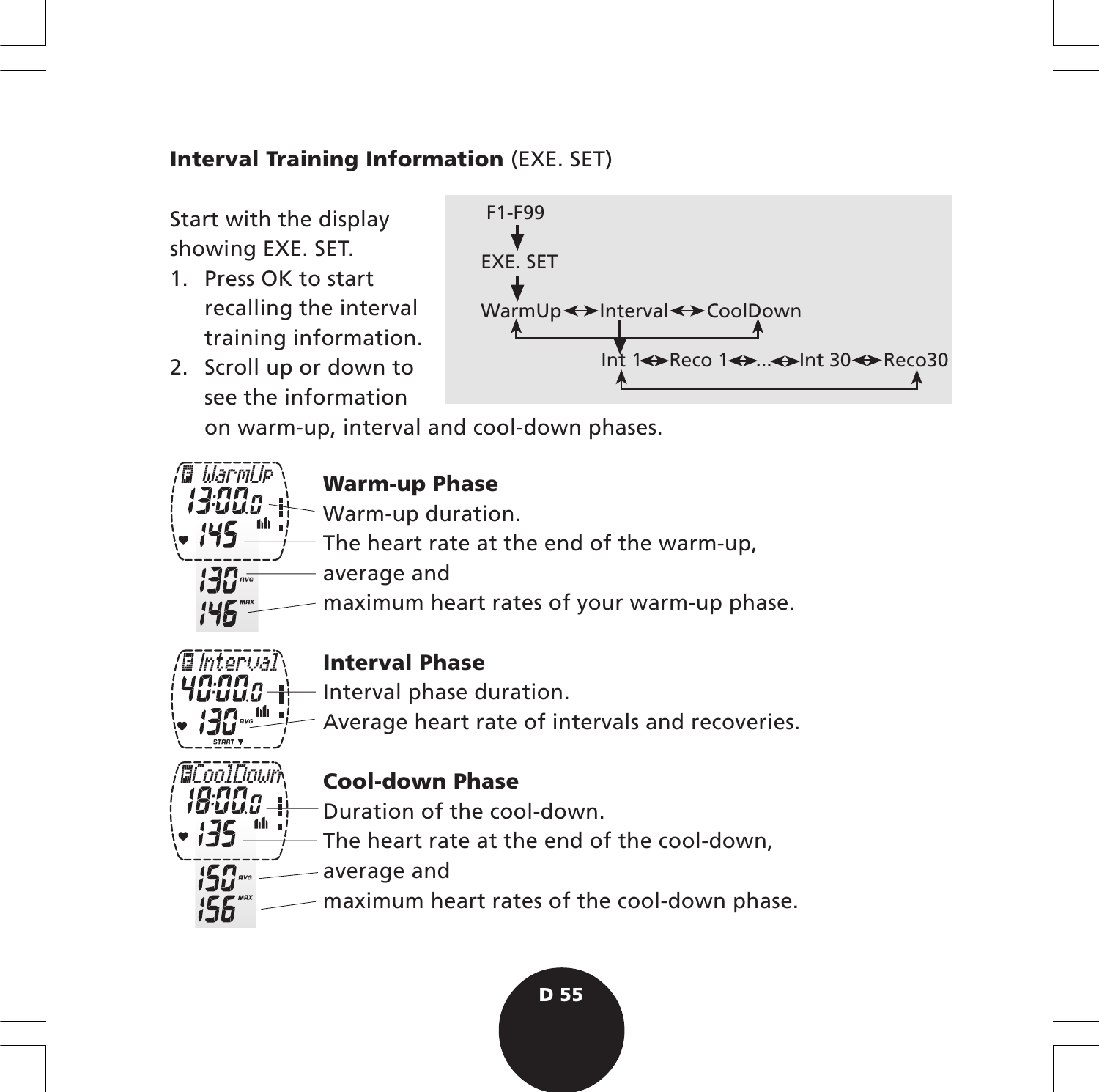- 3. Press the stop button to return to the previous file level and skip steps 4 - 6. Or, continue recalling more detailed information of the interval phase.
- 4. Start with the display showing Interval. Press OK to see details of each interval and recovery.
- 5. Scroll up or down between intervals (Int) and recoveries (Reco).

#### **Interval Information**



#### **Recovery Information**

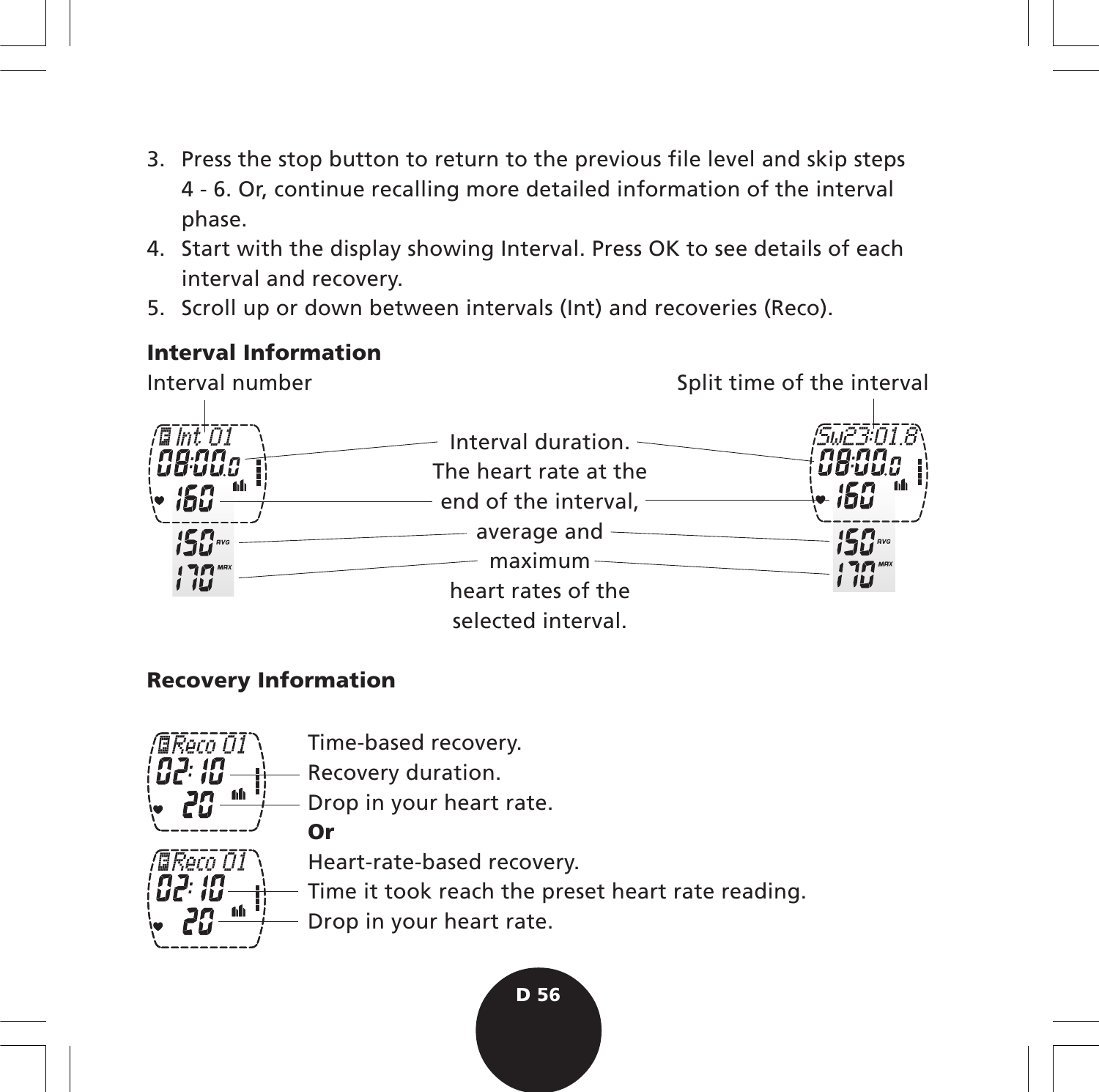6. To continue recalling, Ex. lap information press the stop button twice. Scroll up or down until LAPS is displayed.

# **Lap Information** (LAPS)

Start with the display showing LAPS and number of the recorded laps.

- 1. Press OK to start recalling the lap information.
- 2. Scroll up or down to see the following information:





# **Best Lap**

Shortest lap time.

- The number of the best lap.
	- The best lap information is displayed if you have stored at least 3 laps. The best lap can not be the last lap.



Press the stop button to exit the LAPS display.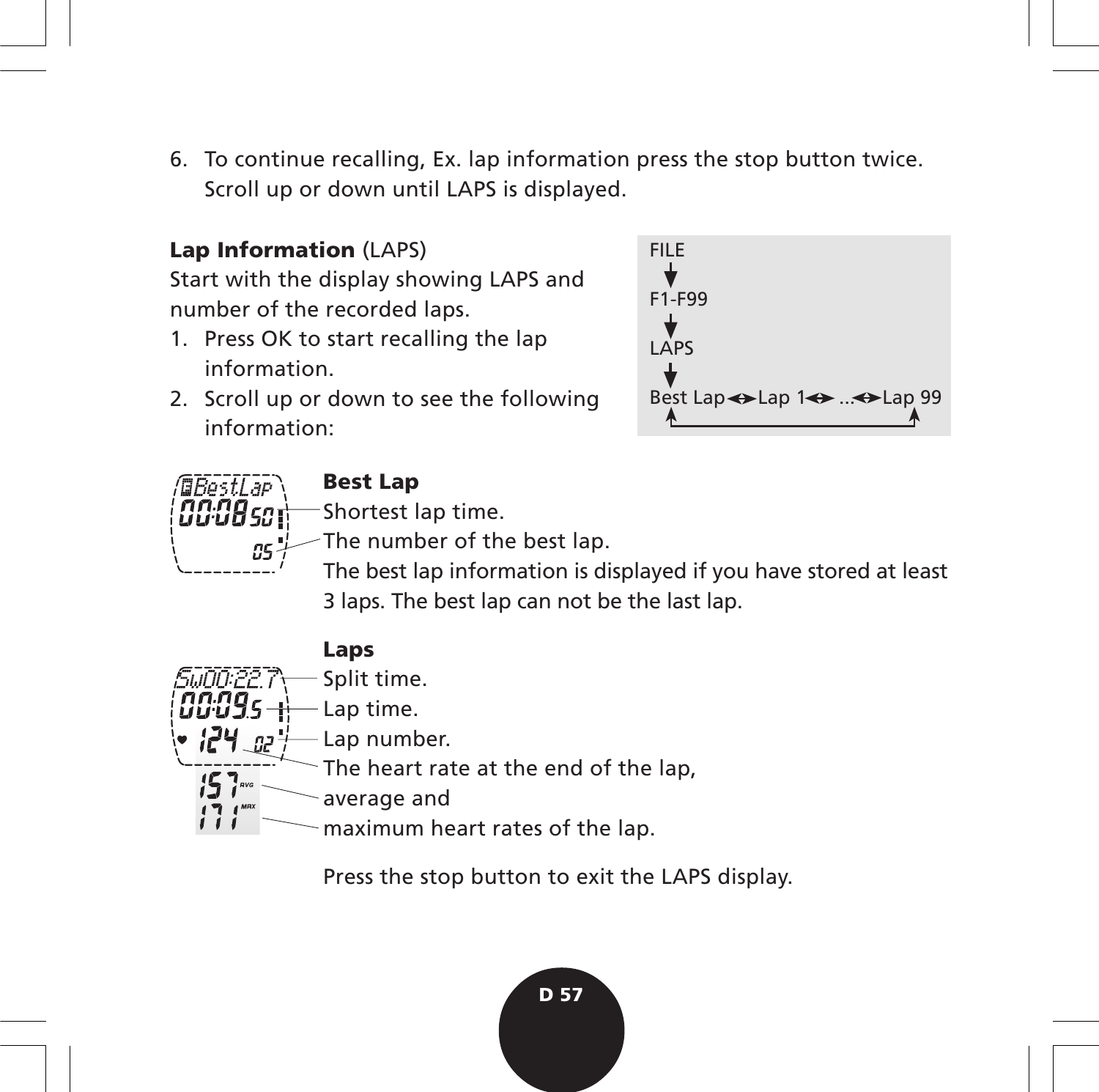#### **Recorded Heart Rate Samples**

Check from the sample file detailed heart rate information of the exercise.

Start with the display showing SAMPLES.

- 1. Press OK to start recalling the recorded samples of your exercise information. The heart rate and time when the heart rate sample was recorded are displayed.
- 2. Scroll up or down the samples. Press and hold stop to return to the Time of Day display.

# **Records File** (cumulative values)

This file is updated as your exercise is recorded to file.

- 1. In the Time of Day display scroll up or down until FILE is displayed.
- 2. Press OK to enter the File mode
- 3. Scroll up or down until Records is displayed.
- 4. Press OK to enter the records file. Tot. KCal is displayed. You will have a count for cumulative calories expended during several exercise sessions.
- 5. Scroll up or down to see the cumulative exercise time (Tot. Time) You can now return to the Time of Day display by pressing and holding the stop button or continue resetting your cumulative counts.

#### **Resetting Your Cumulative Counts to Zero**

Once your have reset the cumulative count you cannot retrieve it. Start with the display showing Tot. KCal or Tot. Time in the records file.

1. Press OK to start resetting the desired total count. Reset appears and the value starts to flash.

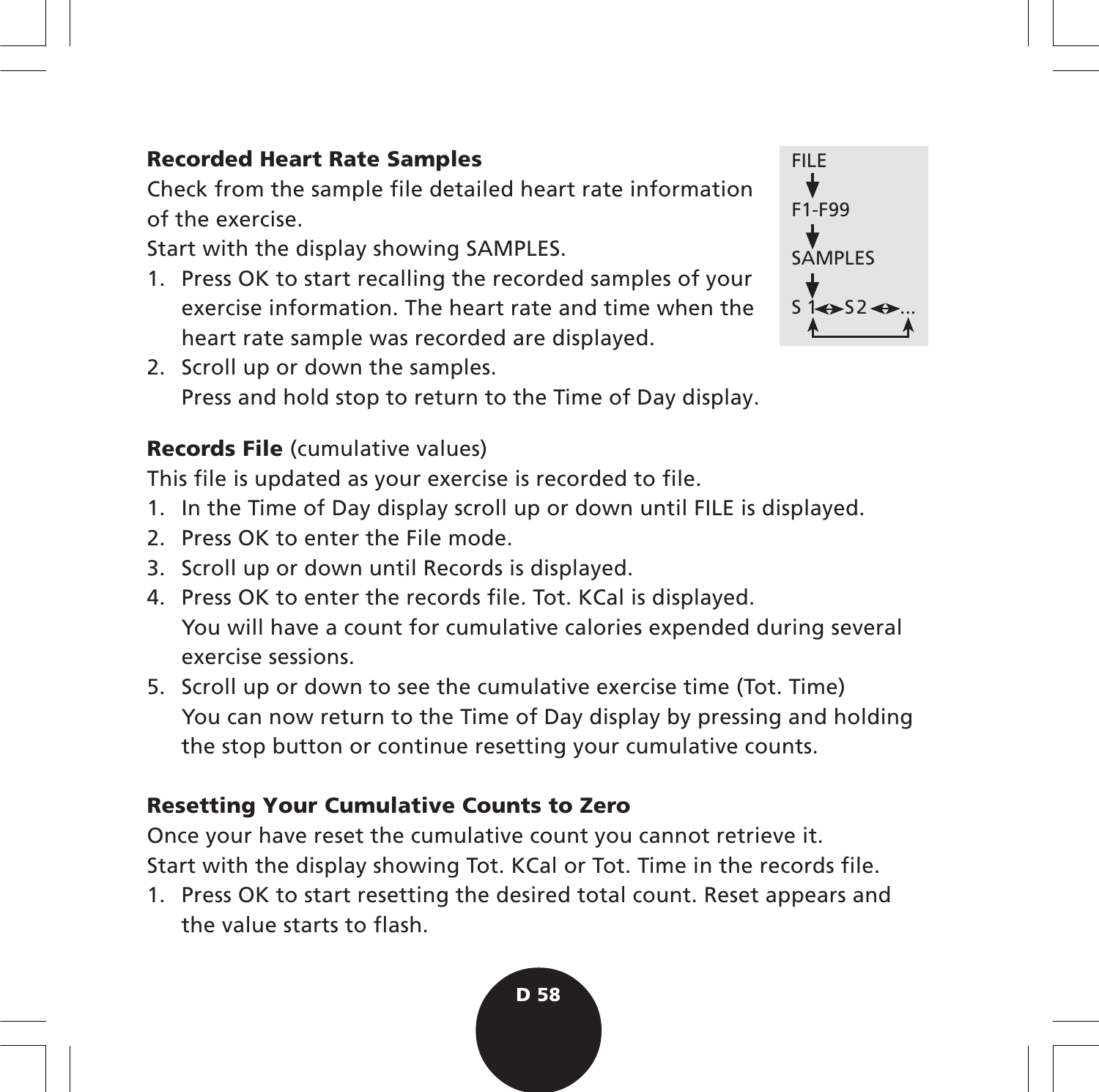- 2. Press and hold the down button. Reset starts to flash. You can still cancel the resetting by releasing the down button before the value is reset. If you are sure that you want to reset the value keep holding the down button until value is reset. Release.
- 3. Press the stop button to exit the reset display. Press and hold the stop button to return to the Time of Day display.

#### **Deleting a File**

- 1. In the Time of Day display scroll up or down until FILE is displayed.
- 2. Press OK to enter the File mode.
- 3. Scroll up or down until desired exercise file is displayed. Press and hold the signal/light button. DELETE FILE and file number are displayed.
- 4. Press OK. The receiver confirms if you want to delete a file (Are you sure).
- 5. Press OK to delete the selected file.
- 6. Press stop to exit the file. Wait appears. The receiver reorganizes your file, which takes few seconds.
- 7. Repress stop to return to the Time of Day display.

# **Deleting All Files**

- 1. In the Time of Day display scroll up or down until FILE is displayed.
- 2. Press and hold the signal/light button. DELETE FILES is displayed.
- 3. Press OK. The receiver confirms if you want to delete all files (Are you sure).
- 4. Press OK to delete all exercise files.
- 5. Press stop to return to the Time of Day display.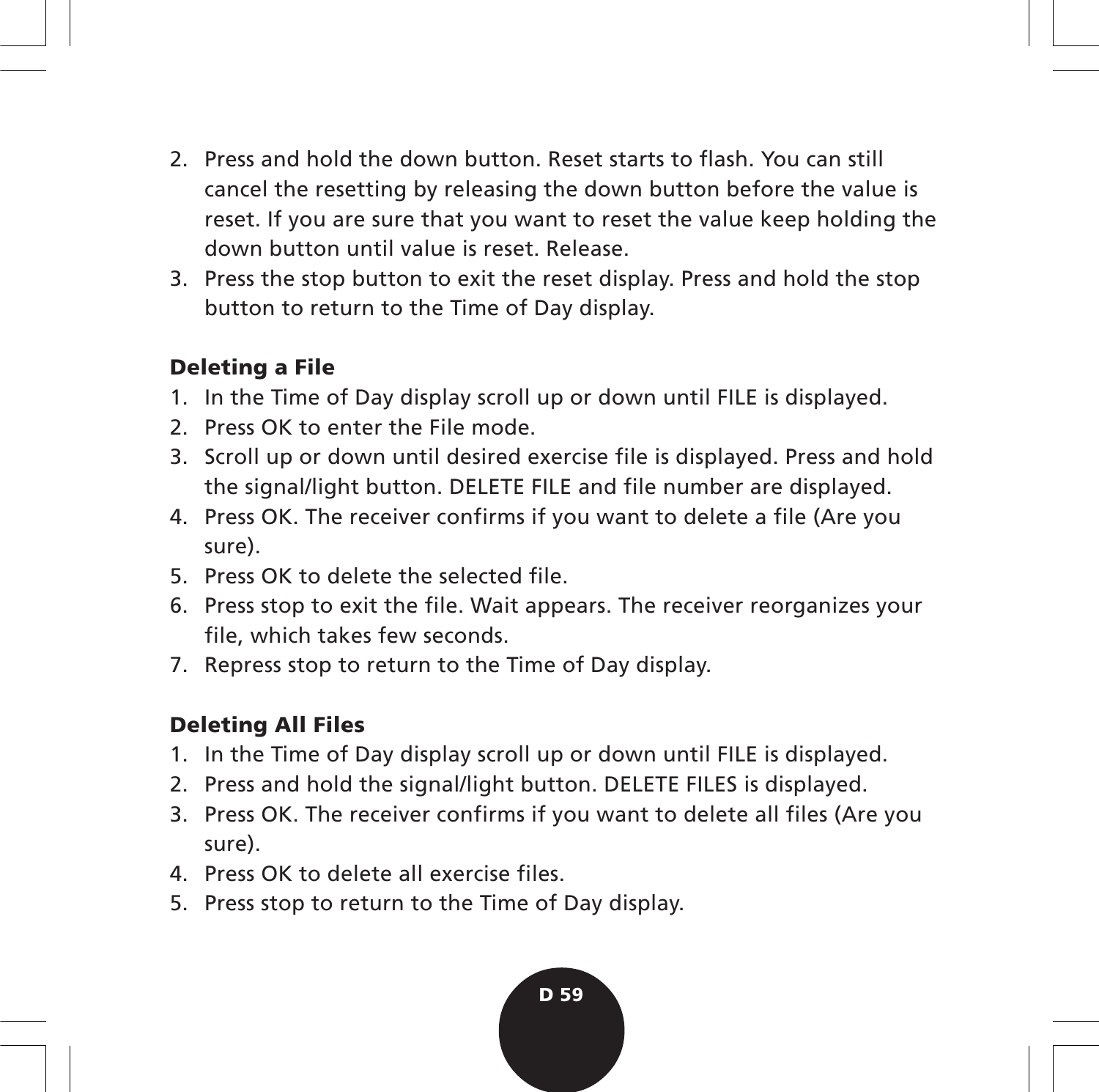# E. CONNECTION TO **COMPUTER**



**There is two-way communication between Polar heart rate monitor and a computer. Polar Precision Performance software offers an easy way to analyse training data. A training log makes it possible to plan future training. Wrist receiver settings are easy to upload from the software instead of entering them manually.**

**After preparing your settings you can upload options lock function. Your options can no longer be changed until you deactivate the options lock from the "user features" of your software.**

# **Downloading Training Data to a Computer**

For IR communication you need an IrDA port and Windows® 98 operating system or later in your computer.

If you do not have an IrDA port in your computer you need one of the following:

A) an optional Polar IR Interface for RS 232 port and Windows® 95 operating system or later in your computer

#### **E 60**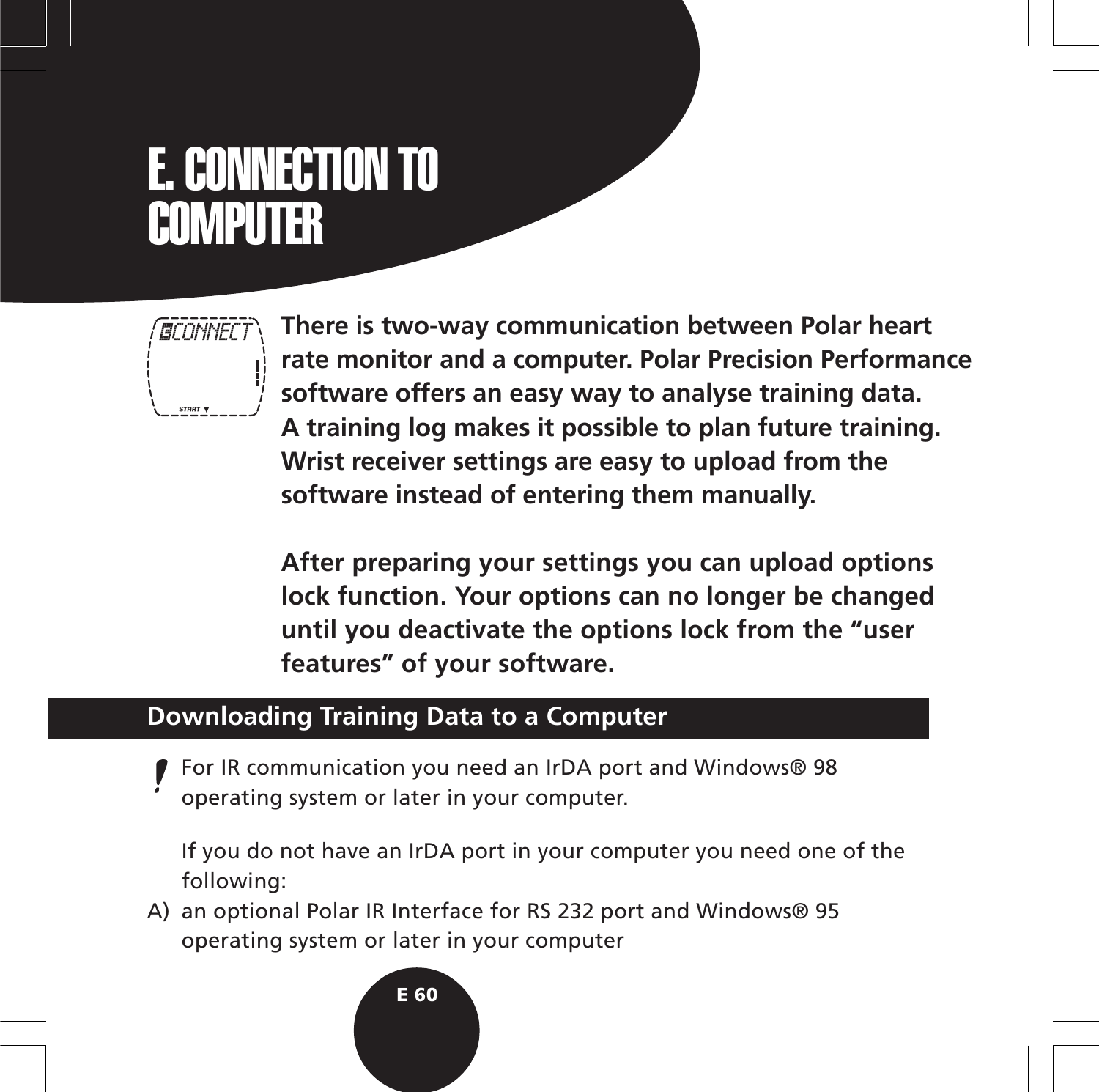- **or**
- B) an optional Polar IR Interface for USB port and Windows® 98 operating system or later in your computer.

Install the Polar Precision software (version 3 or later) first, then connect the optional Interface to the corresponding port of the computer before starting the software.

- 1. Start the Polar Precision Performance software.
- 2. Scroll up or down until CONNECT is displayed in the receiver display. Point the infrared window of the receiver towards the infrared window of the computer or an optional Interface. The maximum infrared transfer distance is 20 cm/8" and the infrared transfer angle  $\pm$  15 degrees.
- 3. On the toolbar of the software, click on the heart rate monitor Connection icon **and hold the receiver steady.** A new window "Infrared Connection" appears.
- 4. The receiver automatically starts to communicate with the software as Infrared appears. Follow the instructions on the computer screen to proceed with downloading exercise files or uploading heart rate monitor settings.

# **Uploading Settings from Computer**

Your heart rate monitor offers you the option of preparing your settings with Polar Precision Performance software. You are also able to set following functions with the software:

• a user ID, user name or logo for easier receiver recognition in multi-user situations

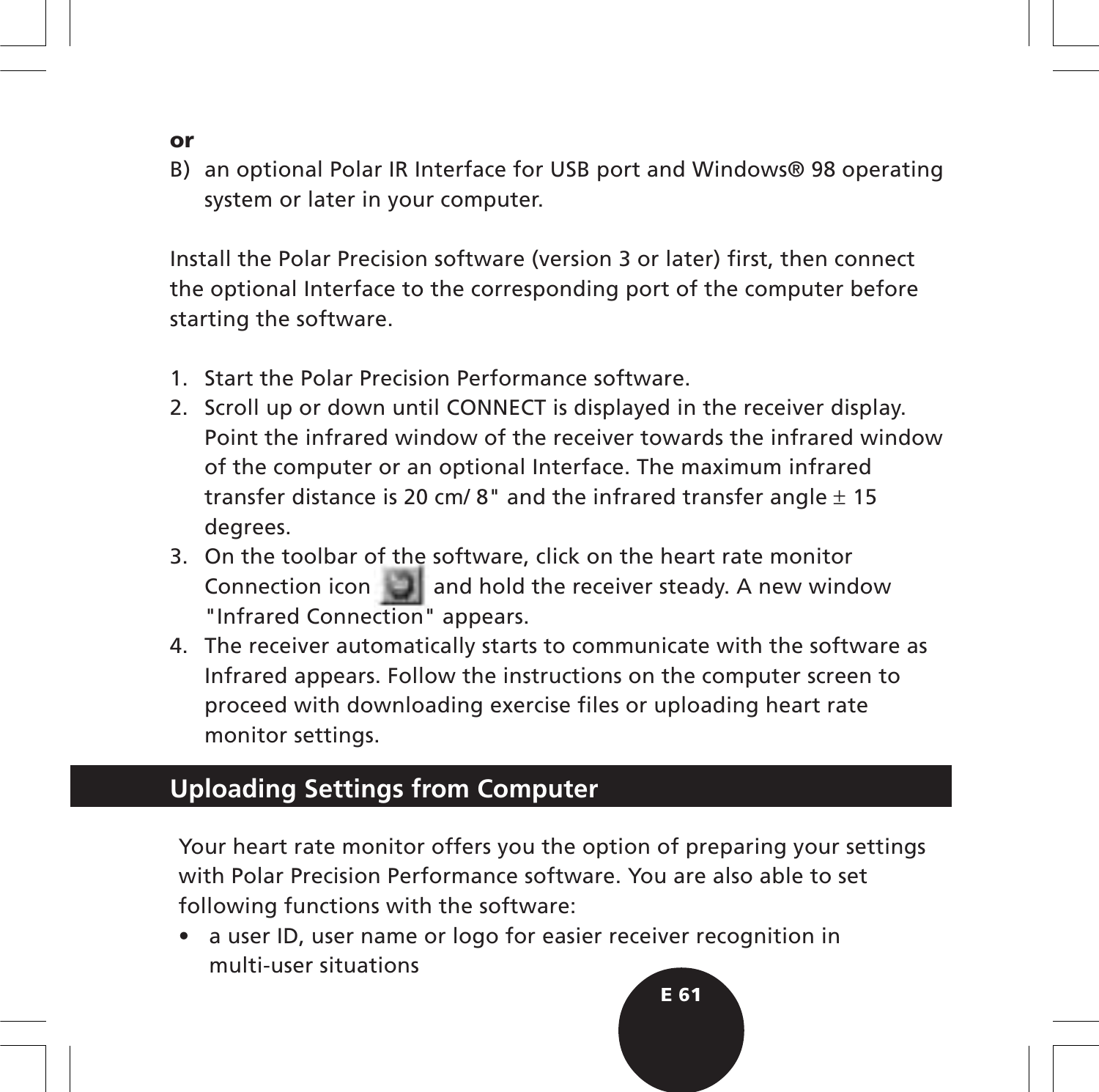- the heart touch function to show the current heart rate limits, store a lap time or swap the display options during your exercise
- names and alarm times for 7 reminders
- options lock function on or off

You may upload settings from a computer to a wrist receiver either via IR communication or via audible Polar Uplink. For IR communication please see the previous chapter and for the Polar Uplink communication proceed as follows:

- 1. Start the software.
- 2. If the receiver is in the Time of Day display scroll up or down until CONNECT is displayed.
- 3. Place the receiver less than 4" / 10 cm from the loudspeaker.
- 4. Activate the upload function of the software. Do not move the receiver during the data transfer.
- 5. The receiver automatically starts to upload the information as UpLink appears. You will hear a chirping sound while information is transferred to the receiver. The receiver automatically returns to the Time of Day display after data transfer.

**If the data transfer was unsuccessful** bring the receiver closer to the loudspeakers or turn the volume level of the loudspeakers up.

To be able to upload the settings from Polar Precision Performance software via Polar Uplink, you need a personal computer with a sound card (compatible with SoundBlaster™) and dynamic loudspeakers or headphones.

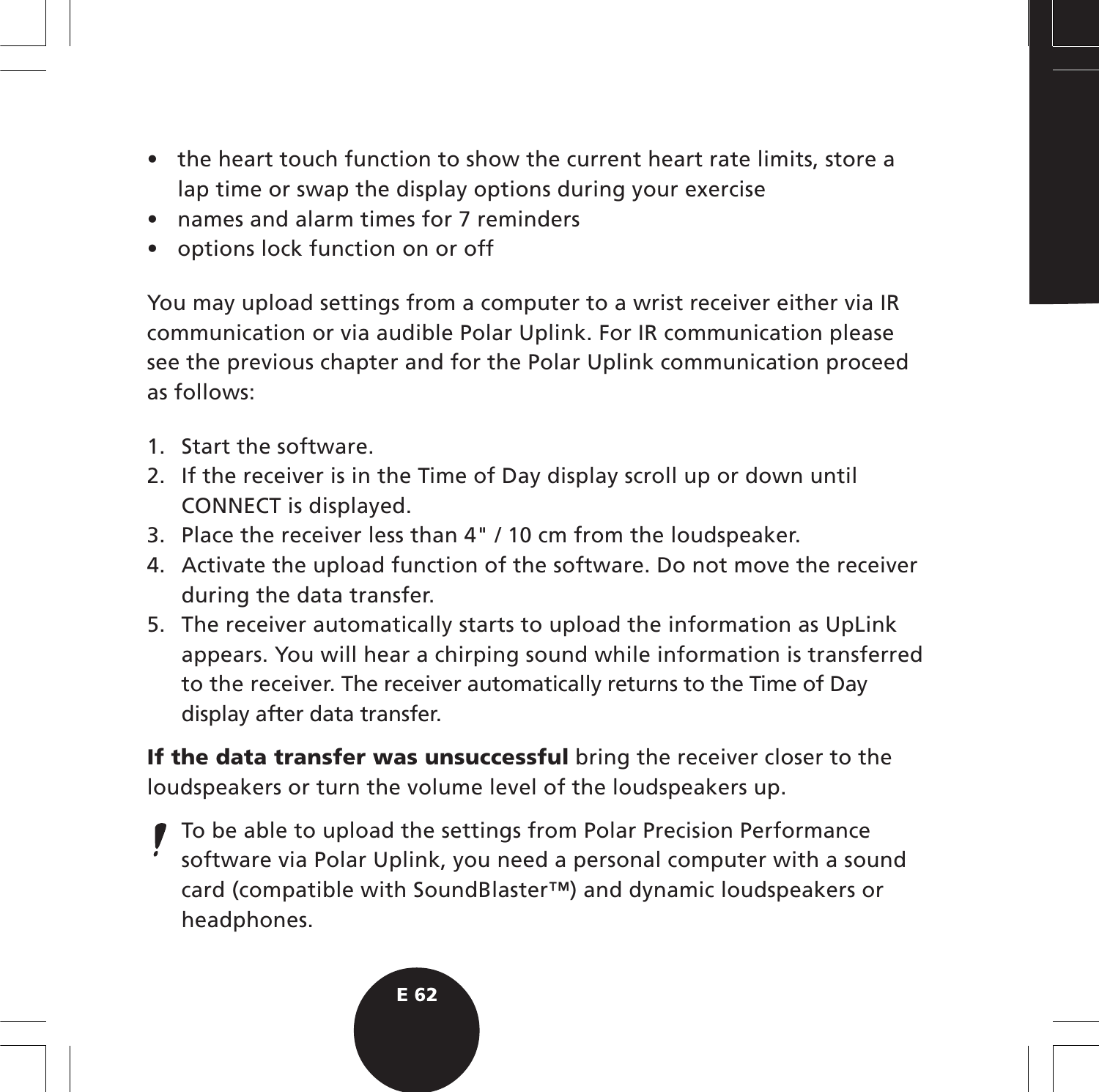# F. POLAR FITNESS TEST



**The Polar Fitness Test is an easy, safe and quick way to estimate individual maximal aerobic power and to get predicted maximum heart rate value. The Polar Fitness Test is targeted to healthy adults.**

# **OwnIndex**

OwnIndex is a value which is comparable to maximal oxygen uptake  $(VO_{2m}$ , a commonly used descriptor of aerobic fitness. Cardiovascular (aerobic) fitness relates to how well your cardiovascular system works to transport and utilize oxygen in your body. The stronger and more efficient your heart is, the better the cardiovascular fitness is.  $VO_{2m}$  is a good indicator of performance in endurance sports.

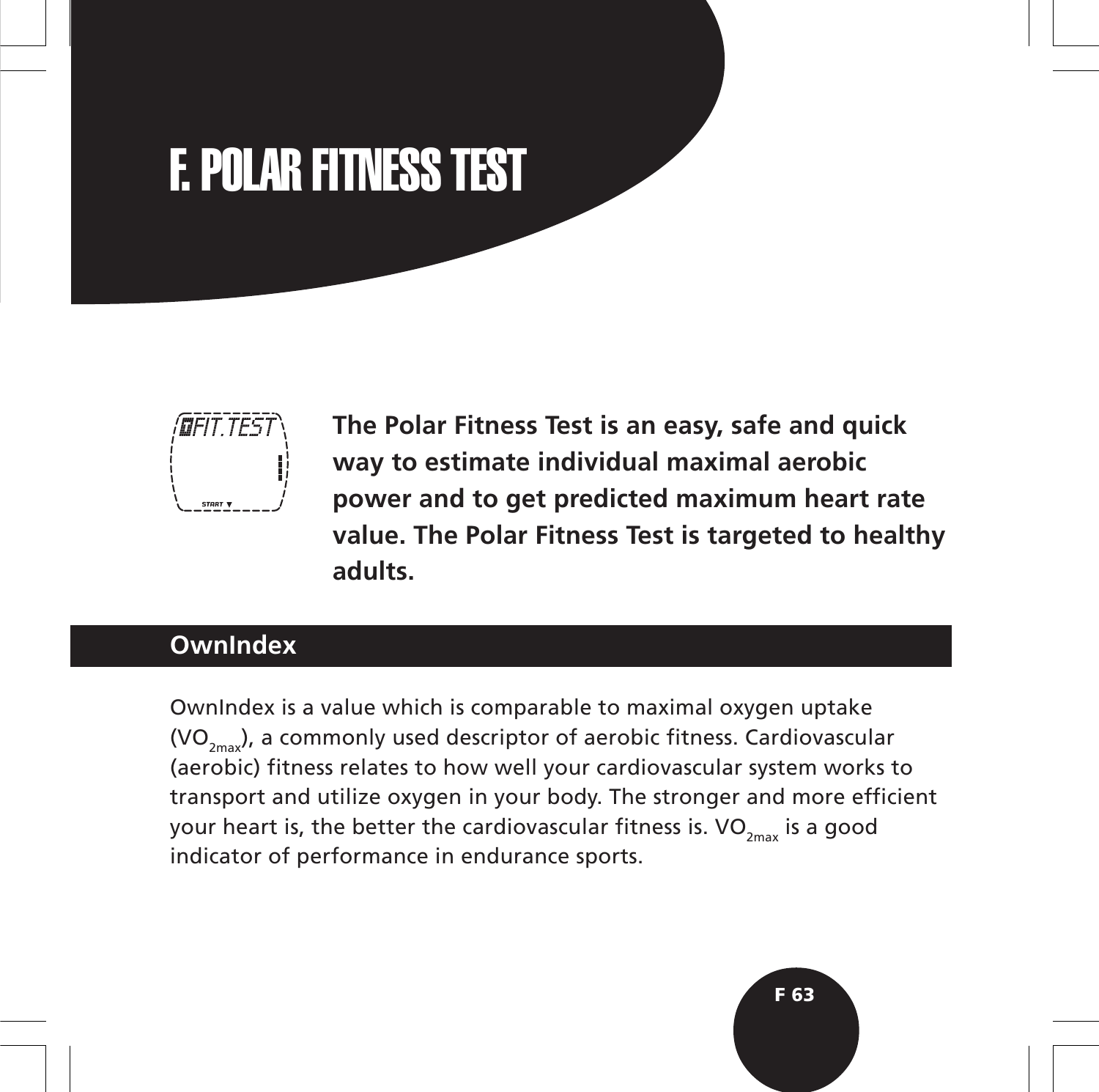If you want to improve your cardiovascular fitness, it takes a minimum of 6 weeks on an average to see a noticeable change in OwnIndex. Less fit individuals see progress even more rapidly and for more fit individuals more time is needed. The better the cardiovascular fitness of an individual, the smaller the improvements in OwnIndex.

Cardiovascular fitness is best improved by exercise types which employ large muscle groups. Such activities include cycling, running, swimming, rowing, skating, cross-country skiing and walking.

To monitor your fitness progress start with measuring your OwnIndex a few times during the first two weeks, to get a baseline value. Thereafter, repeat the test approximately once a month. OwnIndex is based on resting heart rate, heart rate variability at rest, age, gender, height, body weight and self-assessed physical activity.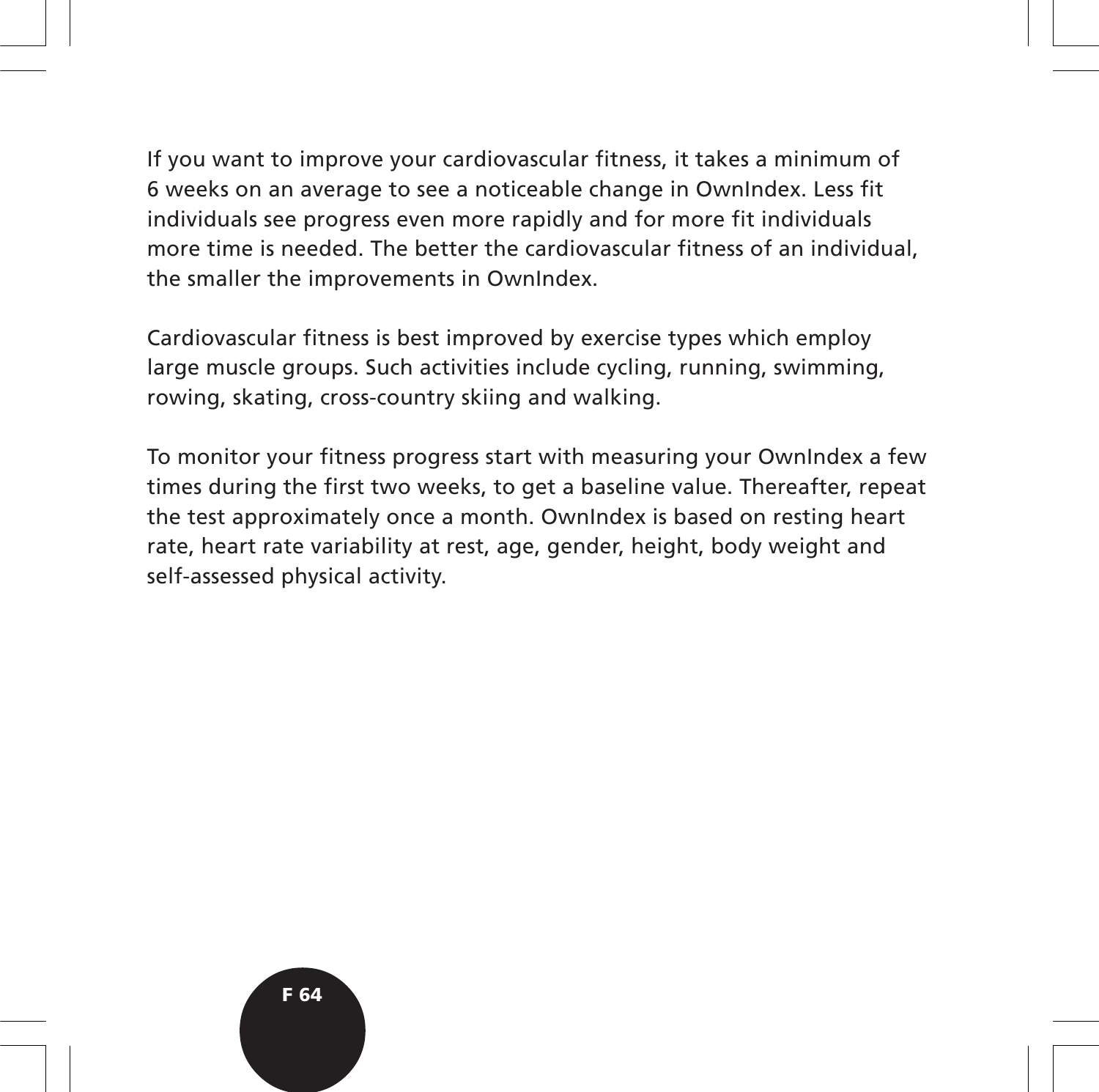# **Predicted Maximum Heart Rate (HR<sub>max</sub>-p)**

The HR<sub>max</sub>-p definition is carried out simultaneously with the Polar Fitness Test.

The HR<sub>max</sub>-p score predicts your individual maximum heart rate value more accurately than the age-based formula (220-age). The age-based method provides a rough estimation and may not be very accurate, especially for people who have been fit for many years or for older people. The most accurate way of determining your individual maximum heart rate is to have it clinically measured (in maximal treadmill or bicycle stress test) by a cardiologist or an exercise physiologist.

Your maximum heart rate changes to some extent in relation to your fitness. Regular endurance exercise tends to decrease  $HR_{\text{max}}$ . There may also be some variation according to the sport you participate in. For example, running HR<sub>max</sub> > cycling HR<sub>max</sub> > swimming HR<sub>max</sub>.

 $HR_{\text{max}}$ -p gives the possibility of defining training intensities as percentages of maximum heart rate and of following maximum heart rate changes due to training, without an exhaustive maximal stress test.  $HR_{max}$ -p is based on resting heart rate, heart rate variability at rest, age, gender, height, body weight and maximal oxygen uptake,  $VO_{2m}$  (measured or predicted). The most accurate  $HR_{max}$ -p is obtained by entering your clinically measured  $VO_{2m}$  into the wrist receiver.

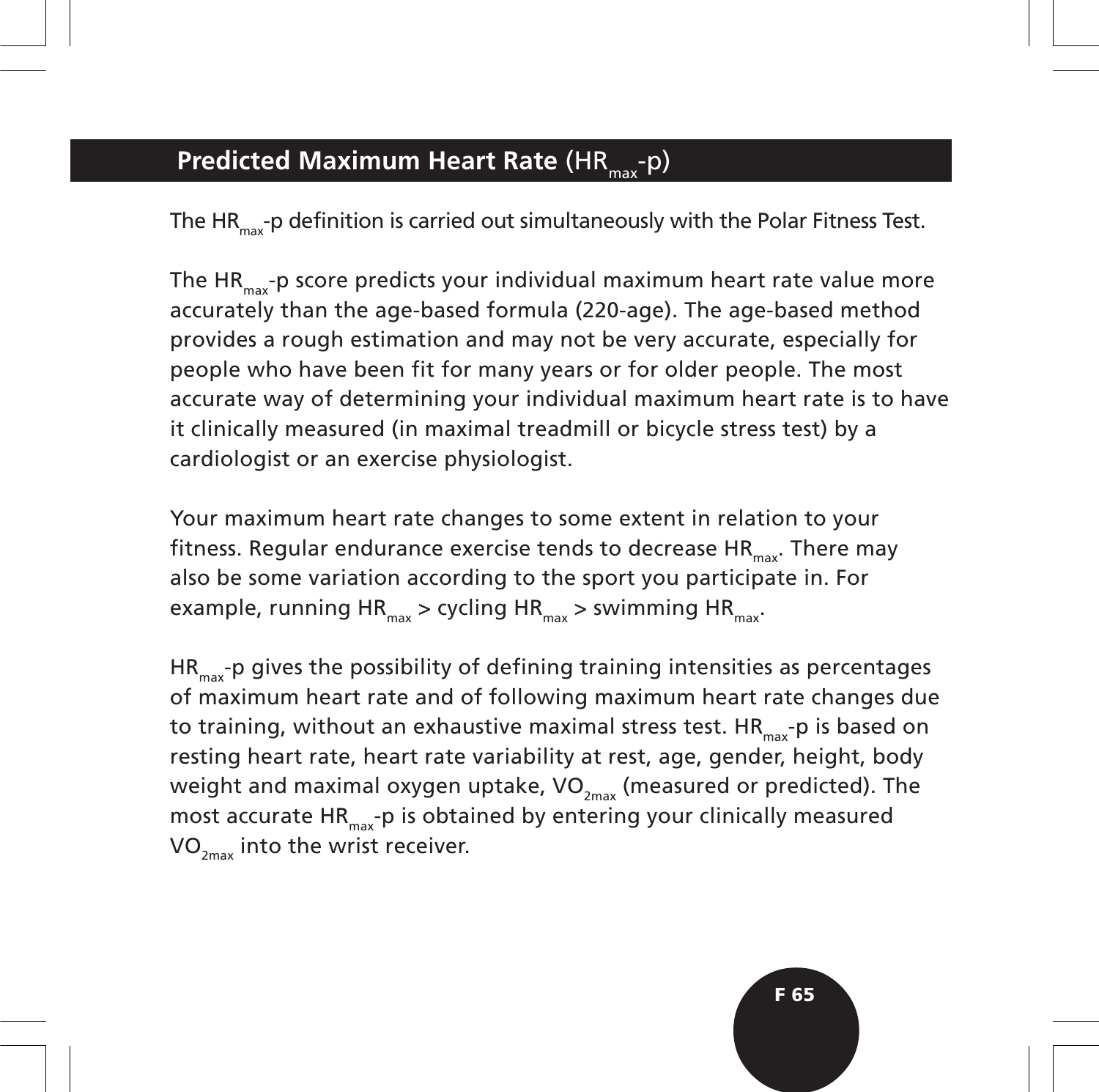# **Fitness Test Settings**

To be able to carry out the Polar Fitness Test you need to do the following settings in the Options mode:

- Set your personal user information and long-term physical activity level.
- Set the Polar Fitness Test on.
- Set the HR<sub>max</sub>-p on if you want to get a prediction of your maximum heart rate.

# **Carrying Out the Test**

To get reliable test results, the following basic requirements apply:

- You should be relaxed and calm.
- The test can take place anywhere home, office, health club as long as the testing environment is peaceful. No disturbing noises (Ex. television, radio or telephone), no other people talking to you.
- Keep the testing place, time of day and environment the same every time the test is repeated.
- Avoid eating a heavy meal or smoking 2-3 hours prior to testing.
- Avoid heavy physical effort, alcoholic beverages or pharmacological stimulants on the test day and the day before.

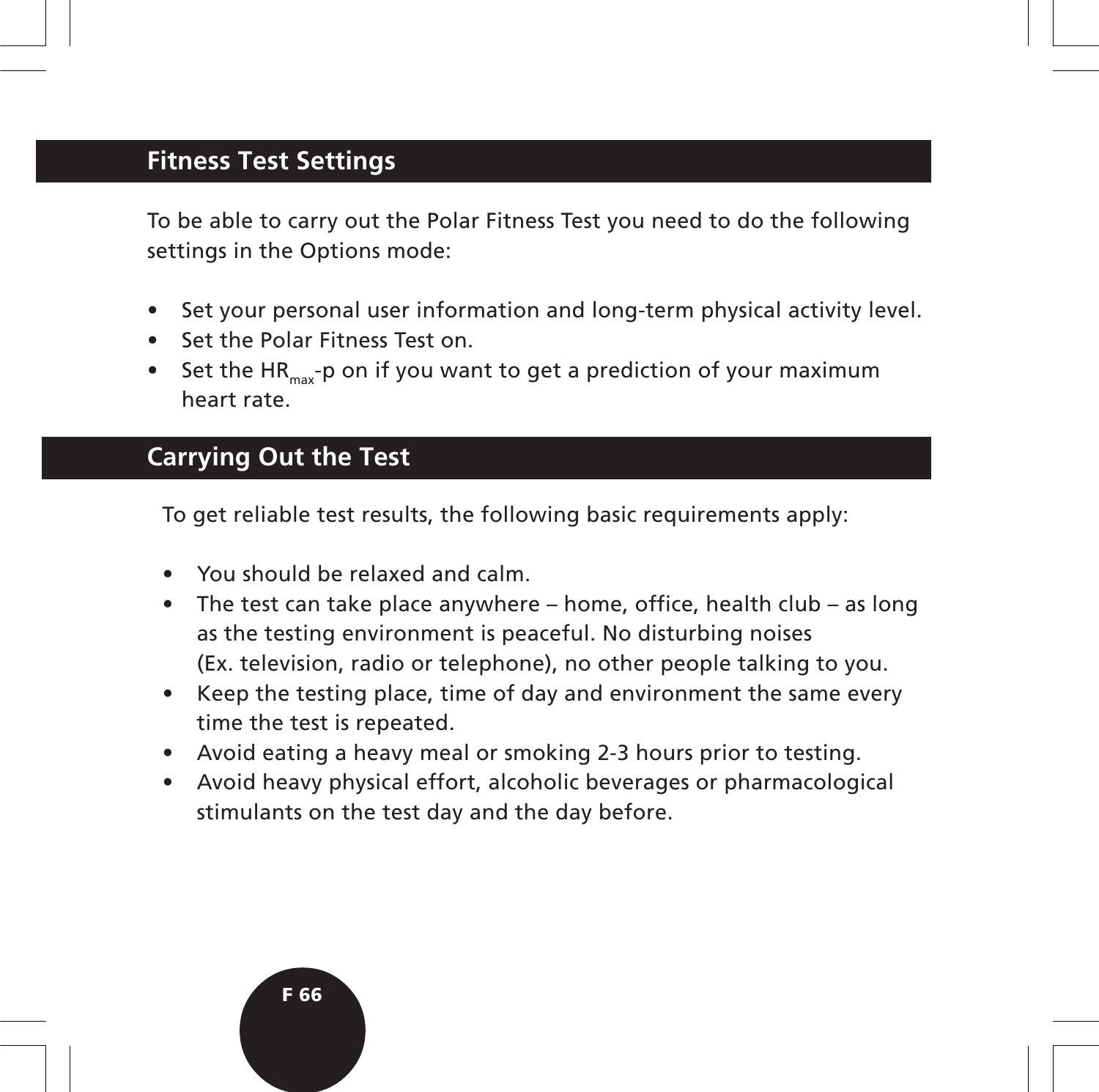#### $\rightarrow$  Time of Day  $\leftrightarrow$  File  $\leftrightarrow$  Options  $\leftrightarrow$  Fit. Test  $\leftrightarrow$  Connect  $\leftarrow$

- 1. In the Time of Day display scroll up or down until FIT. TEST is displayed. If you cannot find Fitness Test mode check that you have turned the function on in the Options mode.
- 2. Press OK to enter the Fitness Test mode. Your latest OwnIndex and the testing date are displayed.
- 3. Scroll up or down to see your latest  $HR_{max}$ -p and the testing date.
- 4. **Lie down and relax** yourself for 1-3 minutes before the test.

#### **Start the Test**

It takes 3-5 minutes to carry out the test.

- 5. Press OK to start the test. The wrist receiver starts searching for your heart rate. TEST On and your heart rate are displayed. The test begins.
- 6. Lie relaxed. Keep your hands beside your body and avoid body movements. Don't communicate with other people.
- 7. Your current OwnIndex and the testing date are displayed.
- 8. If HR<sub>max</sub>-p is on: Scroll up or down to see the HR<sub>max</sub>-p result and the testing date.

#### **Turn the Fitness Test Sound Signal on/off**

The sound signal will alarm you at the end of the test. If the sound signal is on appears on the display.

• To turn the sound signal on or off either before or during the test, press and hold the signal/light button.

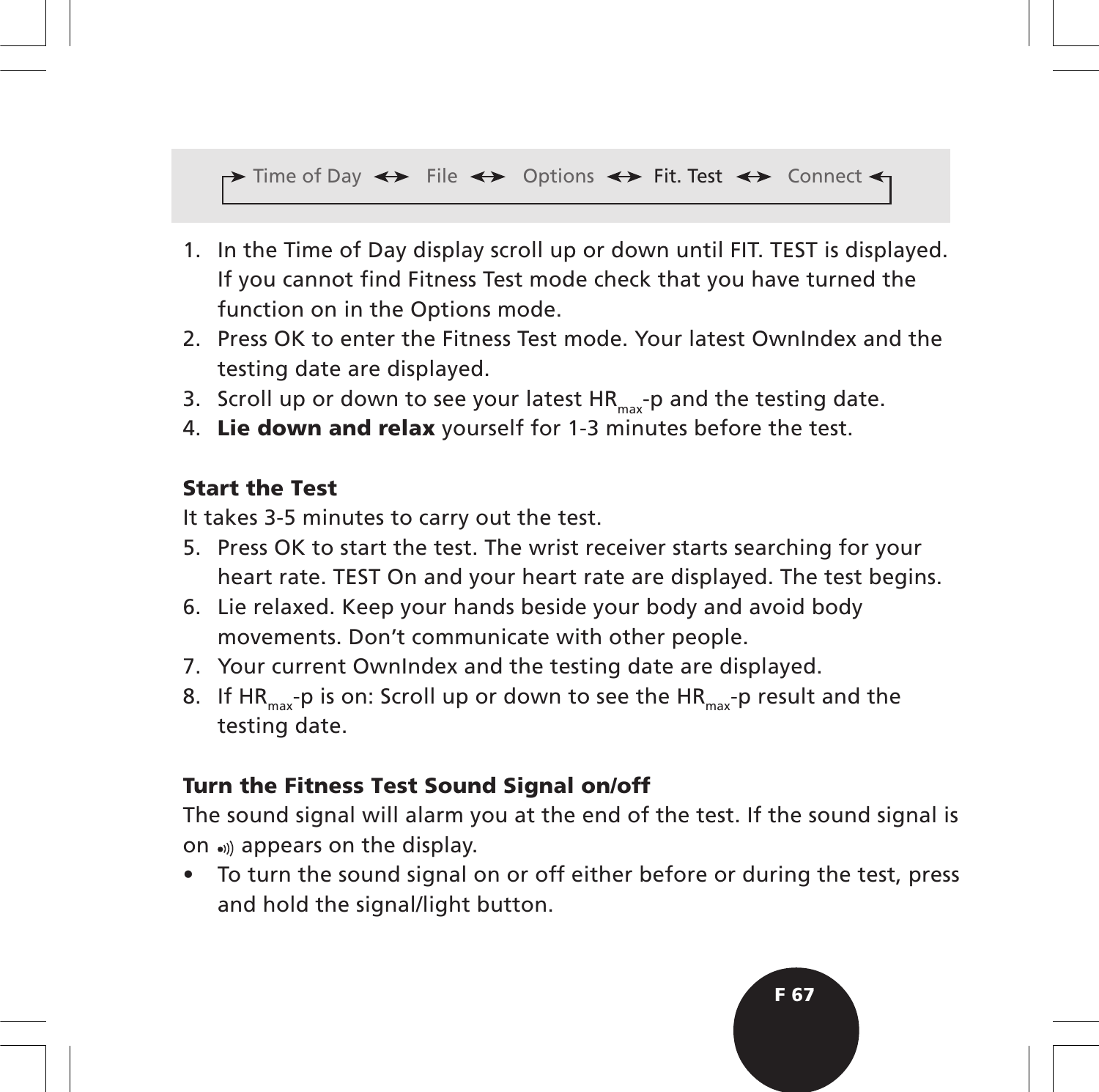#### **Interrupt the Test**

• You can stop the test any time during the test by pressing the stop button. Failed TEST is displayed for a few seconds. The latest OwnIndex and  $HR_{max}$ -p are not replaced.

If the wrist receiver does not succeed in receiving your heart rate at the beginning or during the test, the test will fail. Check that the transmitter electrodes are wet and the elastic strap is snug enough.

# **Update OwnIndex and HR<sub>max</sub>-p**

You can update your OwnIndex and  $HR_{max}$ -p values to the Options mode/ User information. When you update these values regularly, the reading in percentages of your maximum heart rate and calorie calculation give more accurate individual information.

- 1. In the Time of Day display scroll up or down until FIT. TEST is displayed.
- 2. Press OK to enter the Fitness Test mode.
- 3. Scroll up or down until Update USER SET is displayed. This display appears if you have not updated your latest test results.
- 4. Press OK to update the OwnIndex and  $HR_{max}$ -p values.
- 5. To return to the Time of Day display, press and hold the stop button.

Your maximum heart rate value is updated if the  $HR_{max}$ -p is on.

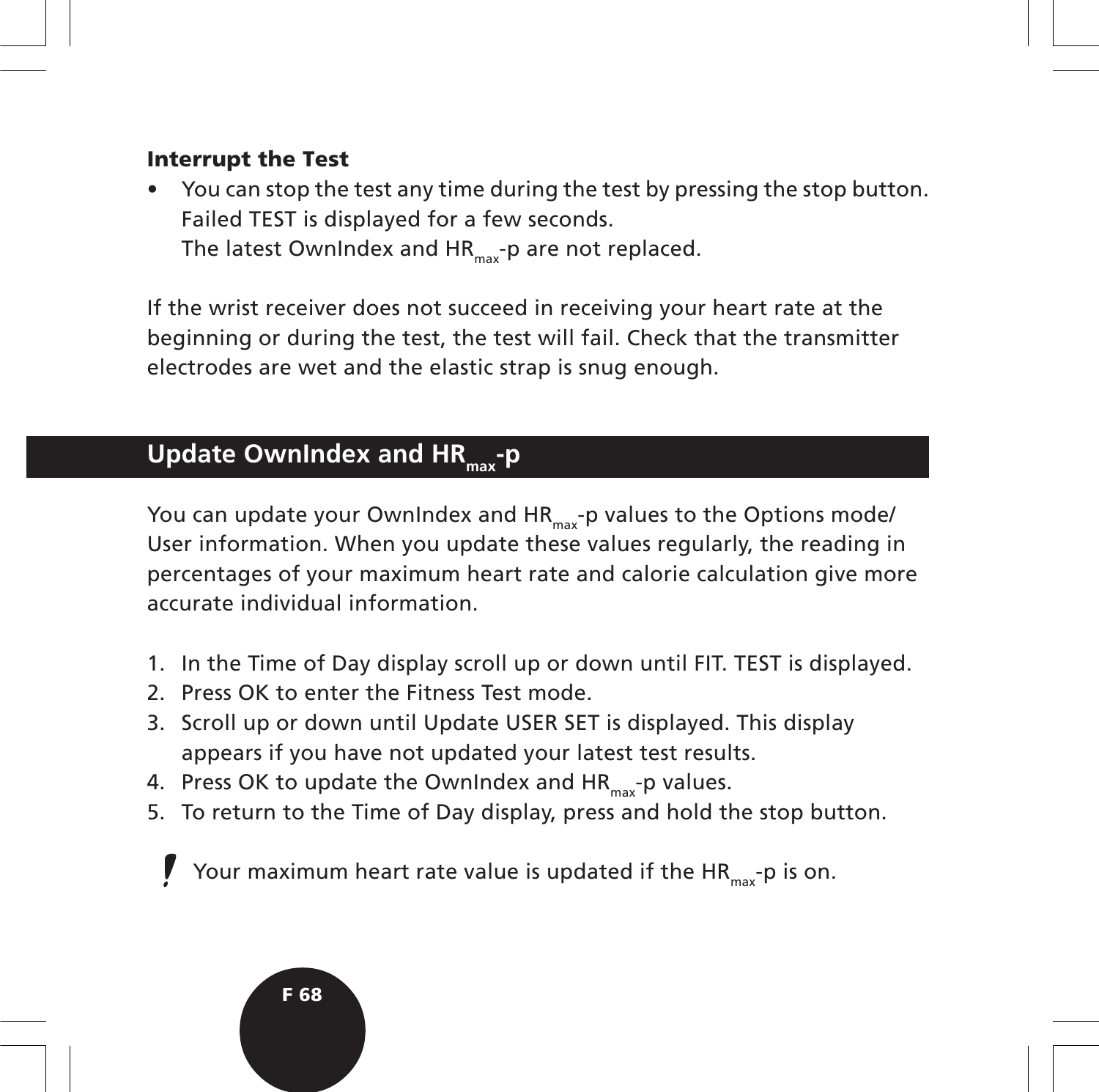# **Fitness Classes**

The Polar Fitness Test result, your OwnIndex, is most meaningful when comparing your individual values and changes in them. OwnIndex can also be interpreted according to your gender and age. Locate your OwnIndex on the table to find your current cardiovascular fitness classification, compared with those who are of the same age and gender.

|                                                                                                                                                                                                                                                                                                                                                                      | Age<br>(years) | 1<br>(very<br>poor) | $\overline{2}$<br>(poor) | 3<br>(fair) | 4<br>(average) (good) | 5         | 6<br>(very<br>good) | $\overline{\mathbf{z}}$<br>(excellent) |
|----------------------------------------------------------------------------------------------------------------------------------------------------------------------------------------------------------------------------------------------------------------------------------------------------------------------------------------------------------------------|----------------|---------------------|--------------------------|-------------|-----------------------|-----------|---------------------|----------------------------------------|
| أتبين                                                                                                                                                                                                                                                                                                                                                                | $20 - 24$      | < 32                | 32-37                    | 38-43       | 44-50                 | $51 - 56$ | $57-62$             | >62                                    |
|                                                                                                                                                                                                                                                                                                                                                                      | $25 - 29$      | < 31                | 31-35                    | 36-42       | 43-48                 | 49-53     | 54-59               | >59                                    |
|                                                                                                                                                                                                                                                                                                                                                                      | $30 - 34$      | < 29                | 29-34                    | $35 - 40$   | $41 - 45$             | 46-51     | 52-56               | $>56$                                  |
|                                                                                                                                                                                                                                                                                                                                                                      | $35 - 39$      | < 28                | 28-32                    | 33-38       | 39-43                 | 44-48     | 49-54               | >54                                    |
|                                                                                                                                                                                                                                                                                                                                                                      | 40-44          | < 26                | 26-31                    | 32-35       | 36-41                 | 42-46     | 47-51               | >51                                    |
|                                                                                                                                                                                                                                                                                                                                                                      | 45-49          | < 25                | $25 - 29$                | 30-34       | 35-39                 | $40 - 43$ | 44-48               | >48                                    |
|                                                                                                                                                                                                                                                                                                                                                                      | 50-54          | < 24                | 24-27                    | 28-32       | 33-36                 | $37 - 41$ | 42-46               | >46                                    |
|                                                                                                                                                                                                                                                                                                                                                                      | 55-59          | < 22                | $22 - 26$                | 27-30       | 31-34                 | 35-39     | 40-43               | >43                                    |
|                                                                                                                                                                                                                                                                                                                                                                      | 60-65          | < 21                | $21 - 24$                | $25 - 28$   | 29-32                 | 33-36     | $37 - 40$           | >40                                    |
|                                                                                                                                                                                                                                                                                                                                                                      |                |                     |                          |             |                       |           |                     |                                        |
| Œ                                                                                                                                                                                                                                                                                                                                                                    | $20 - 24$      | < 27                | 27-31                    | 32-36       | $37 - 41$             | 42-46     | 47-51               | >51                                    |
|                                                                                                                                                                                                                                                                                                                                                                      | $25 - 29$      | < 26                | $26 - 30$                | $31 - 35$   | 36-40                 | $41 - 44$ | 45-49               | $>49$                                  |
|                                                                                                                                                                                                                                                                                                                                                                      | 30-34          | < 25                | $25 - 29$                | $30 - 33$   | 34-37                 | 38-42     | 43-46               | >46                                    |
|                                                                                                                                                                                                                                                                                                                                                                      | 35-39          | < 24                | 24-27                    | 28-31       | 32-35                 | 36-40     | $41 - 44$           | >44                                    |
|                                                                                                                                                                                                                                                                                                                                                                      | $40 - 44$      | < 22                | $22 - 25$                | $26 - 29$   | $30 - 33$             | 34-37     | 38-41               | >41                                    |
|                                                                                                                                                                                                                                                                                                                                                                      | 45-49          | < 21                | $21 - 23$                | 24-27       | 28-31                 | 32-35     | 36-38               | >38                                    |
|                                                                                                                                                                                                                                                                                                                                                                      | 50-54          | < 19                | $19 - 22$                | $23 - 25$   | 26-29                 | 30-32     | 33-36               | >36                                    |
|                                                                                                                                                                                                                                                                                                                                                                      | 55-59          | < 18                | $18 - 20$                | $21 - 23$   | 24-27                 | 28-30     | $31 - 33$           | >33                                    |
|                                                                                                                                                                                                                                                                                                                                                                      | 60-65          | < 16                | $16 - 18$                | 19-21       | 22-24                 | $25 - 27$ | 28-30               | >30                                    |
|                                                                                                                                                                                                                                                                                                                                                                      |                |                     |                          |             |                       |           |                     |                                        |
| The classification is based on literature review of 62 studies where VO <sub><math>_{\text{max}}</math></sub> was measured directly in healthy<br>adult subjects in the USA, Canada and 7 European countries. Reference: Shvartz E, Reibold RC: Aerobic<br>fitness norms for males and females aged 6 to 75 years: a review. Aviat Space Environ Med; 61:3-11, 1990. |                |                     |                          |             |                       |           |                     |                                        |

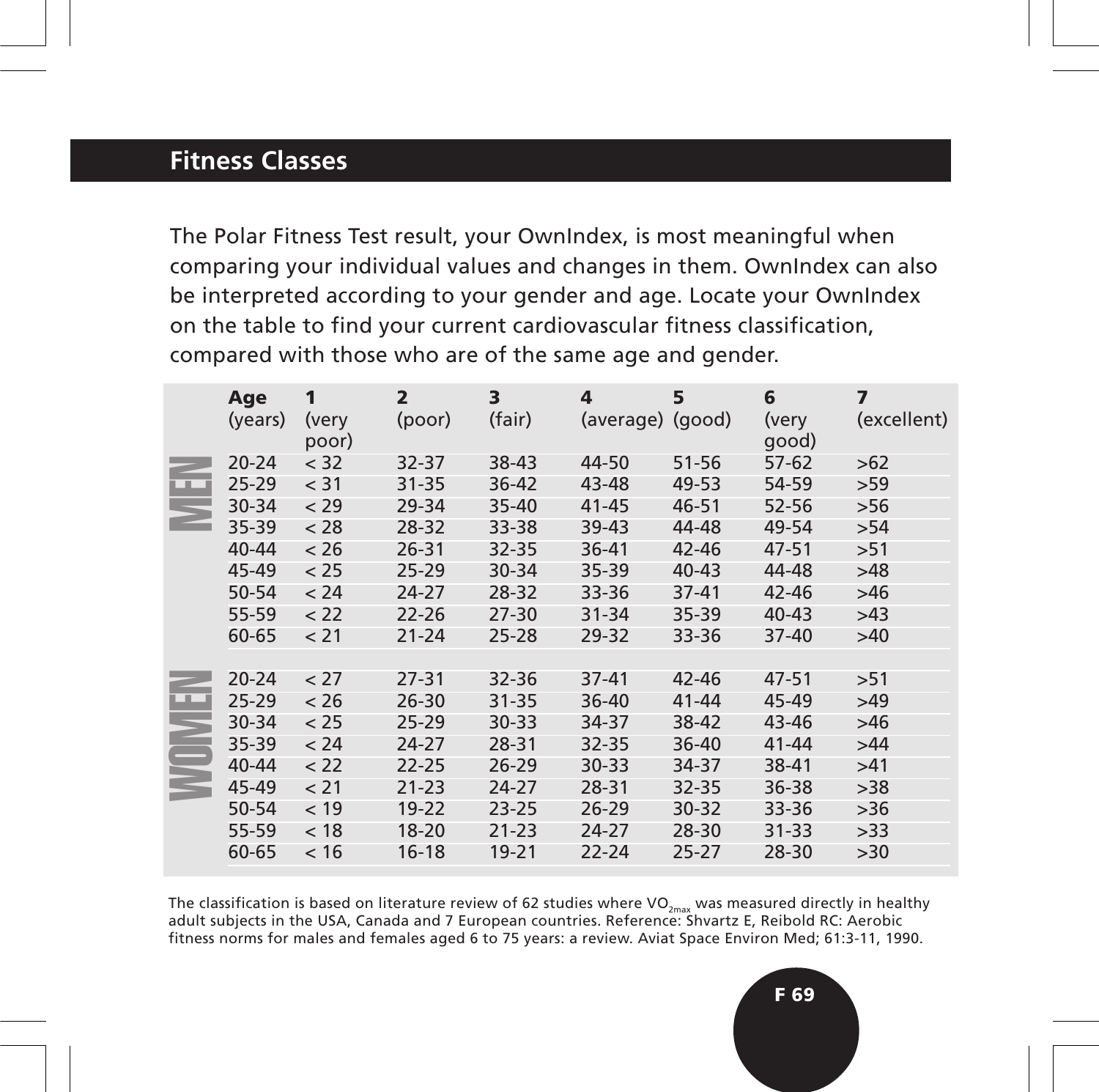#### For various fitness classes we recommend the following:



Top athletes typically score OwnIndex values above 70 (men) and 60 (women). Values as high as 95 can be reached by athletes of Olympic caliber. OwnIndex is highest in sports that involve large muscle groups such as cross-country skiing and cycling.

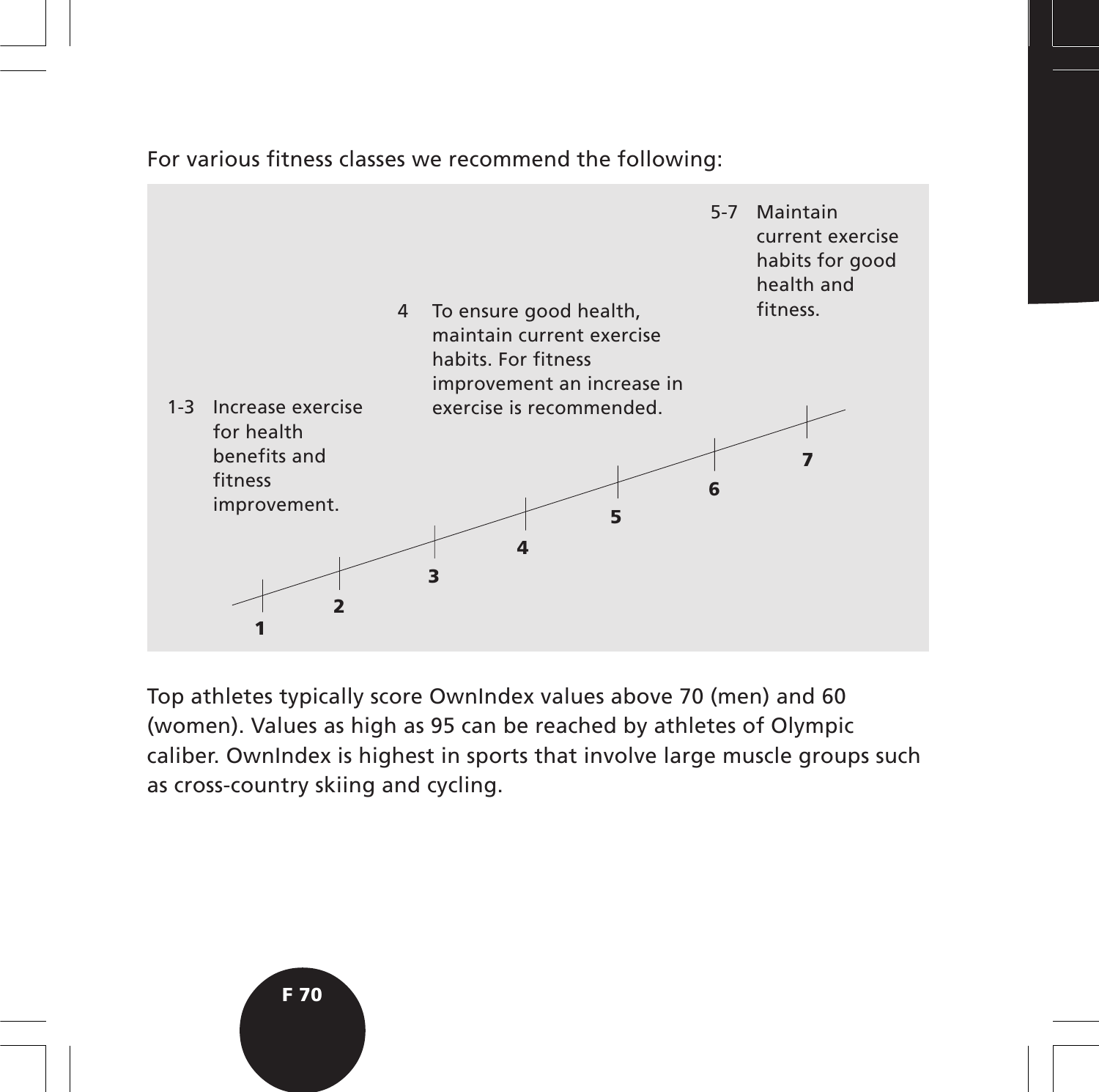# G. CARE AND **MAINTENANCE**

**Your Polar heart rate monitor is a high-tech instrument of superior design and workmanship and should be treated with care. The suggestions below will help you fulfill the guarantee obligations and enjoy this product for many years to come.**

## **Taking Care of Your Polar Heart Rate Monitor**

- Wash the transmitter regularly after use with a mild soap and water solution. Dry it carefully after washing with soft towel.
- Never store the transmitter wet. Sweat and moisture can keep its electrodes wet and the transmitter activated, which shortens the battery life.
- Store your Polar heart rate monitor in a cool and dry place. Do not store it in any kind of non-breathing material, such as a plastic bag or a sports bag if it is wet.
- Do not bend or stretch the transmitter. This may damage the electrodes.
- Do not dry the transmitter in any other way than with a towel. Mishandling may damage the electrodes.
- Keep your Polar heart rate monitor out of extreme cold and heat. The operating temperature is 14 °F to 122 °F/ -10 °C to 50 °C.
- Do not expose the Polar heart rate monitor to direct sunlight for extended periods, such as by leaving it in a car.

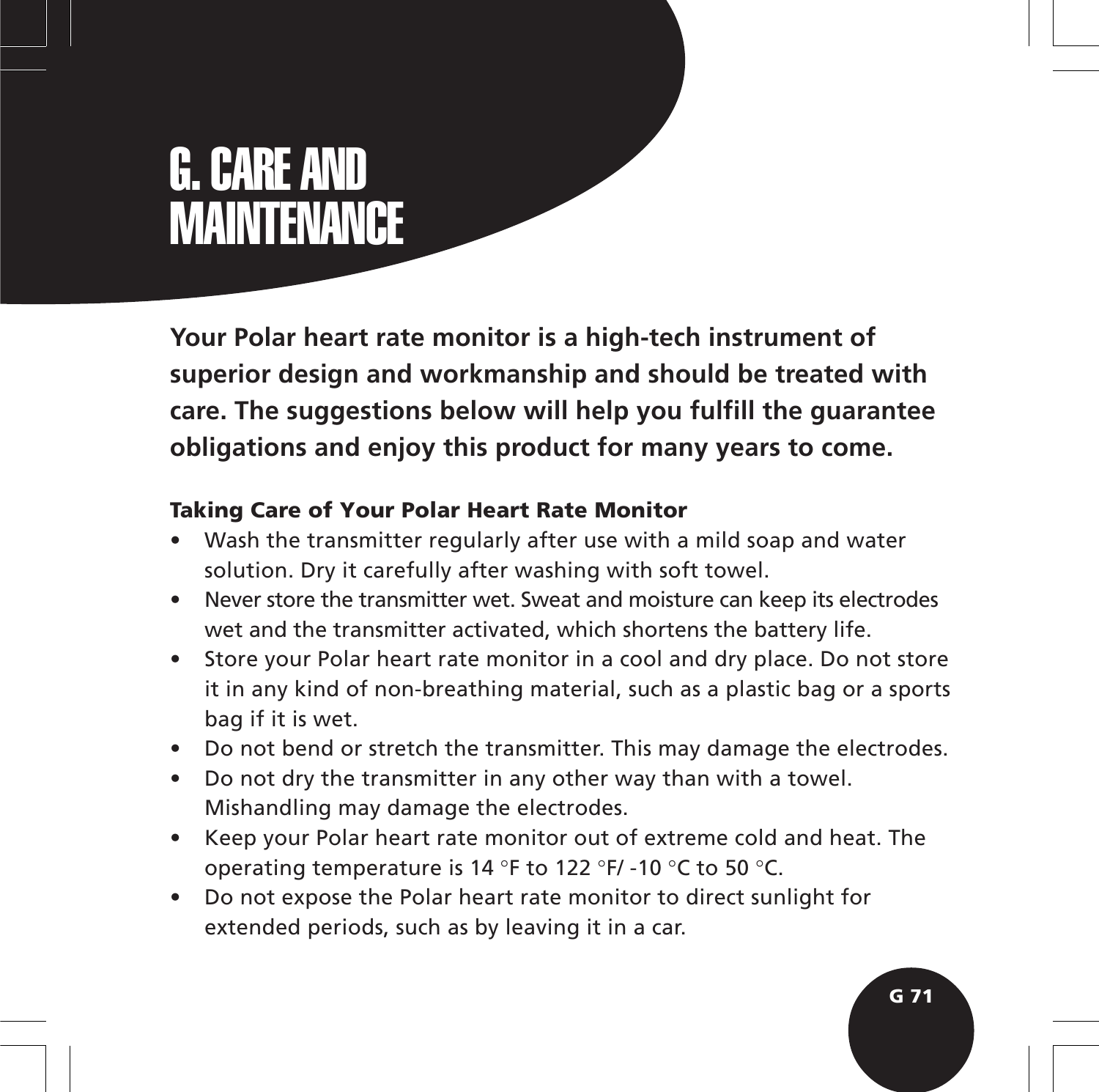#### **Batteries**

## **Transmitter**

The estimated average battery life of the transmitter is 2500 hours of use. Contact your authorized Polar service center for a replacement transmitter. Polar recycles used transmitters. See your Customer Care Charter for detailed instructions.

## **Wrist Receiver**

The estimated average battery life of the wrist receiver is 2 years in normal use (2h/ day, 7 days a week). Please note that excessive use of the backlight and the alarm signals will drain the battery more rapidly. Do not open the wrist receiver yourself. To ensure the water resistance properties and the use of qualified components, the wrist receiver battery should be replaced by an authorized Polar Service Center only. At the same time a full periodic check of the Polar heart rate monitor will be done.

## **Service**

Should your Polar heart rate monitor need service, see the Customer Care Charter to contact an authorized Polar Service Center.

Water resistance cannot be guaranteed after unauthorized service.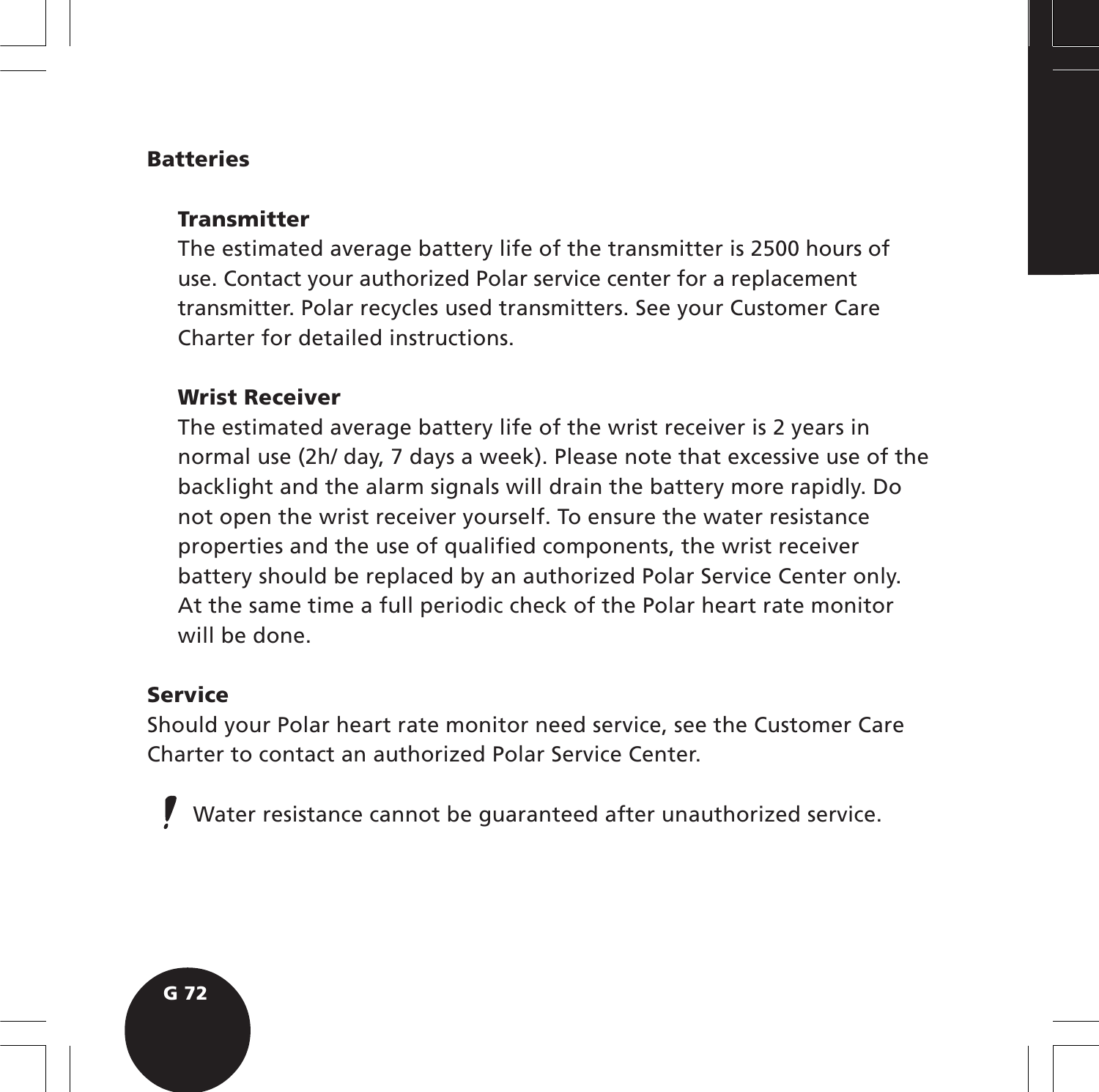# H. PRECAUTIONS

### **Using the Polar Heart Rate Monitor in a Water Environment**

Your Polar heart rate monitor is water resistant to 160 feet/ 50 meters. To maintain the water resistance, do not operate the buttons of the wrist receiver under water.

Users measuring heart rate in a water environment may experience interference for the following reasons:

- Pool water with a high chlorine content and seawater are very conductive. The electrodes of a Polar transmitter may becoome short circuited which prevents EKG signals from detection by the transmitter unit.
- Jumping into the water or strenuous muscle movement during competitive swimming may cause water resistance that shifts the transmitter on the body to a location where it is not possible to pick up ECG signal.
- The ECG signal strength varies depending on the individual's tissue composition and the percentage of people who have problems in heart rate measuring is considerably higher in a water environment than in other use.

**H 73**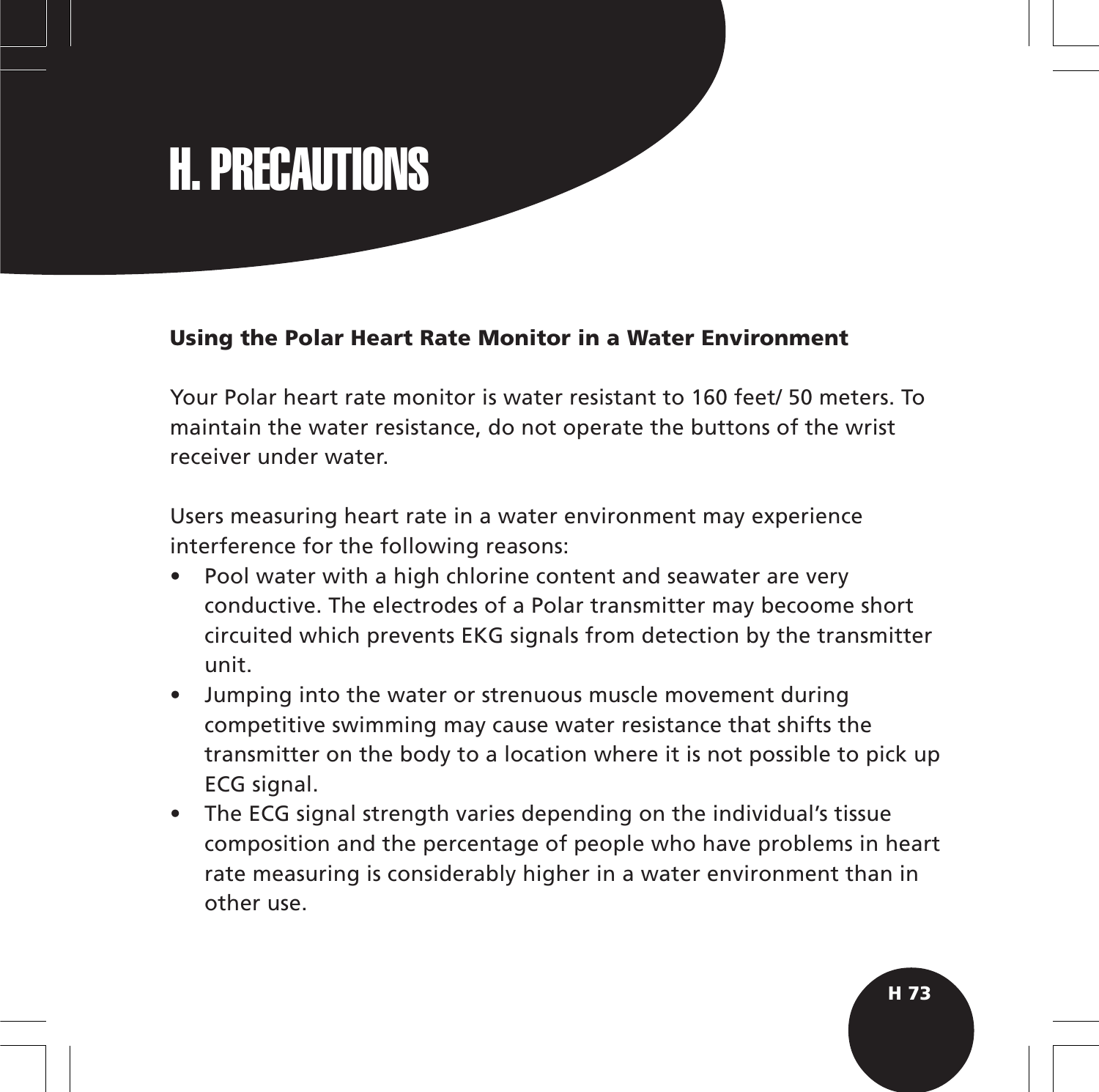## **Polar Heart Rate Monitor and Interference**

### **Electromagnetic Interference**

Disturbances may occur near high voltage power lines, traffic lights, overhead lines of electric railways, electric bus lines or trams, televisions, car motors, bike computers, some motor driven exercise equipment, cellular phones or when you walk through electric security gates.

## **Crosstalk**

The Polar wrist receiver in non-coded mode (mode is indicated by heart symbol without frames) of operation picks up transmitter signals within 3 feet/ 1 meter. Non-coded signals, from more than one transmitter picked up simultaneously, can cause an incorrect readout.

## **Exercise Equipment**

Several pieces of exercise equipment with electronic or electrical components such as LED displays, motors and electrical brakes may cause interfering stray signals. To try to tackle these problems, relocate the Polar wrist receiver as follows:

- 1. Remove the transmitter from your chest and use the exercise equipment as you would normally.
- 2. Move the wrist receiver around until you find an area in which it displays no stray reading or flashing of the heart symbol. Interference is often worst right in front of the display panel of the equipment, while the left or right side of the display is relatively free of disturbance.
- 3. Put the transmitter back on the chest and keep the wrist receiver in this interference-free area as far as it is possible.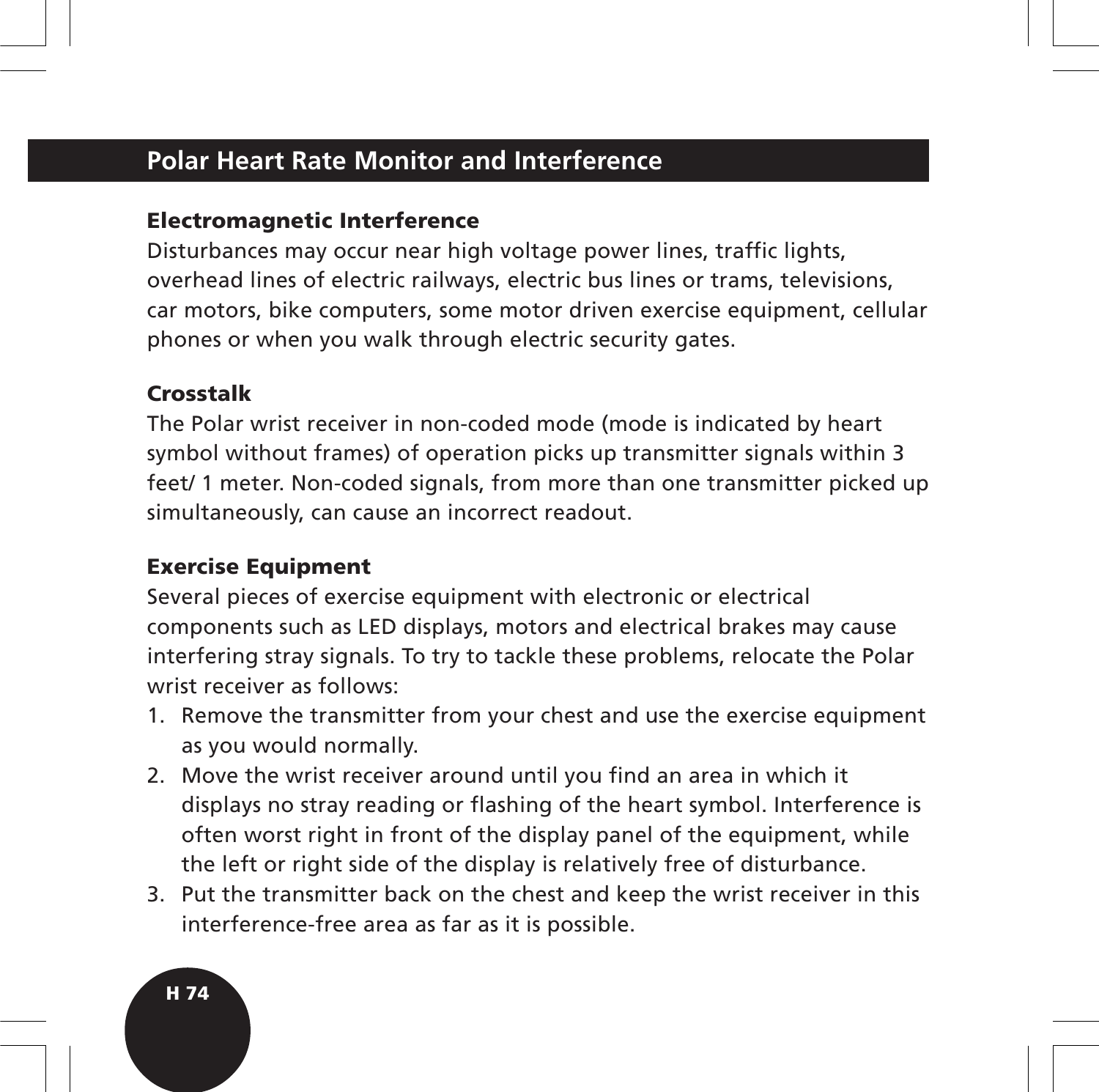4. If the Polar heart rate monitor still does not work with the exercise equipment, this piece of equipment may be electrically too noisy for wireless heart rate measurement.

## **Minimizing Possible Risks in Exercising with a Heart Rate Monitor**

Exercise may include some risk, especially for those who have been sedentary.

Before starting a regular exercise program an individual is recommended to answer to the following questions for health status checking. If the answer is yes to any of the questions, we recommend to consult a doctor before starting an exercise program.

- Have you not exercised for the past 5 years?
- Do you have high blood pressure?
- Do you have high blood cholesterol?
- Do you have symptoms of any disease?
- Are you taking any blood pressure or heart medication?
- Do you have a history of breathing problems?
- Are you recovering from a serious illness or medical treatment?
- Do you use a pacemaker or another implanted electronic device?
- Do you smoke?
- Are you pregnant?

Note that in addition to exercise intensity, medications for heart, blood pressure, psyche, asthma, breathing etc. as well as some energy drinks, alcohol and nicotine, can affect heart rate.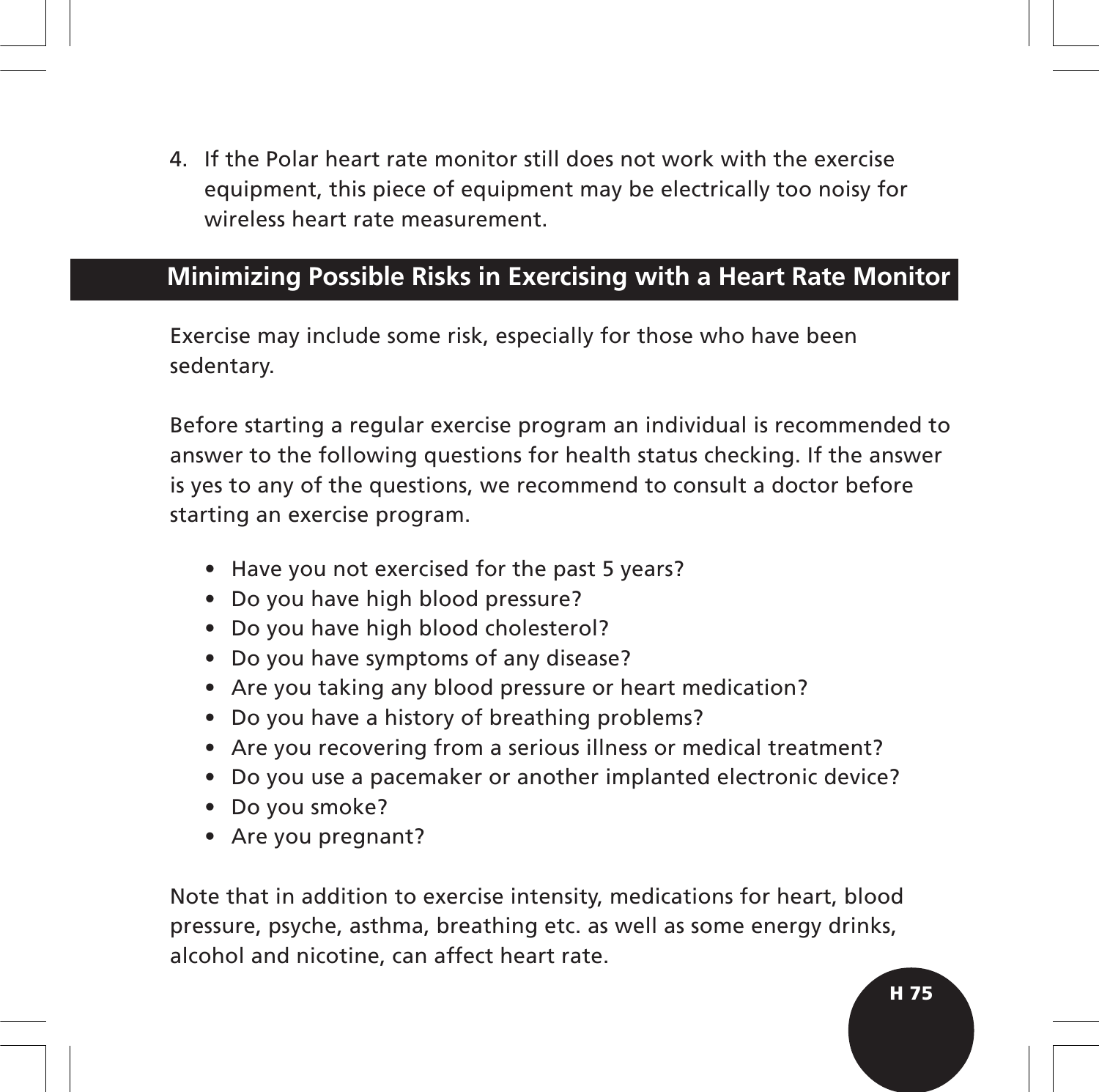**It is important to be sensitive to your body's reactions during the exercise.** If you feel unexpected pain or tiredness regarding your exercise intensity level, it is recommended to stop the exercise or continue at a lighter intensity.

**Notice to persons with pacemakers, defibrillator or other implanted electronic device.** Persons who have a pacemaker use the Polar heart rate monitor at their own risk. Before starting use, we always recommend an exercise test under doctor's supervision. The test is to ensure the safety and reliability of the simultaneous use of the pacemaker and the heart rate monitor.

**If you are allergic to any substance that comes into contact with the skin or if you suspect an allergic reaction due to using the product,** check the listed materials in the "Technical Specifications" chapter. To avoid any skin reaction risk with the transmitter, wear it over a shirt. However, moisten the shirt well under the electrodes to ensure flawless operation.

The combined impact of moisture and intense abrasion may cause a black color, which might stain light-colored clothes especially, to come off the transmitter's surface.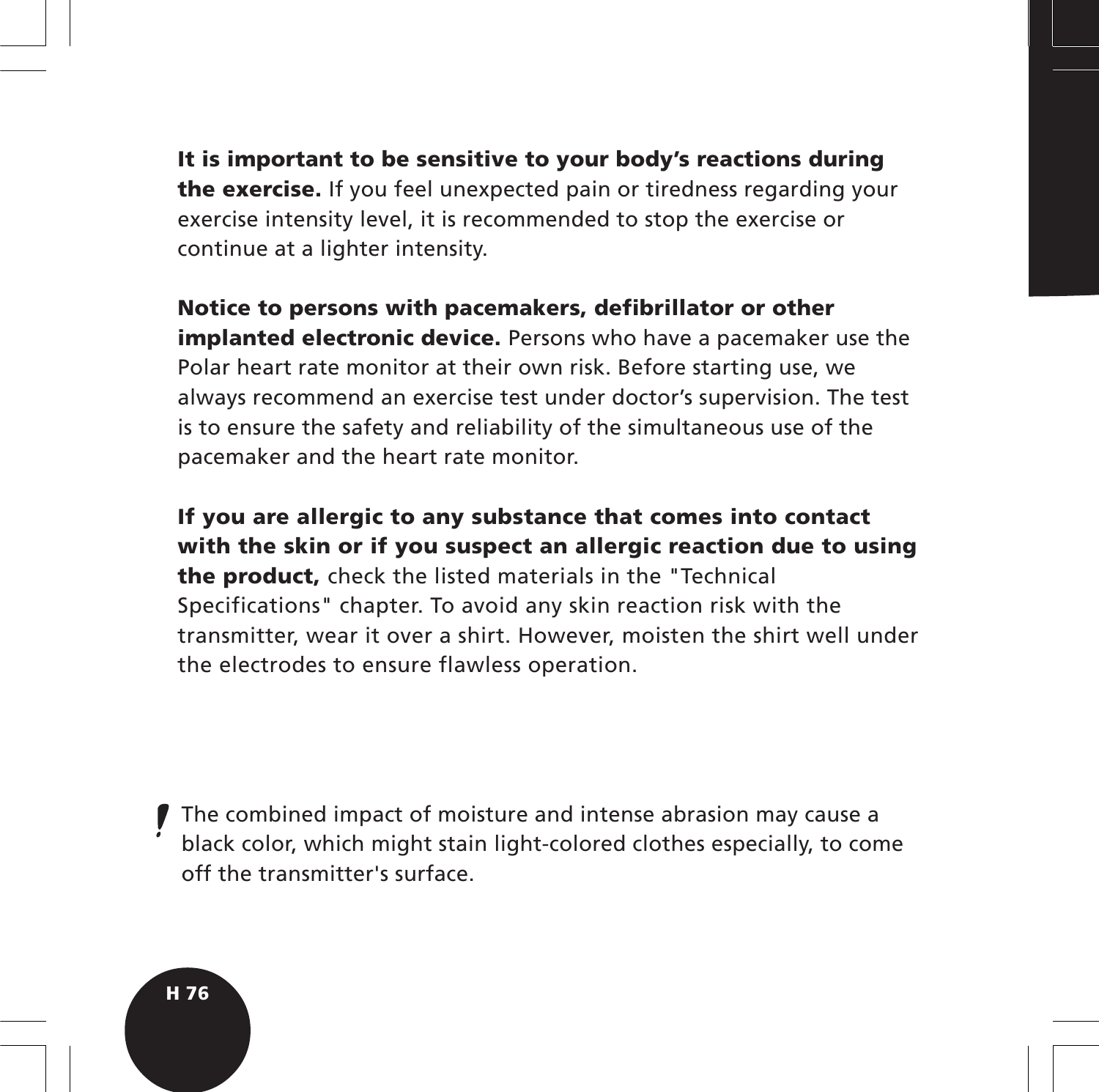## I. FREQUENTLY ASKED **QUESTIONS**

## **What should I do if...**

**...I don't know where I am in the Options or File cycle?** Press and hold the stop button until time of day is displayed.

## **...I cannot find the previous exercise's file?**

You may have used the Measure mode during your exercise, which means that your exercise was not stored. To record the exercise you have to turn the stopwatch on by pressing the OK button in the Measure mode.

## **...I cannot find the expended calories from my exercise file?**

Check that you have set your personal user information and turned the OwnCal function on. Check that your heart rate has reached over 90 bpm or above 60 % of your maximum heart rate during your exercise.

## ...I cannot turn my HR<sub>max</sub>-p on?

Check that you have set your personal user information and turned the fitness test on before turning the  $HR_{\text{max}}$ -p on.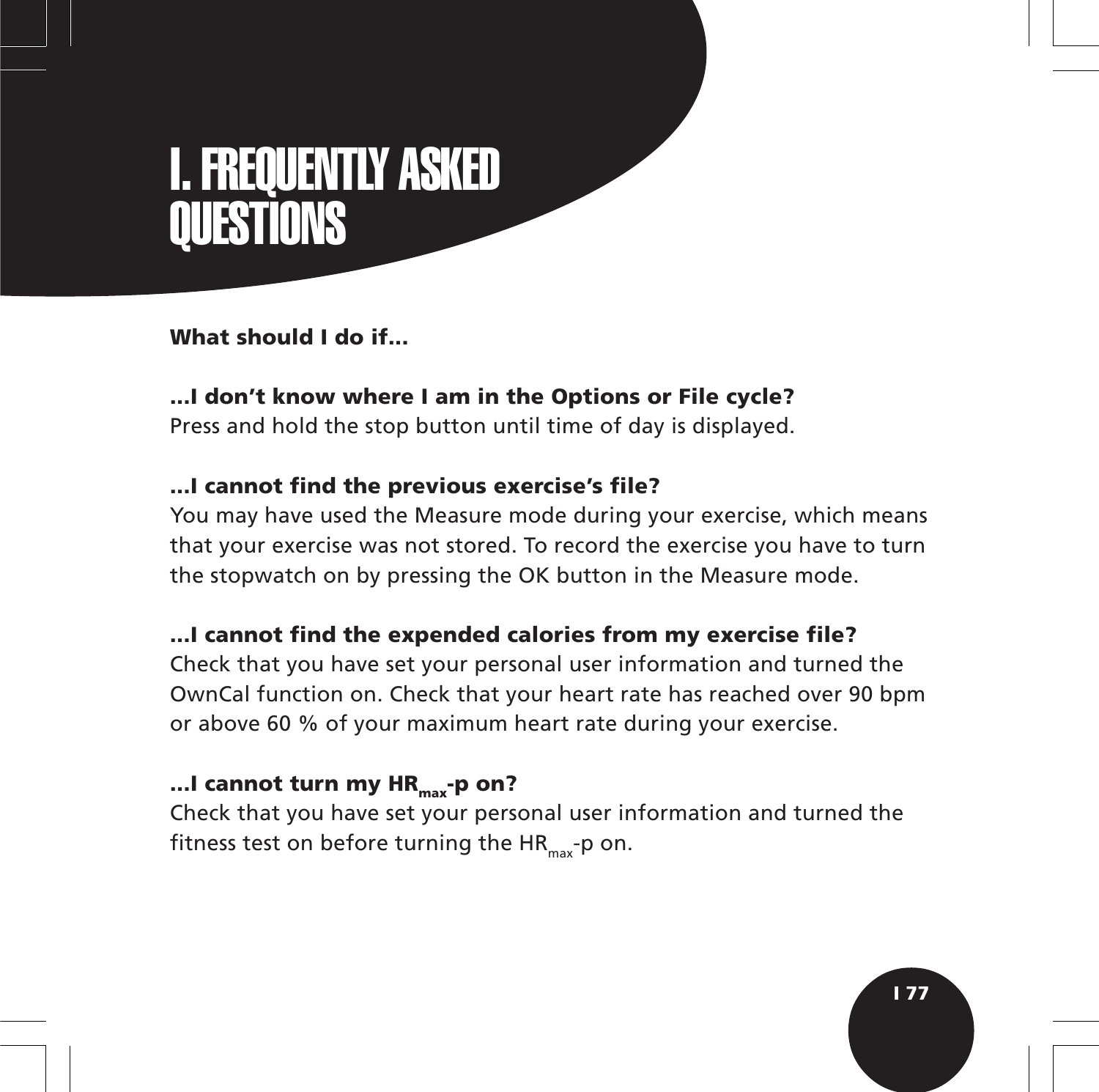## **...there is no heart rate reading (- -)?**

- 1. Check that the electrodes of the transmitter are moistened and that you are wearing it as instructed.
- 2. Check that you have kept the transmitter clean.
- 3. Check that you are not near other people that have heart rate monitors, high voltage power lines, televisions, mobile phones or other sources of electromagnetic disturbance.
- 4. Have you had a cardiac event which may have altered your EKG waveform? In this case consult your physician.

## **...the code search was not successful and the frame around the heart symbol has disappeared?**

Bring the receiver up to your chest near the transmitter's Polar logo. The receiver starts looking for a heart rate signal again. If you still do not succeed in code searching, but your heart rate is displayed and the heart symbol without a frame is flashing, you can start exercising. However, your wrist receiver may become disturbed by other heart rate monitors.

## **...heart symbol flashes irregularly?**

- 1. Check that the wrist receiver is not further than 3 feet/ 1 meter from the transmitter.
- 2. Check that the elastic strap has not become loose during exercise.
- 3. Make sure that the electrodes of the transmitter are moistened.
- 4. Make sure that there is no other heart rate transmitter within 3 feet/ 1 meter.
- 5. Cardiac arrhythmia may cause irregular readings. In this case consult your physician.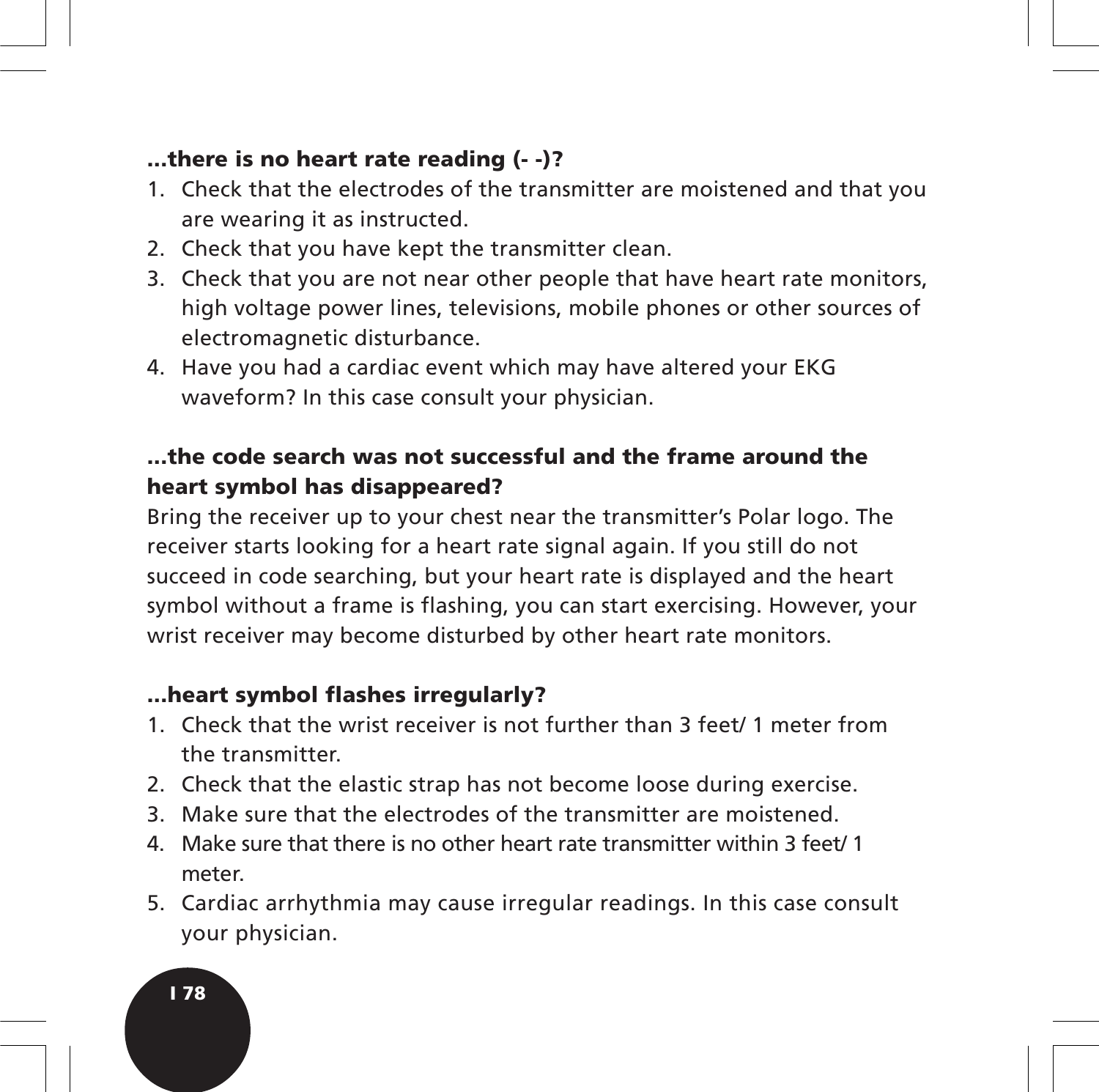## **...other person with heart rate monitor is causing interference?**

Keep a distance from your training partner and continue your training session normally.

## **Or**

- 1. Take the transmitter off your chest for 30 seconds. Keep a distance from your training partner.
- 2. Put the transmitter back and bring the receiver up to your chest near the transmitter's Polar logo. The receiver starts looking for a heart rate signal again. Continue your training session normally.

## **...heart rate reading becomes erratic or extremely high?**

You may have come within range of strong electromagnetic signals which cause erratic readings. Check your surroundings and move further away from the source of disturbance.

## **...the display is blank or fading?**

If the display is blank, activate the wrist receiver by pressing the OK button twice, after which the Time of Day display appears. The first sign of a discharged battery is the battery symbol on the display. Also the digits fade when the backlight is used. Have the batteries checked.

### **...there are no reactions to any buttons?**

Reset the Polar heart rate monitor. Resetting clears watch settings which will return to the default settings. User information and measuring units settings will be saved.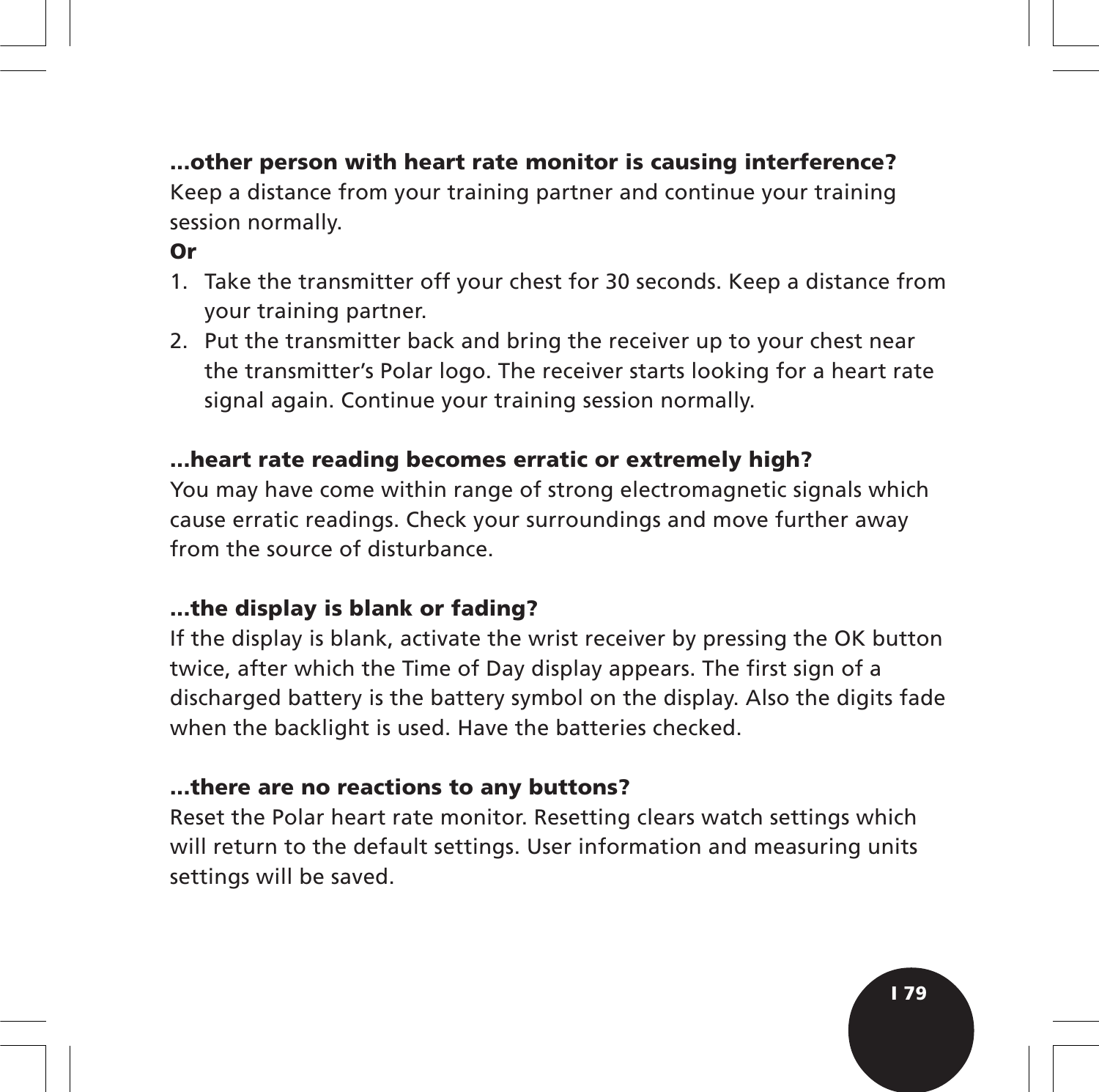- 1. Press the RESET button with a pen tip. Display becomes full of digits. If you don't press any button after reset within one minute the wrist receiver goes to the Time of Day display.
- 2. Press any of the buttons once. The time of day is displayed.

#### **...the battery of the wrist receiver must be replaced?**

We recommend having all service done by an authorized Polar Service Center. The guarantee does not cover damage or consequential damage caused by service not authorised by Polar Electro. Polar Service will test your wrist receiver for water resistance after battery replacement and make a full periodic check of the complete Polar heart rate monitor.

### **...the data transfer from receiver to computer was unsuccessful?**

- 1. Check the correct position of the wristwatch receiver with the infrared window of the computer or the optional interface.
- 2. Check that the surroundings are not too bright. This problem often occurs near windows.
- 3. Check that there is no obstruction between the infrared windows.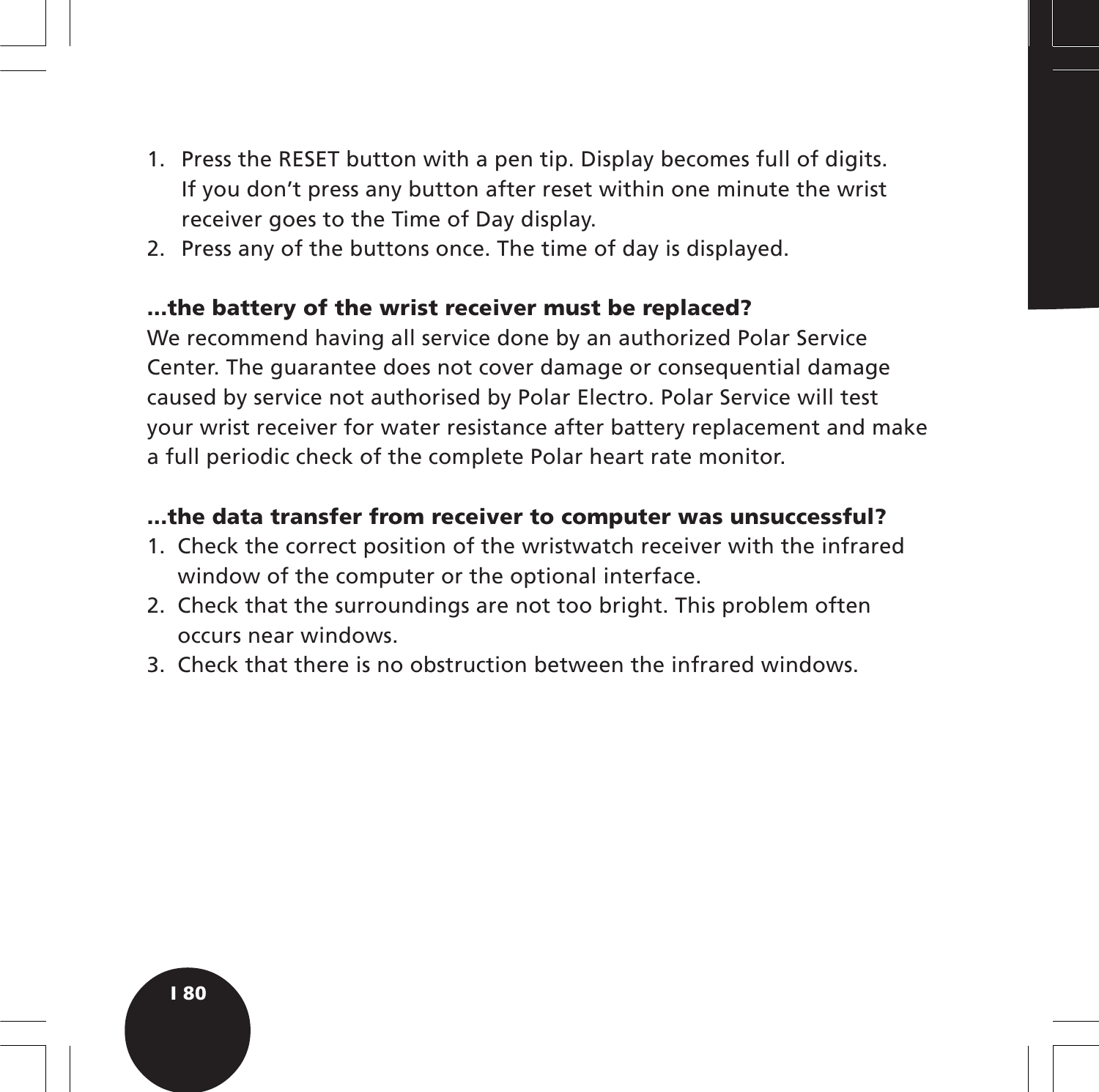# J. TECHNICAL **SPECIFICATION**

**Polar heart rate monitor is designed to indicate the level of physiological strain and intensity in sports and exercise. No other use is intended or implied. Heart rate is displayed as number of heartbeats per minute (bpm).**

## **Transmitter**

Battery type: Built-in Lithium Cell Material: Polyurethane Waterproof

## **Elastic Strap**

Buckle material: Polyurethane

Battery life: Average 2500 hours of use Operating temperature: 14 °F to 122 °F/ -10 °C to +50 °C

Fabric material: Nylon, polyester and natural rubber including a small amount of latex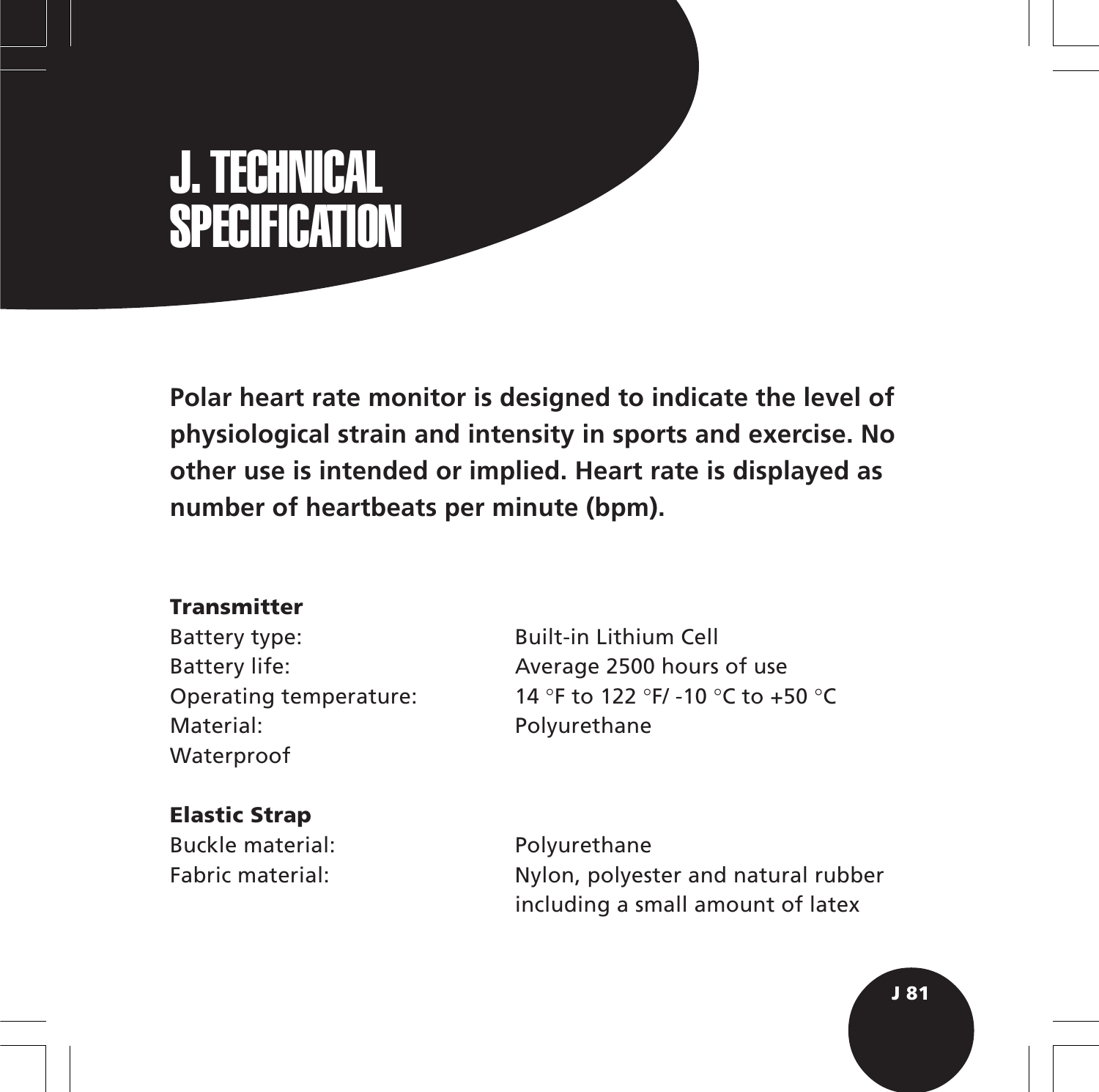## **Wrist Receiver**

| Battery type:          | CR 2430                                 |
|------------------------|-----------------------------------------|
| Battery life:          | Average 2 years (2h/ day, 7 days/ week) |
| Operating temperature: | 14 °F to 122 °F/ -10 °C to +50 °C       |
| Water resistance:      | to 50 metres / 160 feet                 |
| Wrist strap material:  | Polyurethane                            |

Backcover and wrist strap buckle material: Stainless steel complying with EU Directive 94/27/EU and its amendment 1999/C 205/05 on the release of nickel from products intended to come into direct and prolonged contact with the skin.

Watch accuracy better than  $\pm$  0,5 seconds/ day at 77 °F/ 25 °C temperature. Polar S610i is a Class 1 Laser Product.

Accuracy of heart rate measurement:  $\pm$  1% or  $\pm$  1 bpm, whichever larger, definition applies to steady state conditions.

| <b>Default Settings</b>              |                 | Activity                      | Low           |
|--------------------------------------|-----------------|-------------------------------|---------------|
| In USA and Canada                    |                 | $HR_{max}$                    | $220$ -age    |
| Time of day                          | 12 <sub>h</sub> | $\mathsf{VO}_{\mathsf{2max}}$ |               |
| In other countries                   |                 | male                          | 45            |
| Time of day                          | 24 h            | female                        | 35            |
| Alarm                                | <b>OFF</b>      | Activity sound                | On            |
| Date of Birth                        | ი               | In USA and Canada             |               |
| (adjustable for year is 1921 - 2020) |                 | Units                         | $\mathcal{L}$ |
| Sex                                  | Male            | In other countries            |               |
| Weight                               | 0               | Units                         |               |
| Height                               |                 | Help                          | On            |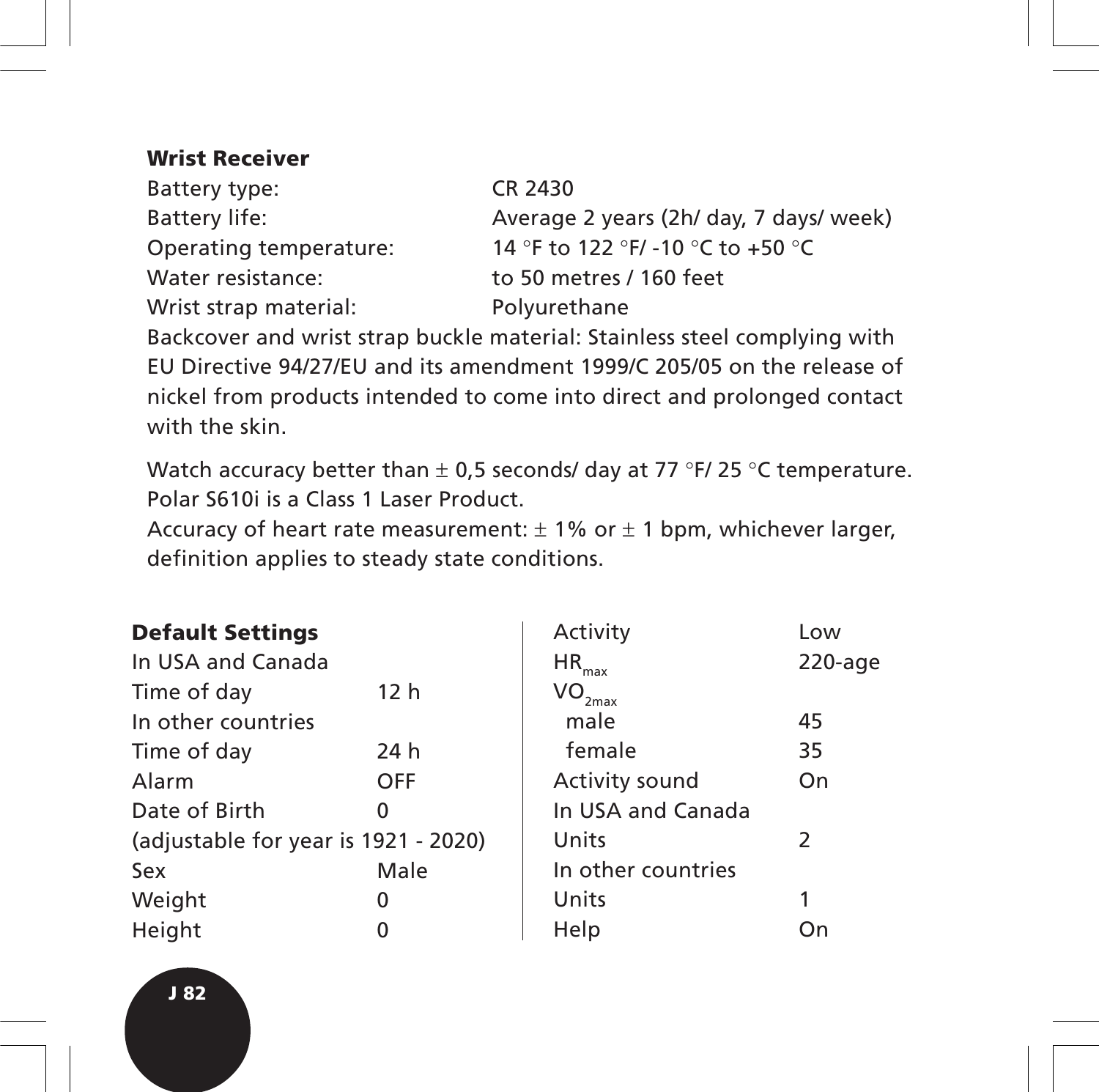OwnCal OFF Fitness test On  $HR_{max}$ -p OFF<br>Interval function  $QFF$ Interval heart rate 160 Amount of intervals 3 Timer 1, 2, 3 OFF/ 2 min Limits 1, 2, 3 80/ 160 Recovery function **CELC COVER 1999** OFF/ recovery timer Recovery heart rate 80 Recovery timer 1 min Recording rate 5 s

### **Limit Values**

| Exercise time                      | 99 h 59    |
|------------------------------------|------------|
| Heart rate limits                  | $30 - 240$ |
| Heart rate zone time               | 99 h 59    |
| Recovery time                      | 99 min!    |
| Calories                           | 99 999 k   |
| Cumulative calories                | 999 999    |
| Cumulative exercise time           | 9999 h     |
| Interval phases recorded to memory | 30         |
|                                    |            |

OFF/ interval timer Heart touch function Shows heart rate limits

> $h$  59 min 59 s  $h$  59 min 59 s  $min$  59 s 999 kcal 999 kcal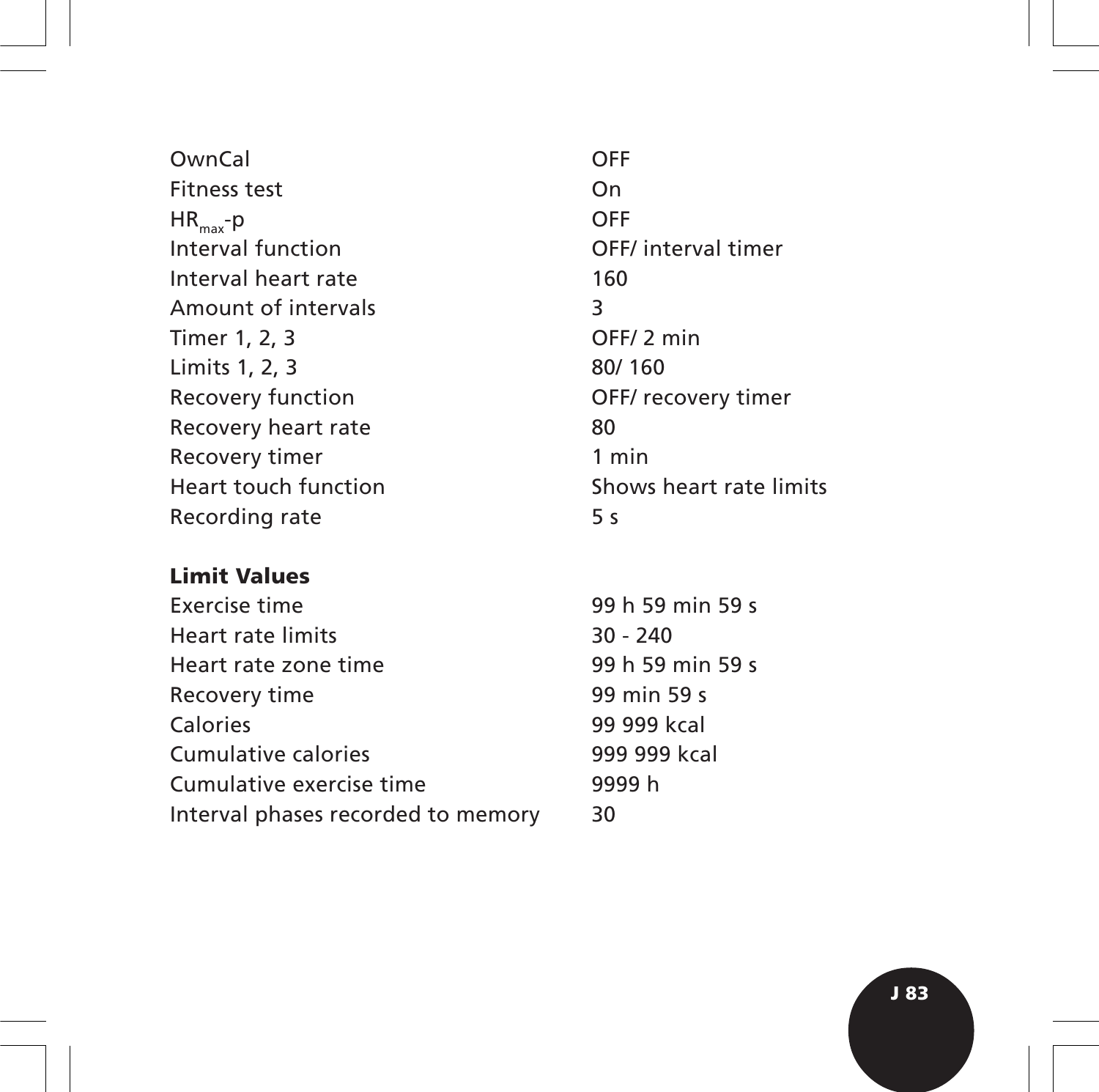## K. LIMITED POLAR INTERNATIONAL GUARANTEE

- This limited Polar international guarantee is issued by Polar Electro Inc. for the consumers who have purchased this product in the USA or Canada. This limited Polar international guarantee is issued by Polar Electro Oy for the consumers who have purchased this product in other countries.
- Polar Electro Inc. / Polar Electro Oy guarantees to the original consumer/ purchaser of this product that the product will be free from defects in material or workmanship for two years from the date of purchase.
- **Please keep the receipt or International Guarantee Card, which is your proof of purchase!**
- The guarantee does not cover the battery, damage due to misuse, abuse, accidents or non-compliance with the precautions; improper maintenance, commercial use, cracked or broken cases.
- Guarantee does not cover any damage/s, losses, costs or expenses, direct, indirect or incidential, consequential or special, arising out of, or related to the product. During the guarantee period the product will be either repaired or replaced at an authorized service center free of charge.
- This guarantee does not affect the consumer's statutory rights under applicable national or state laws in force, or the consumer's rights against the dealer arising from their sales/ purchase contract.

This CE marking shows compliance of this product with Directive 93/42/EEC.

Copyright © 2000, 2002, 2003 Polar Electro Oy, FIN-90440 KEMPELE, Finland. All rights reserved. No part of this manual may be used or reproduced in any form or by any means without prior written permission of Polar Electro Oy. The names and logos marked with a ™ symbol in this user's manual or in the package of this product are trademarks of Polar Electro Oy, except that Sound Blaster is a trademark of Creative Technology, Ltd. The names and logos marked with a ® symbol in this user's manual or in the package of this product are registered trademarks of Polar Electro Oy, except that Windows is a registered trademark of Microsoft Corporation.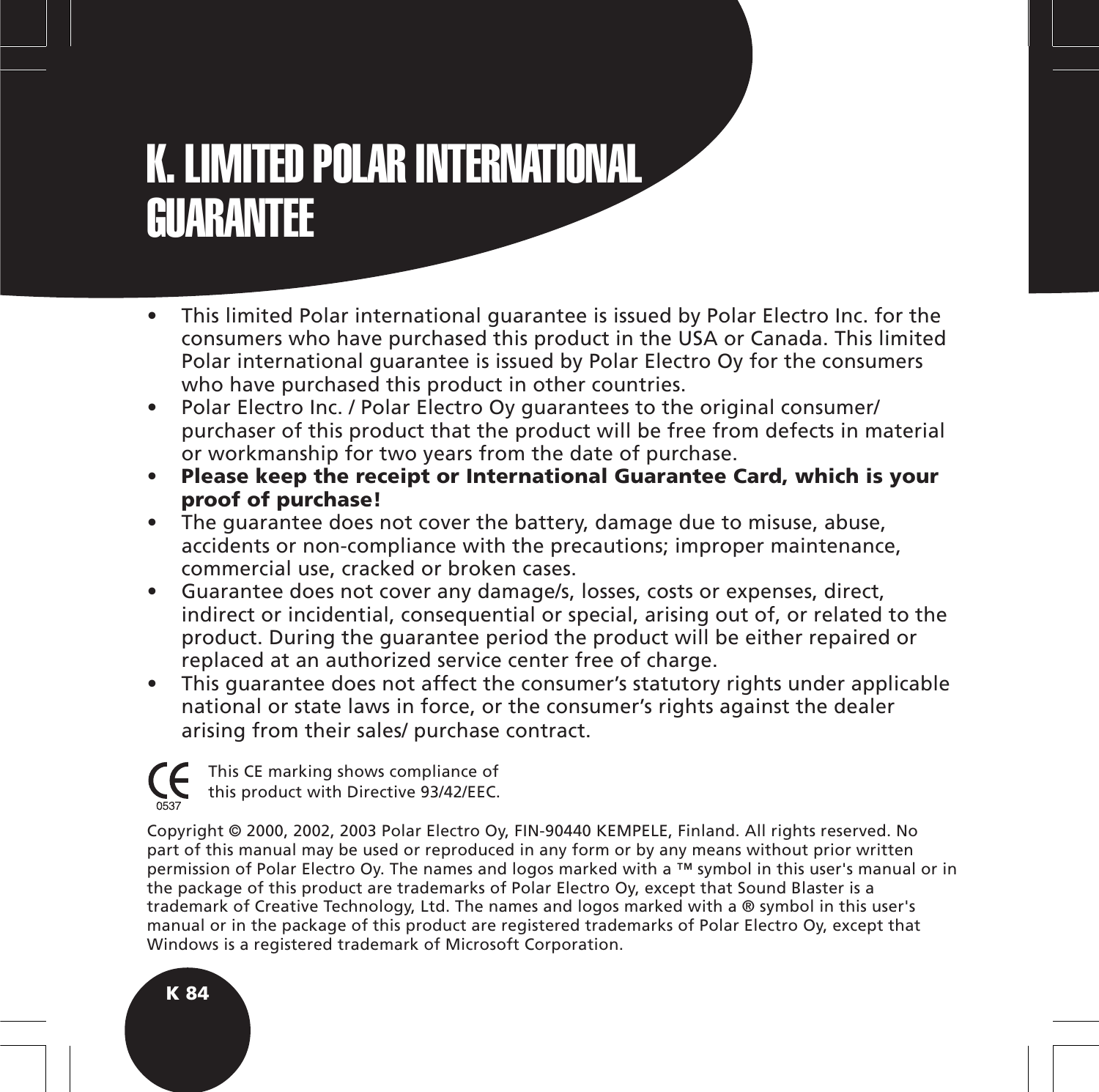# L. DISCLAIMER

- The material in this manual is for informational purposes only. The products it describes are subject to change without prior notice, due to the manufacturer's continuous development program.
- Polar Electro Inc. / Polar Electro Oy makes no representations or warranties with respect to this manual or with respect to the products described herein. Polar Electro Inc. / Polar Electro Oy shall not be liable for any damages, losses, costs or expenses, direct, indirect or incidental, consequential or special, arising out of, or related to the use of this material or the products described herein.

This product is protected by one or several of the following patents: FI 88223, DE 4215549, FR 92.06120, GB 2257523, HK 113/1996, SG 9591671-4, US 5491474, FI 88972, DE 9219139.8, FR 92.09150, GB 2258587, HK 306/1996, SG 9592117-7, US 5486818, FI 96380, US 5611346, EP 665947, DE 69414362, FI 68734, DE 3439238, GB 2149514, HK 812/1989, US 4625733, FI 100924, FI 100452, US 5840039, FI 4150, DE 20008882.3, US 6477397, FR 0006504, FI 4069, US 6272365, FR 9907823, GB 2339833, DE 29910633, FI 104463, US 6183422, FI 4157, DE 20008883.1, FR 0006778, WO 97/33512, GB 2326240, FI 107776, US 6327486, US 6277080, US 6361502, US 5719825, US 5848027, EP 1055158. Other patents pending.

**L 85**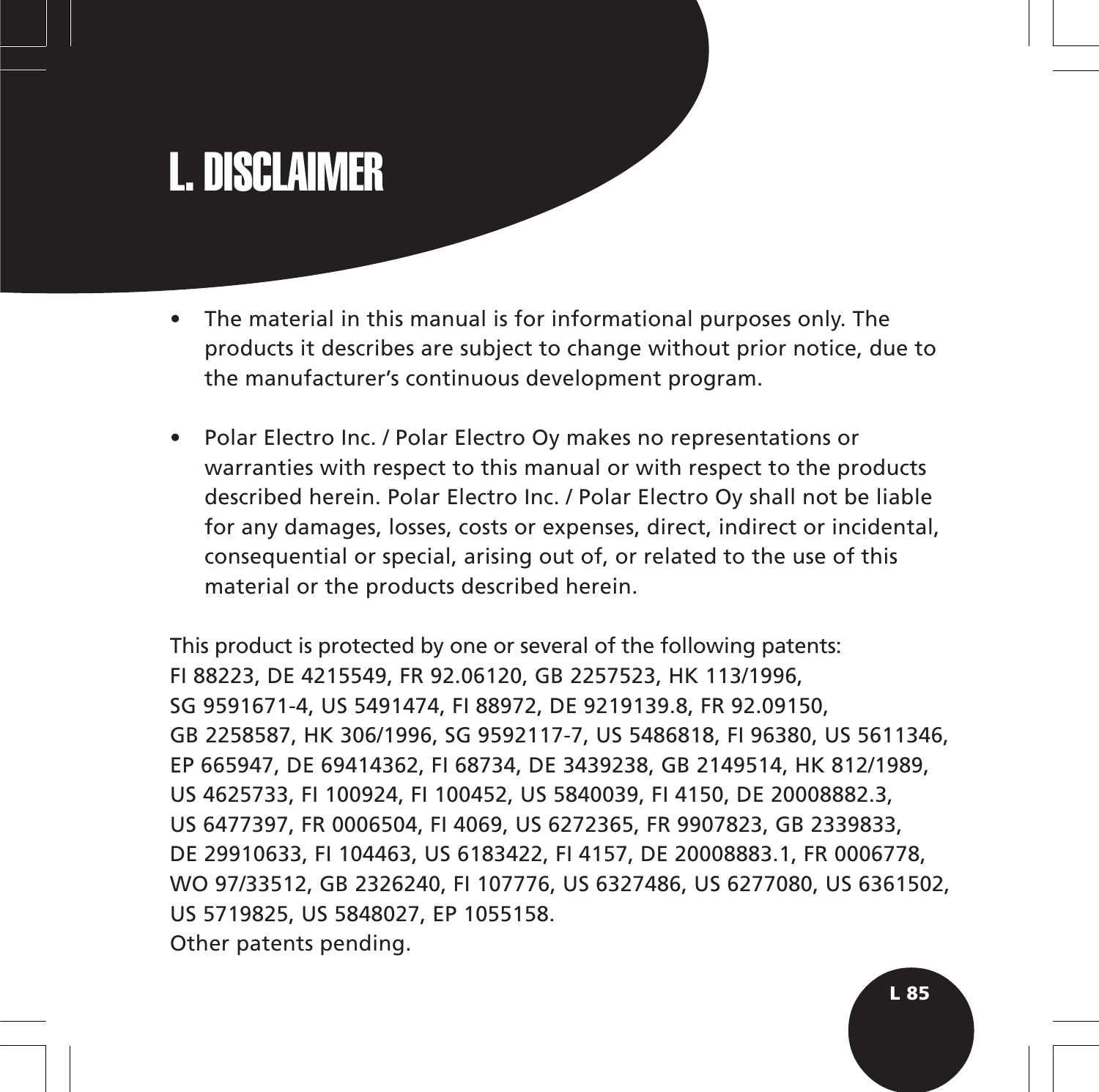# M. POLAR GLOSSARY

**Activity level**: A personal assessment of your long term physical activity level that is used in the Polar Fitness Test.

### **Coded heart rate transmission**:

Polar coded transmitter automatically locks in a code to transmit your heart rate to the wrist receiver. In a coded transmission the receiver accepts heart rate data only from the Polar coded transmitter. Coding significantly reduces crosstalk caused by other users of heart rate monitors. However, it does not necessarily reduce all environmental interference.

**Configuring the display**: During the exercise you can modify display options by selecting information to the lower and upper rows.

**Electrodes**: The grooved areas of the transmitter that rest against the skin and pick up the EKG signal.

**Exercise mode**: The stopwatch is on and your exercise is recorded. You can select between the BasicUse, Interval Training Set and BasicSet.

**Heart rate**: The number of heart beats per minute (bpm).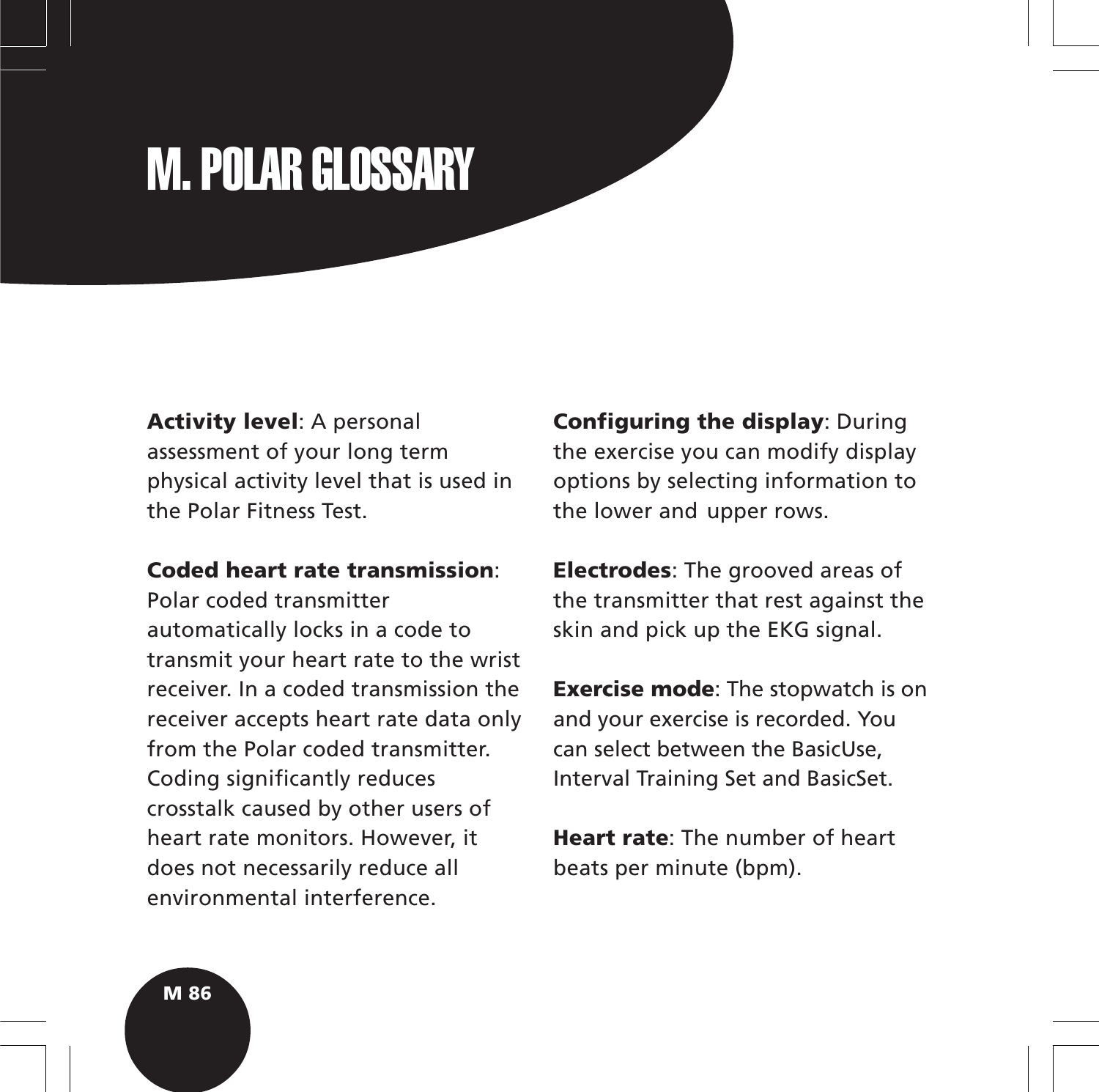**Heart touch function**: When you are in Exercise mode, bring your wrist receiver close to the Polar logo on your transmitter.

**Interval training**: Seeks to improve your race pace with different periods of work and rest.

#### **Maximal oxygen uptake**:

(maximal aerobic power,  $VO_{2m}$ ) Is the maximal rate at which oxygen can be used by the body during maximal work.  $VO_{2m}$  is a good measure of aerobic fitness.

**Maximum heart rate:** (HR<sub>max</sub>) Is the highest number of heart beats per minute of a person.

**Measure mode**: Measuring your heart rate without recording the exercise.

**Target heart rate zone**: The area between the upper and lower target heart rate limits. Target zone selection is based on personal fitness goals.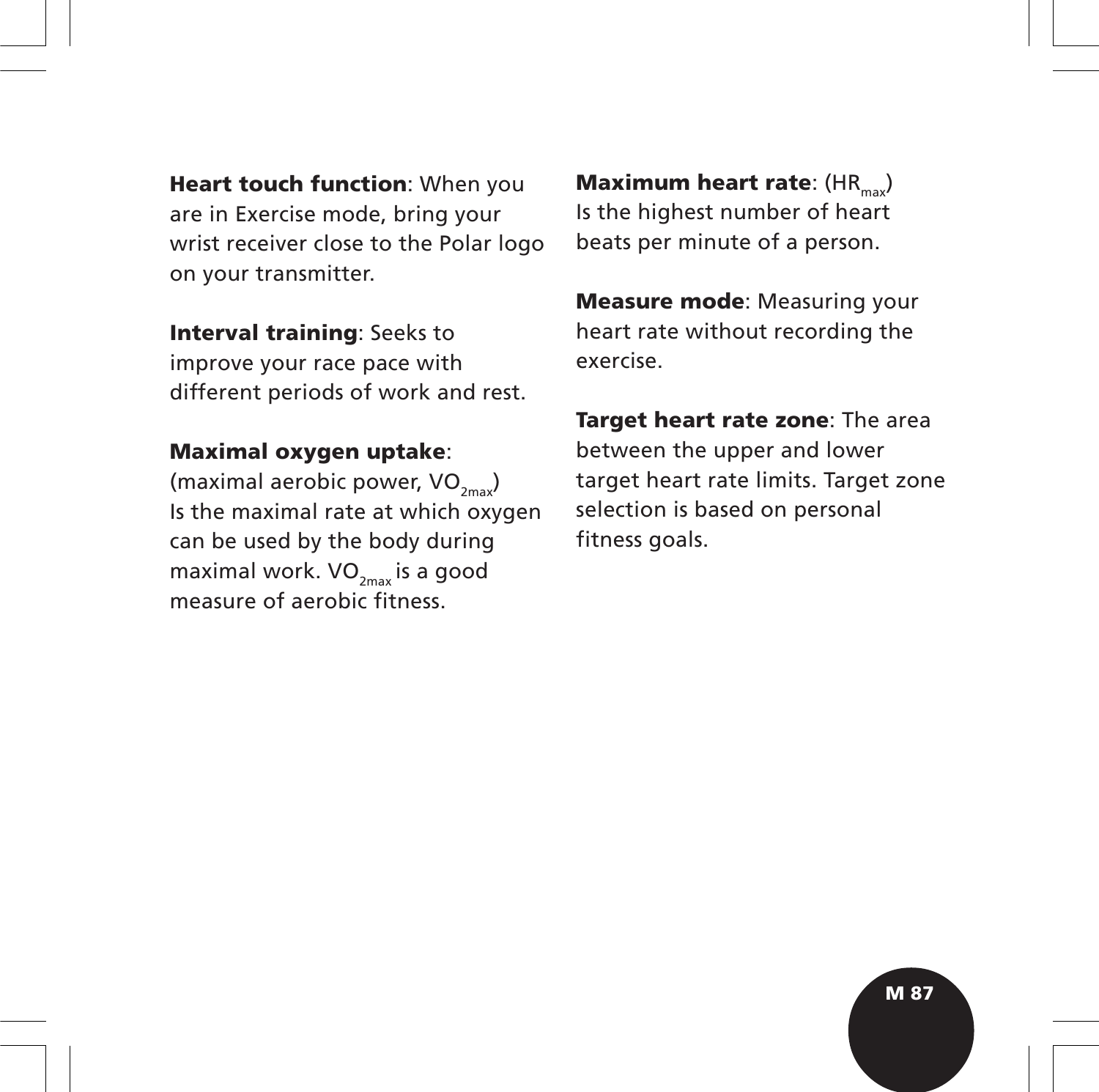## **Display Symbols**

- Indicates an ongoing heart rate measurement and flashes to the beat of your heart. A heart without frames indicates a non-coded heart rate transmission.
- Frame around the heart indicates a coded transmission of heart rate.

*OD* Indicates there has not been heart rate reception for at least 5 seconds.

- - Indicates there is no heart rate reception. Bring the wrist receiver up to your chest near the transmitter's Polar logo. The receiver starts looking for the heart rate signal again.

In the Time of Day display the alarm is on.

- Measure mode: beeps if you are exercising outside your target heart rate zone. Fitness Test mode: sounds an alarm at the end of the fitness test.
- **fill** Indicates the Interval Trainer.
- Indicates continuous interval (Cont).
- Exercise mode: indicates the heart rate above the target zone.
- Exercise mode: indicates the heart rate below the target zone.

The graphic bar consists of five blocks. A flashing block indicates in which level you are in the Options settings or File recalling loops. Continuously running bars indicate that the exercise is recorded.

 $\Rightarrow$  Indicates low battery.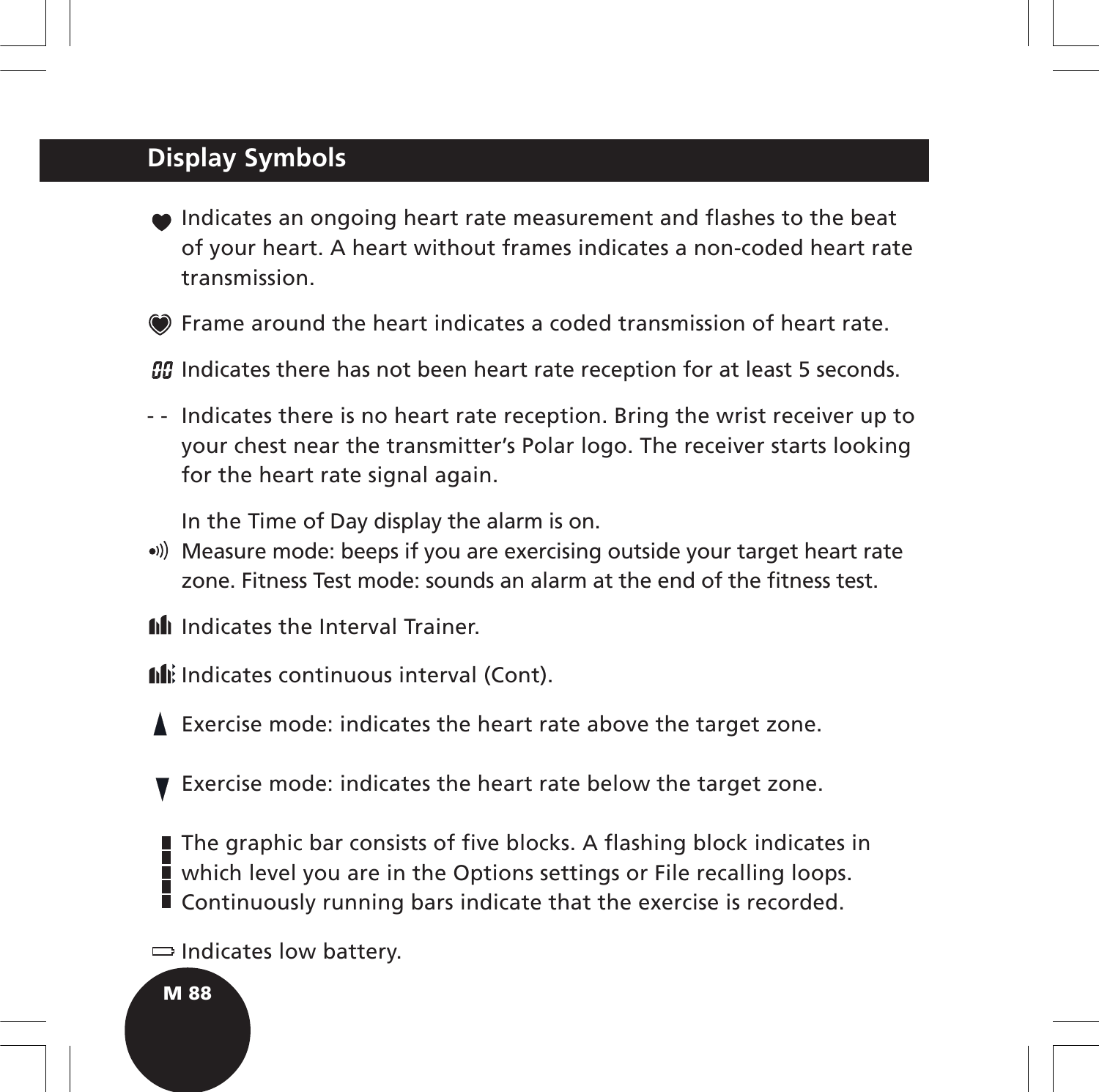## **Display Texts**

**ALARM**: Indicates the alarm in watch settings.

**AM or PM**: Are used in 12h time mode. Ex. in 24h time mode 13:00 means 1:00 PM.

**AVG**: Together with a reading indicates average heart rate.

**BasicUse**: Exercising without settings.

**BestLap**: Indicates the shortest lap time information.

**CONNECT**: Communication mode between wrist receiver and computer.

**Cont**: Up to 30 intervals succeed one another unless the Interval phase is manually stopped.

**CoolDown**: Cool-down phase at the end of an interval training exercise.

**E0**: BasicUse settings.

**E1-E5**: Indicates which exercise set you have used for the exercise.

**ExeSet**: Start setting your BasicSet (Int OFF) or Interval Training Set (Int On).

**Exe. Time**: Exercise duration.

**FILE**: Indicates file mode. **FIT. TEST**: Indicates fitness test mode.

**FULL**: After having stored 99 laps (the use of intervals reduces the amount). FULL appears in the display. You can continue taking lap times or intervals but they won't be recorded into the file.

**HR<sub>max</sub>-p**: Predicted maximum heart rate value.

**Interval, Int**: Options mode: indicates Interval Training Set. Exercise mode: Indicates interval exercise session including warm-up, interval and cool-down phases.

**InZone/ Above/ Below**: Indicate the time spent within, above and below the target zone.

**KCal**: Indicates the energy expenditure of your exercise.

**LAPS**: Indicates how many lap times have been stored.

**Lim High**: The higher heart rate limit of the target zone.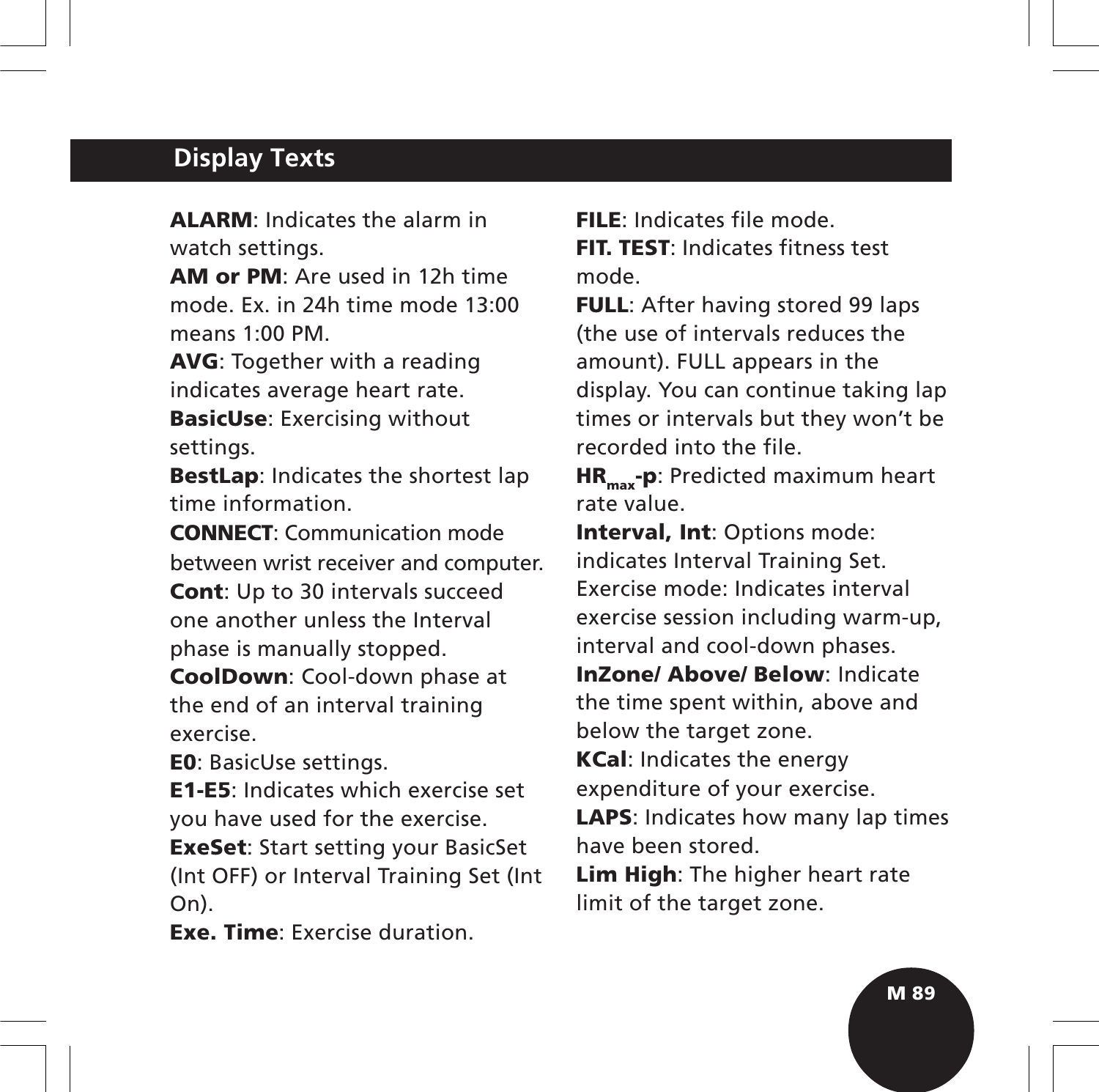**Lim Low**: The lower heart rate limit of the target zone.

**Limits1, 2, 3**: Heart rate limits for Target Zones 1, 2 and 3.

**MAX**: Together with a heart rate reading indicates the highest heart rate.

**MAX %**: Together with a heart rate reading indicates what percentage your current heart rate is of your maximum heart rate.

**Mem full**: Appears on the display when the memory is full. You can continue your exercise and taking lap times but they won't be recorded into the file.

**OPTIONS**: Indicates the Options mode.

**OwnCal**: Calculates energy expenditure during exercise in kilocalories. 1 kilocalorie (kcal) = 1000 calories (cal). You can follow how much energy you lose by exercising in one exercise session or in a day, week or even a year. The OwnCal can be used as a dose measure of exercise Ex. in nutrition

planning. OwnCal calorie calculation starts when your heart rate reaches 90 bpm or is above 60% of your maximum heart rate, whichever is smaller. These limits are set to count only exercise calories. The higher the heart rate, the faster the energy expenditure. OwnCal is individually calibrated by your preset weight, maximal oxygen uptake  $(VO_{2mn})$  and maximum heart rate ( $HR_{\text{max}}$ ). The most accurate OwnCal is received by entering your clinically measured (in maximal treadmill or bicycle stress test)  $VO_{2mav}$  and HR<sub>max</sub> into the wrist receiver. Energy expenditure measurement is most accurate in continuous activities such as cycling and running.

**OwnINDEX**: Result of Polar Fitness Test and comparable score with maximal oxygen uptake (VO $_{2\text{max}}$ ) in ml/kg/min.

**RecoHr, heart-rate-based recovery**: You set the heart rate, which will end your recovery calculation. In the File mode you